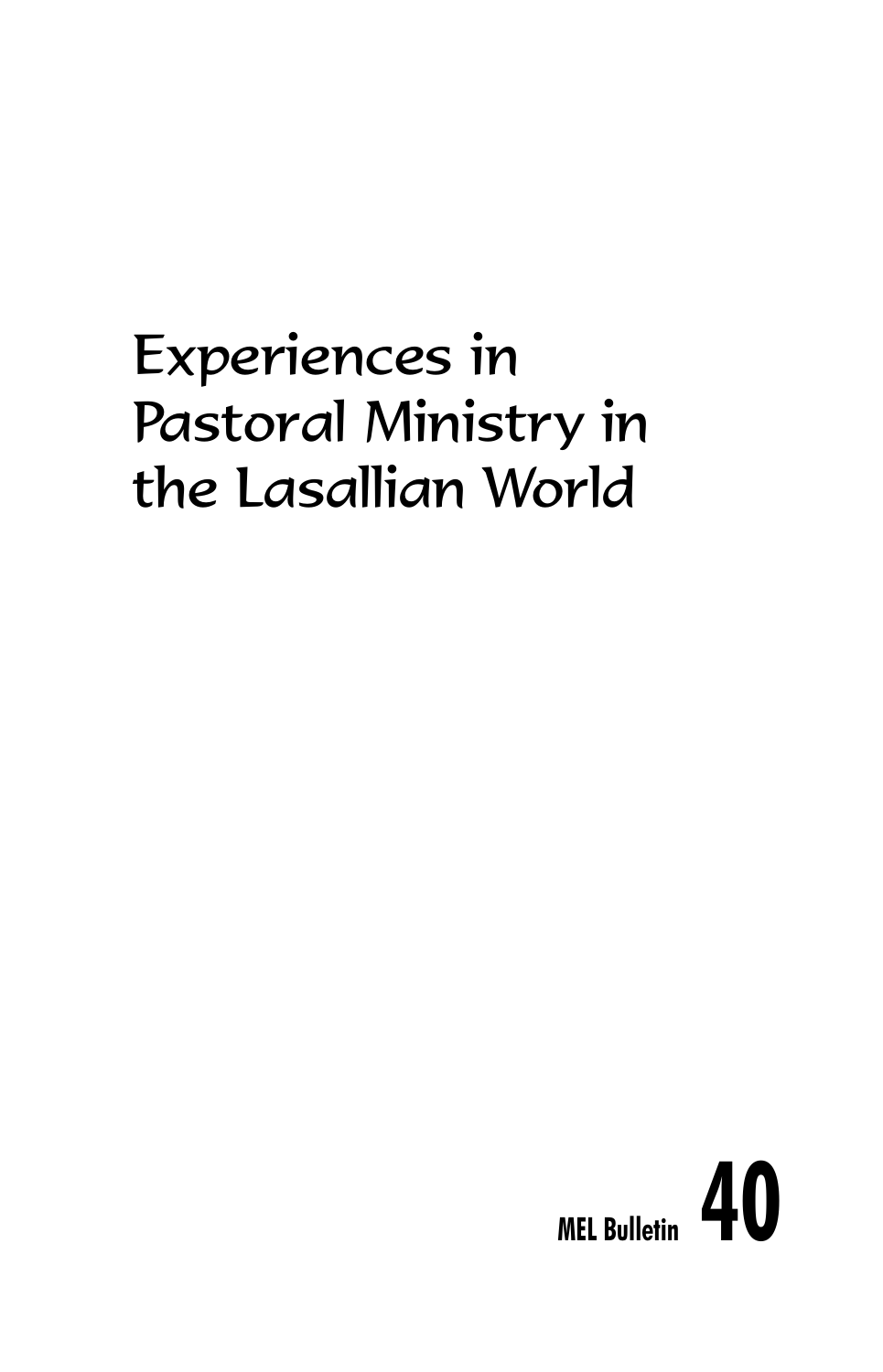Brothers of the Christian Schools Via Aurelia 476 00165 Rome, Italy

June 2008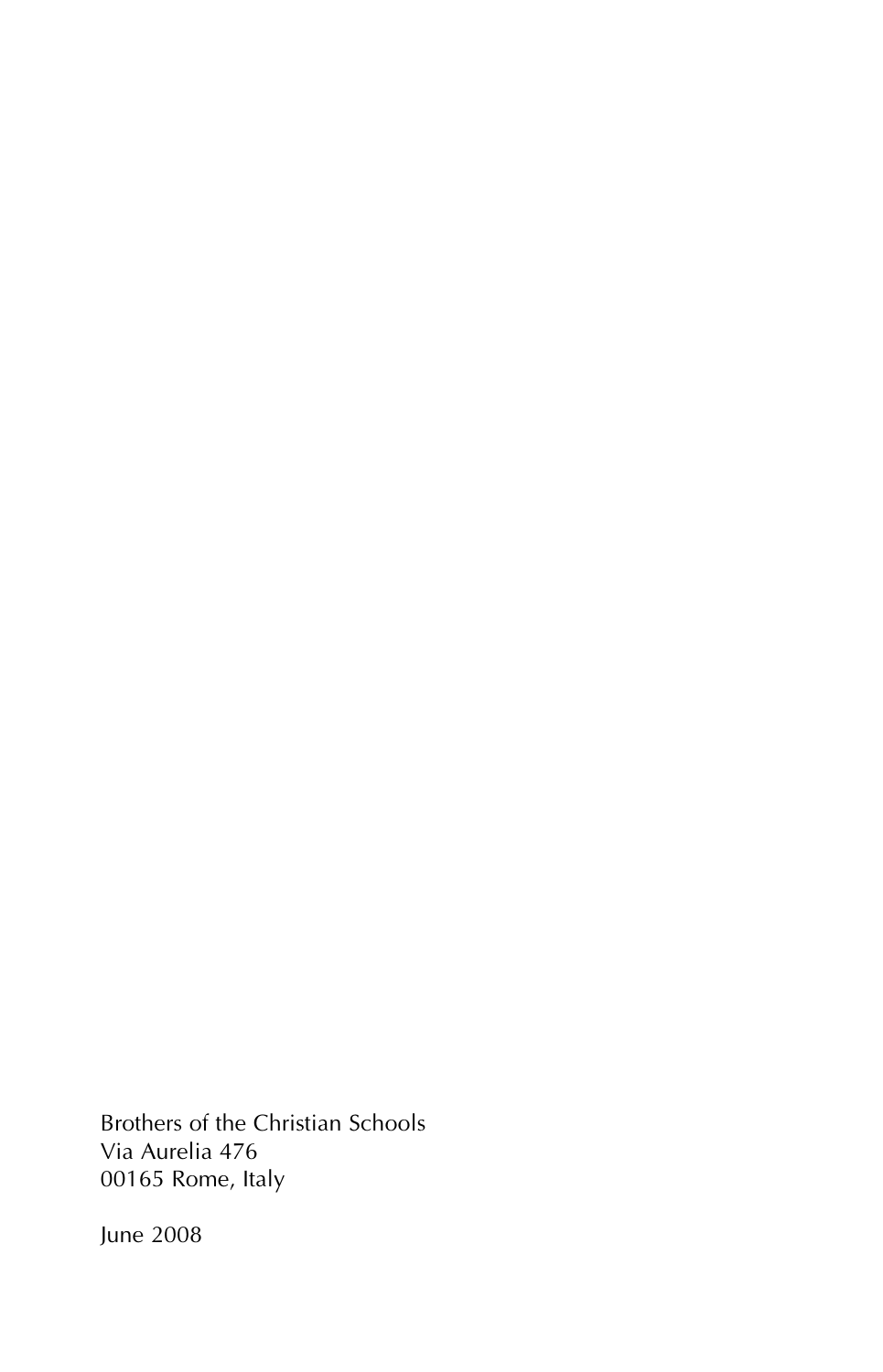The present Bulletin is devoted to presenting some experiences in pastoral ministry at this time in Lasallian history. Which ones? The most important or the most significant ones? Let us set that question aside for the time being.

To present in a few pages the magnitude of the Lasallian mission would be an impossible and uncomfortable task. How do you show the beauty of the universe in just a few photos? How do you show the beauty of a country in a few watercolors? How do you show in a few pages the dreams, projects and activities of thousands of persons who work passionately with a task day by day?

A fruit salad is not necessarily made more tasty by adding a greater number of possible products. Neither is a symphony necessarily made more beautiful by adding more and more instruments to the ensemble. It is the same here. From the conceptual stage of these Bulletins there have been criteria to try to offer some experiences that may give an idea of the overall reality: youth ministry, interreligious dialogue, multi-cultural awareness, pastoral ministry centers, sacramental experiences, prayer promotion, etc. There was also the desire of a geographical representation that would gather together the reality of the five continents...this was not always possible to do. In spite of these limitations there has been the interest, the encouragement, the amazement of so much energy and the desire to respond to the daily here and now.

The term "pastoral ministry," like other Lasallian terms, does not carry the same meaning in all languages. The understanding of the term varies significantly from one place to another. That is why the first articles deal with this term. There is a desire to explain and to understand, to clarify and to clear up, to understand and to be understood, because when we speak of evangelizing, of mission, of the Good News, we do not all understand these terms in the same way.

The rest of the presentations do not follow a rigid order. One could deal with the contents "a la carte" and pick and choose what one wishes. The origin of the article or the author's name is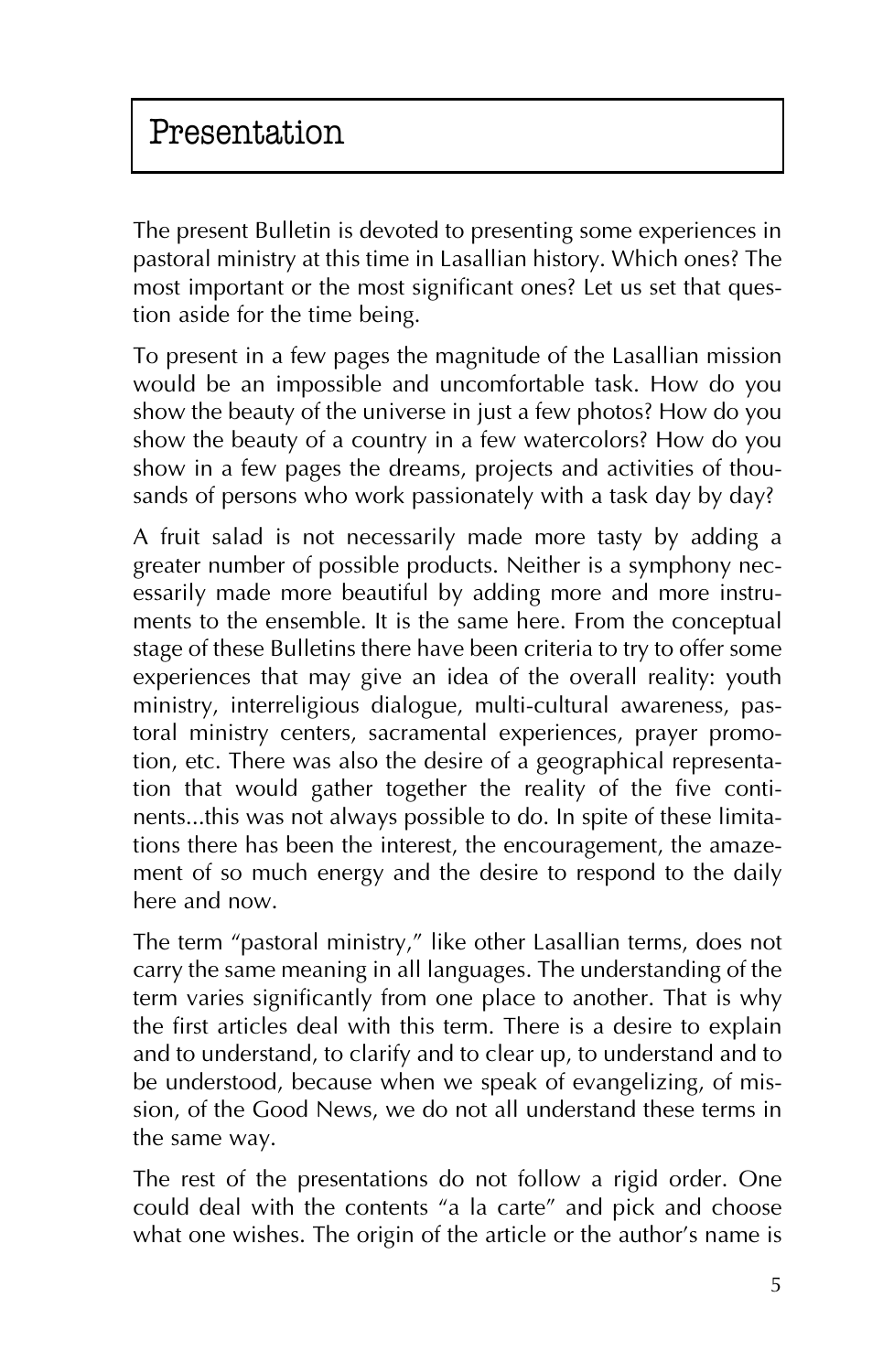stated at the beginning of each heading in order to give some context to the story. Behind these stories there is an infinite number of wonderful people.

Throughout the collection of MEL Bulletins we have seen the multitude of activities that make manifest the desire of thousands of Lasallians to respond to the challenges and needs of an everchanging and complex society. Hundreds of similar experiences and projects could have been presented for the awareness of the Lasallian network. It is hoped that by gradual access to means of communication we will be able to follow these experiences, while being enriched and sharing life and being blessed in the near future.

The Bulletin concludes a first stage by means of which it has been possible that many Lasallians have helped us to resonate with, taste, and appreciate the mission that we have in our hands. It is right to recognize once again the wonderful idea of Brother Nicolas Capelle. It is also right to thank all the authors of these Bulletins who, with great generosity and service, threw themselves into this work. When all is said and done, we can say thanks to them as we feel more Lasallian, more universal, more united. Finally, thanks goes to all the readers who have contributed in one way or another through their voices and suggestions.

Brother Alfonso Novillo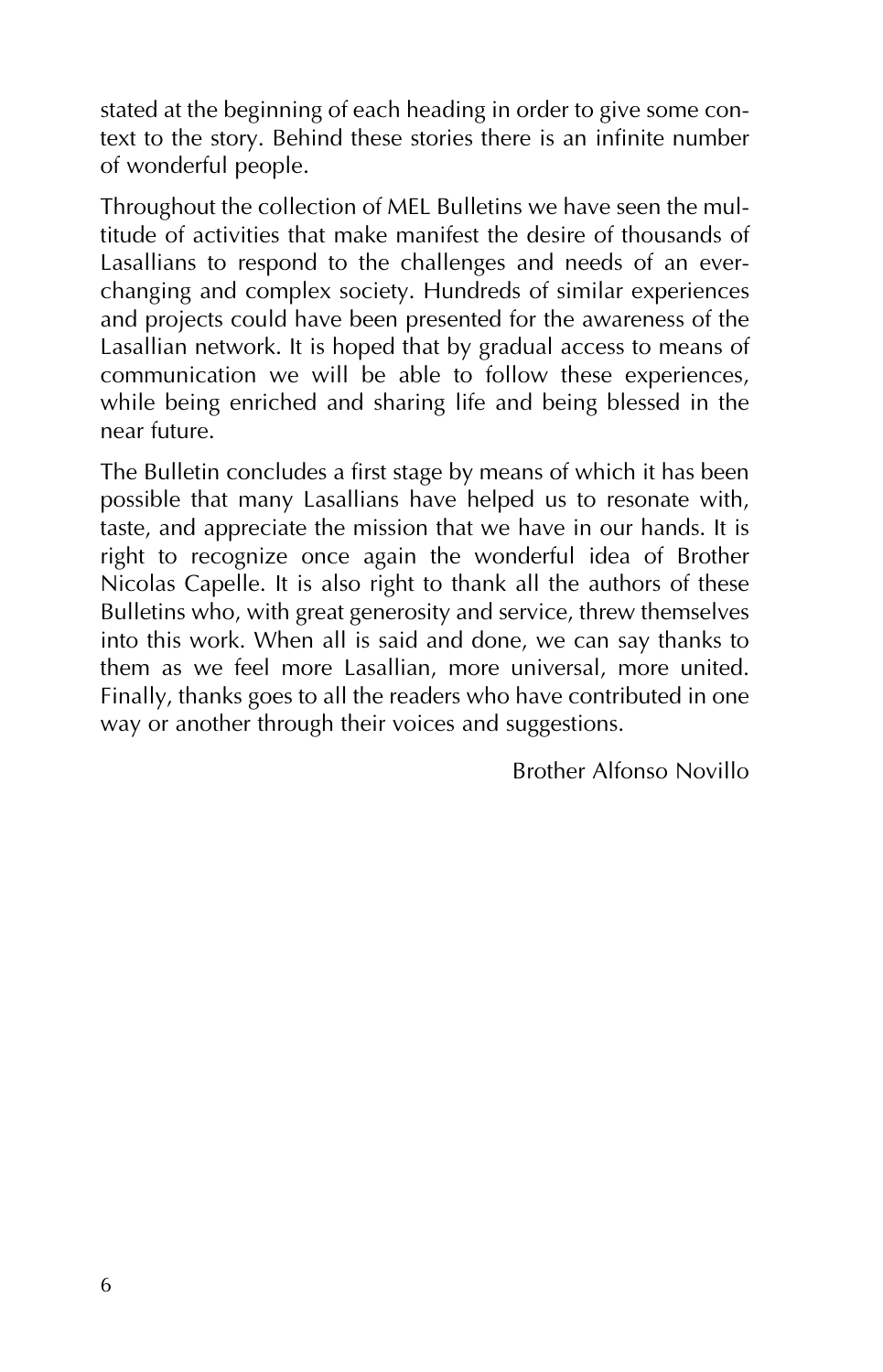# 1. What the Evangelising Mission is

*(French Canada)*

#### **Proclaiming the Good News.**

There are many ways of introducing the mission of evangelisation. According to the etymology of the word, to evangelise is to announce some good news. Obviously the good news under consideration is that which Jesus Christ himself announced. His fundamental message is that God loves us and that God revealed that love in his Son, Jesus.

#### **Evangelisation, a process.**

Evangelisation is a process which is fulfilled in several stages. This process is presented below, in a diagram. It would be good to become acquainted with it at this point before continuing the reading.

#### **Introducing someone who is loved to someone else who is loved.**

This can be expressed in very concrete terms: to evangelise is introducing someone you love to someone else you love. In this formulation, it can be seen that the evangeliser has a privileged relationship on the one hand with the person he wishes to introduce, Jesus, who was the first bearer of the Good News and who is himself Good News, and on the other hand, with the person to whom he wishes to introduce him. This special bond is a bond of friendship. The evangeliser, in fact, maintains a bond of friendship with Jesus and likewise with the man or woman to whom he is going to make the introduction.

#### **A first stage.**

The relationship that the evangeliser establishes with his interlocutor is a relationship heavily influenced by an attitude of openness to receiving and imparting information, to dialogue and to the possibility of a bond of mutual friendship. This fundamental attitude is at the base of the whole process of evangelisation (see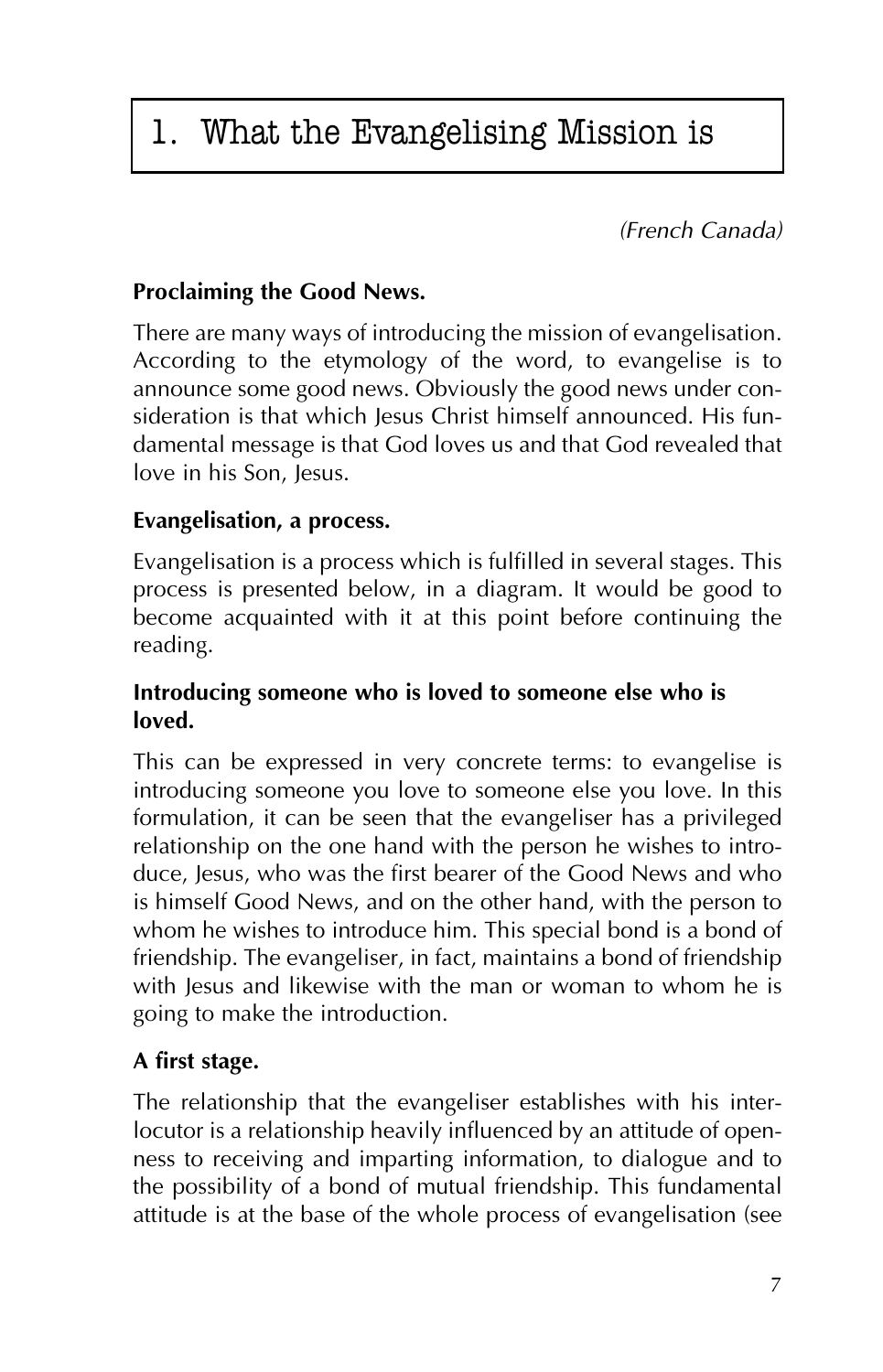the diagram below, stage 1.1). Such an attitude is heavily influenced by a willingness to recognise a deep meaning in human reality and to work at transforming it so that it develops all its potentialities — personal, social, intellectual and spiritual. Already, the person opposite the evangeliser feels recognised in his dignity and his potentialities. He feels invited to walk along for a while towards what looks like an opportunity for growth and realisation of his personal and social options.

#### **A second stage.**

In such a relationship, the evangeliser bears witness to a special way "of living in relation to possessions, other people and God" (stage 1.2). His interlocutor can be touched by this testimony and himself seek to develop a new way of living which reveals it to himself, at the same time as it reveals to him a totally new and profound sense of the realities of existence.

#### **A third stage.**

When circumstances are favourable, the evangeliser makes an explicit announcement of the one in whose name he is acting like this and makes a first introduction of the one whom he loves. Jesus, to the person he loves, the beneficiary of his testimony. He invites the latter to conversion, that is to turn to the God of Jesus Christ with confidence (stage 1.3 of the process).

#### **A fourth stage.**

If the person addressed shows some interest in getting to know Jesus better and feels himself called, in his turn, to enter a relationship of friendship with him, he can set out on a path of appropriating for himself who Jesus is, what he did and taught. The decision to follow this course is a conversion and opens up a new stage of catechesis and Christian initiation (stage 2).

#### **A fifth and a sixth stage.**

If the course is followed to its end, the interlocutor becomes, or becomes again, a Christian capable of entering fully into communion with the Church, of living his life in it, and witnessing to it in the world by his manner of living and acting as well as by his words (stages 3.1 and 3.2).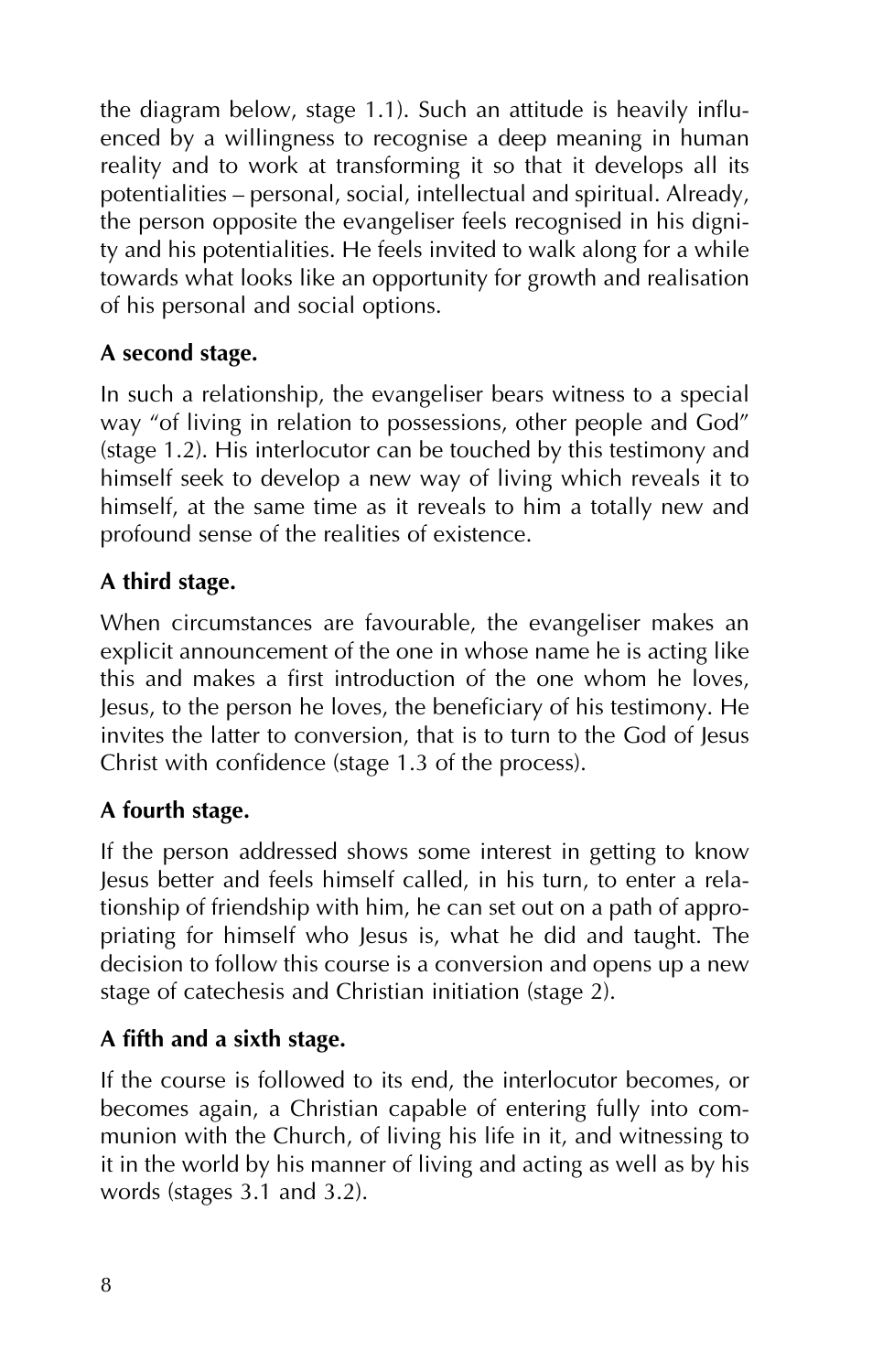#### **Supplementary remarks.**

This summary presentation shows that evangelisation does not exist in the first place to increase the number of adherents to the Church. It is first and foremost announcing good news for the men and women to whom it is addressed. This means that these latter are welcomed with unfailing respect, with their questionings, their richness and their shabbiness. This acceptance leads them to open up to their own dignity and to bring up to date the resources they possess. They embark on a course of growth. And even if the course does not lead them to conversion, it gets them over a stage in their growth as persons.

In addition, the evangeliser is aware of the spring from which he draws his confidence and his friendship for those to whom he speaks. He never hides the identity of this spring. He makes use of favourable moments to state it clearly and to herald it in an explicit manner. And with the greatest respect for the freedom of each one, he invites his interlocutor to enter freely upon a relationship with this spring.

When the desire to take this step is perceived, the evangeliser has to be ready to journey with his friend along the way of discovering the one in whom he himself has placed his faith.

#### **The evangelising mission: a schematic diagram.**

It can be illustrated how, while the work in going on, in the activities already offered, this is taking place and one can ask oneself how it can be still further developed. Let us look at each of the stages still in a schematic but concrete way, by applying the content of what has just been said to what can be practised in our surroundings:

• Young people come to your home. They come because a friend has invited them, because they are attracted by some activity offered, which interests them, by the advertising, to have something to do, or for whatever other reason. Most, if not all, have been baptised. Some have a faith life, others no. But they all have a motive for being there, and in this respect, they are open and not antagonistic. They are accepted by other young people and/or by responsible adults. The welcome is respectful and warm. The young people and the adults who do the welcoming, see that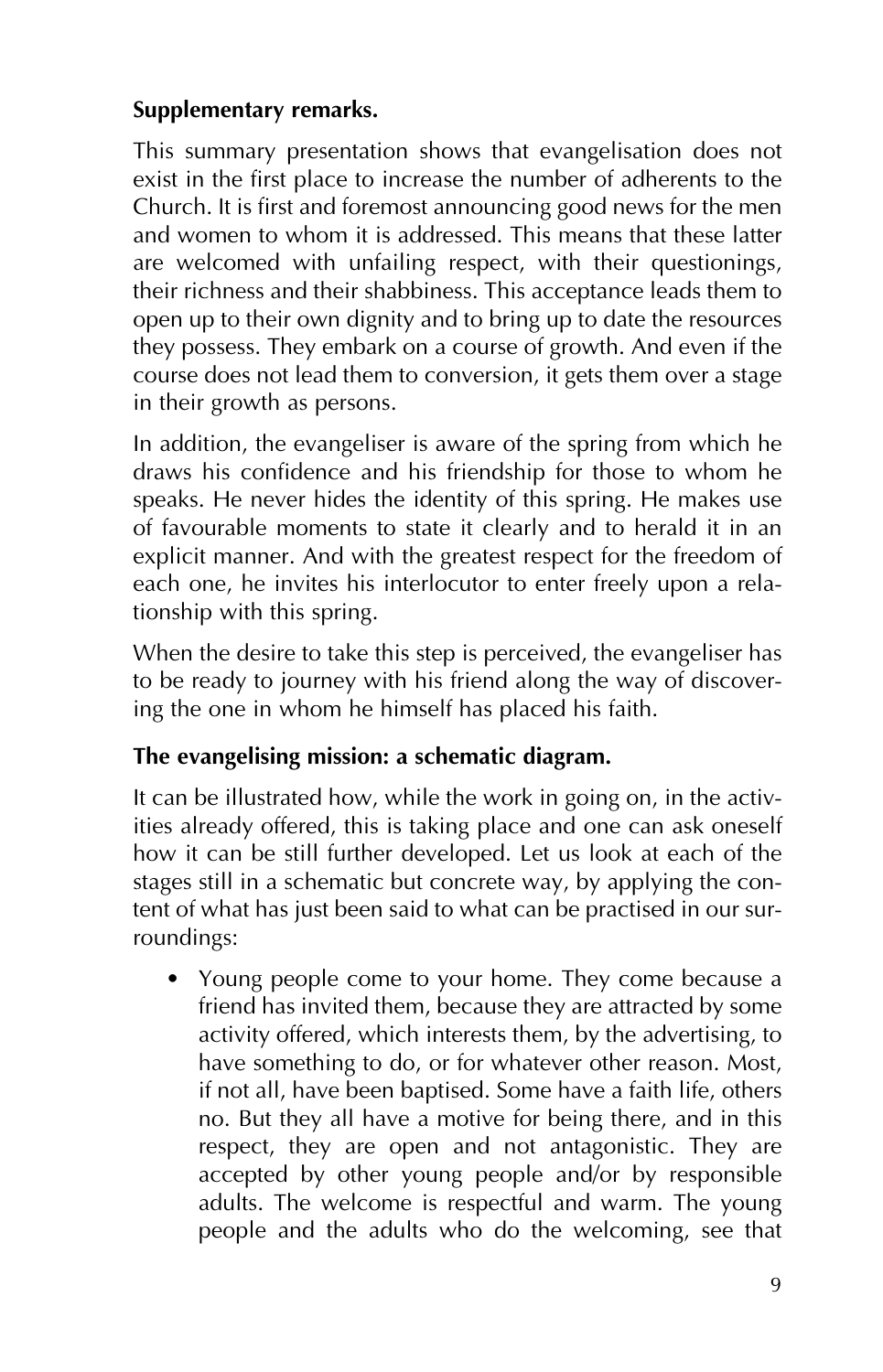activities are offered, that suggestions are made that unite those who come. That acceptance, those activities, those suggestions, through their quality, are already a form of witness (stage 1.1)

- In the activities offered, through their content and the way they are carried out, there is shown a special way of relating with oneself, with others, with the world and with God. The welcoming persons are in fact inspired by the Gospel, and they have an evangelical approach to these realities. (Stage 1.2).
- At no time is there concealment of the source which inspires the people doing the work. At times, it is even stated explicitly (beginning of stage 1.3).
- To the young people disposed to listen to it, the name of Jesus is announced as the source. To the young touched by this very first announcement, an appeal, an invitation to turn towards Jesus is made (stage 1.3).
- Those who have heard this first appeal and who have shown that they are susceptible to it are invited to become more broadly acquainted with the person of Jesus and with the Christian manner of living and acting (embarking on stage 2).
- To all those who demonstrate the desire, some routes are suggested to deepen their experience of meeting Jesus. That can go, for someone not baptised, as far as the celebration of the sacraments of Christian initiation. For others, it becomes an opportunity for deepening their faith and picking up again the threads of Christian practice (working through stage 2 and beginning stage 3).
- The young people who so wish then become Christian men and women who have acquired a certain maturity in their faith, and live this faith with others (stage3.1) and become in their turn witnesses of the One they have met (stage3.2).

### Stages in the Evangelising Process

The chart appearing below is to be read from bottom to top. It presents the different stages in evangelisation. Sometimes three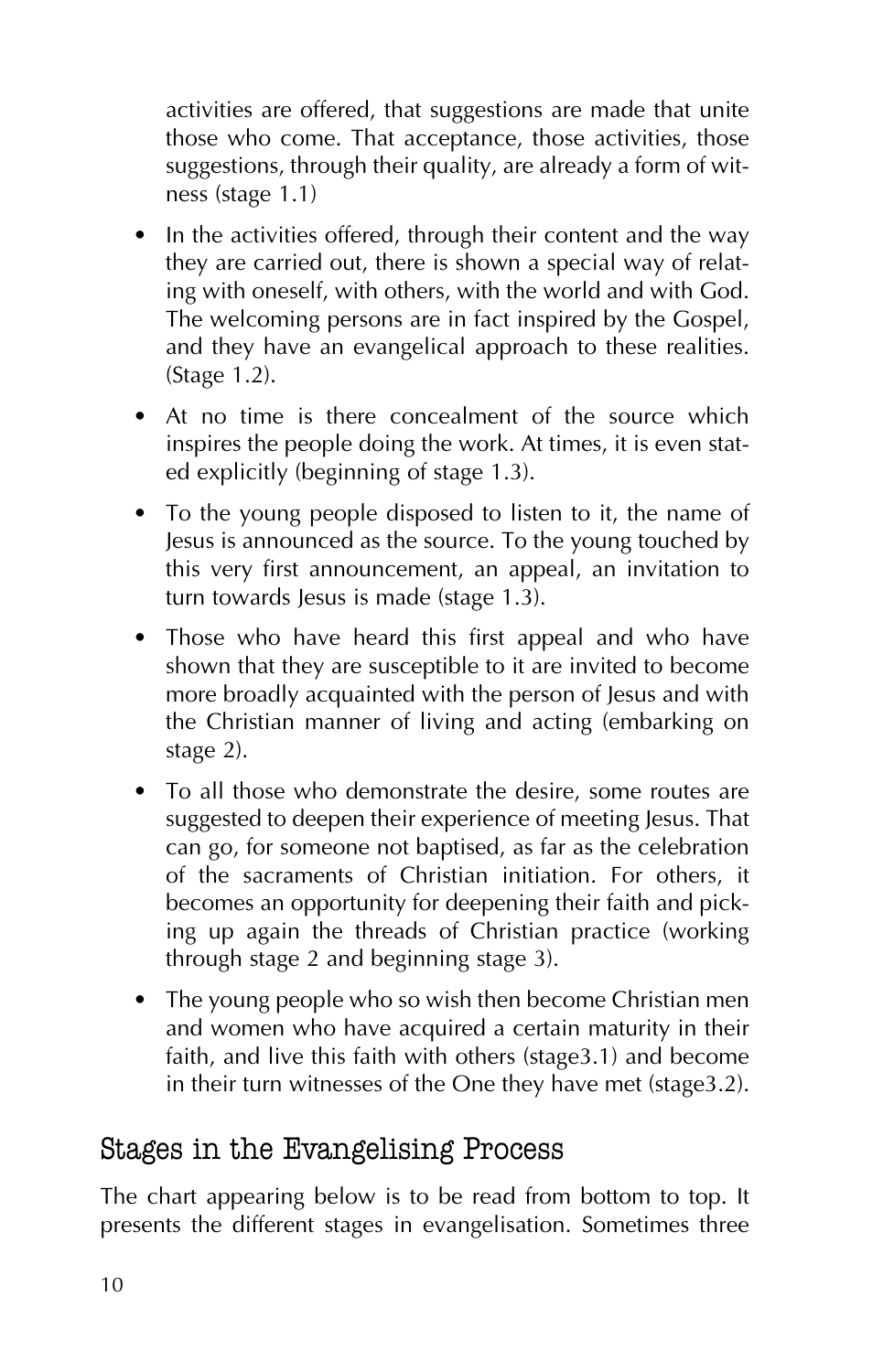broad stages are distinguished: 1) the first announcement; 2) catechesis and Christian initiation; 3) pastoral activity; and sometimes six stages, if account is taken of the subdivisions which appear in stages 1 and 3. If the chart is read from the bottom to the top, the whole process is seen to rest on the first stage (the first announcement) as on its foundation. Stages 2 and 3 are somewhat like the stages that complete the edifice.

#### **Stage 3 — Pastoral activity**

- 3.2 It keeps on constantly promoting the mission.
- 3.1 There is non-stop development of the gift of communion.

#### **Stage 2 — Catechesis and Christian initiation**

2. The introduction to the faith and Christian life is through catechesis and the sacraments of initiation.

#### **Stage 1 — The first announcement**

- 1.3 It proclaims the Gospel explicitly as a first announcement with a view to the first conversion.
- 1.2 It then bears witness to a new way of living with regard to possessions, other people and God.
- 1.1 The church spurred on by charity heavily influences the whole temporal order.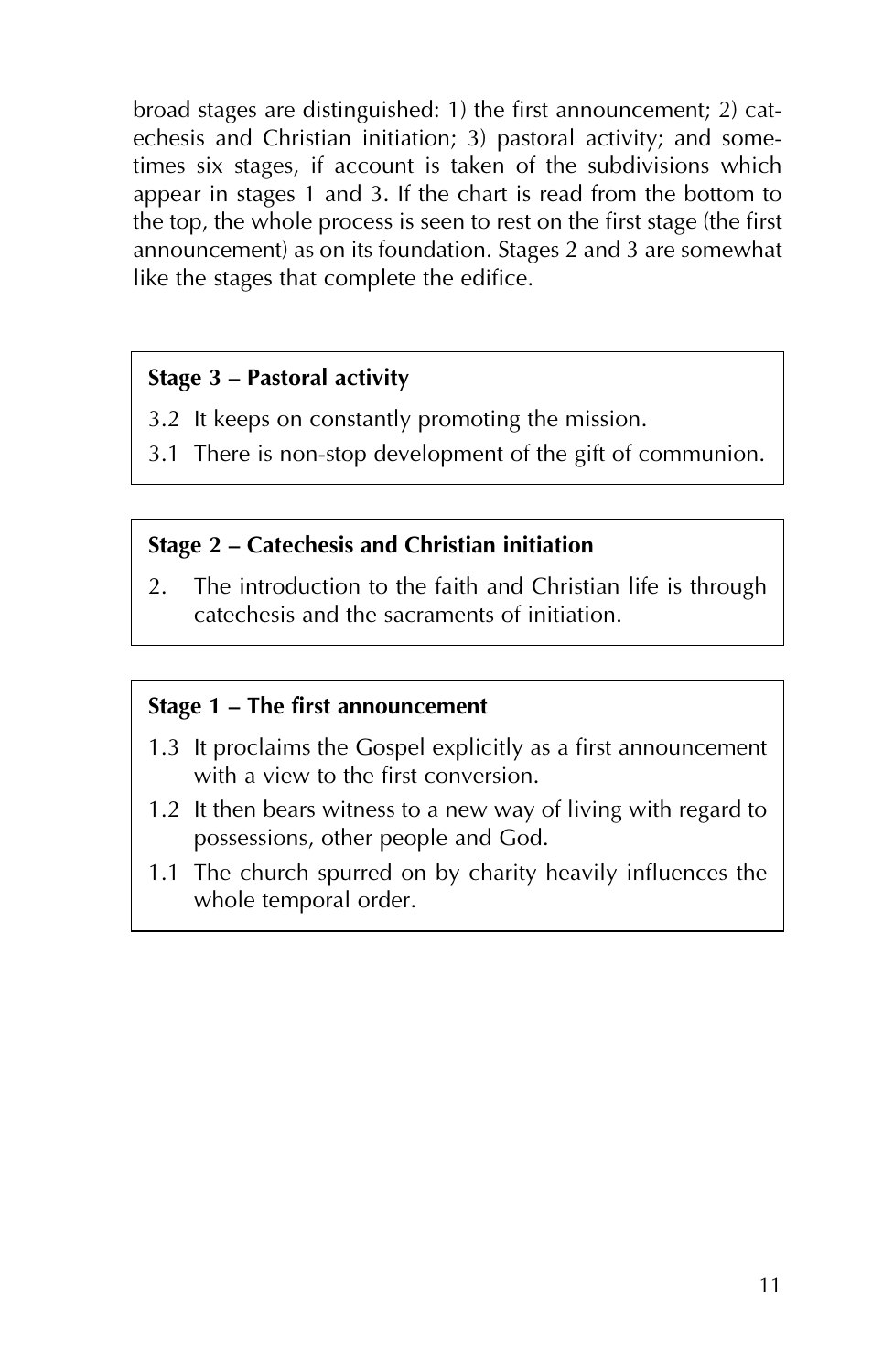### 2. Reflecting on the meaning of "Pastoral Care"

*(Br. Jean-Paul Baraton)*

When we have to give an account of our mission as educators in a Catholic school, we often make use of words which, instead of conveying a clear thought, misrepresent it, because those words are insufficiently defined and, by that very fact, convey dreadful ambiguities. Are we sure that words like **Catechism, catechesis, Chaplaincy, Pastoral Care and Religious Culture** have the same meaning for all parties in the debate? Between the members of the same Pastoral Team, do the same words cover the same meanings?

#### **A need for clarification.**\*

The following lines are a reflection on the meaning of the word "Pastoral" that we commonly use because it is convenient and covers many different realities (at the risk of excusing us from defining these realities). Moreover, it should be noted that it is an example of using an adjective as a noun, otherwise known as "reification". So, rather go back to the root of the word and discover the Pastor — the only Pastor. It is fully obvious, and maybe not completely useless, to go back to Christ (see John, chapter 10), when we wish to reflect on Pastoral Care.

#### **Trying to say what Pastoral Care is.**

Pastoral Care cannot be reduced to catechesis, to chaplaincy or to the action of individuals or groups "specialising" in "religious leadership". It is more than any of these because it is what enables them to exist and is their justification. Catechetical sessions, celebrations, or reflection groups which are not incorporated into and backed by Pastoral Care risk having only the status of "optional subjects", on the same level as the chess club or the time for extra help in Mathematics.

<sup>\*</sup> In English the word "Pastoral" is commonly used only as an adjective. As a noun is used the term "Ministry".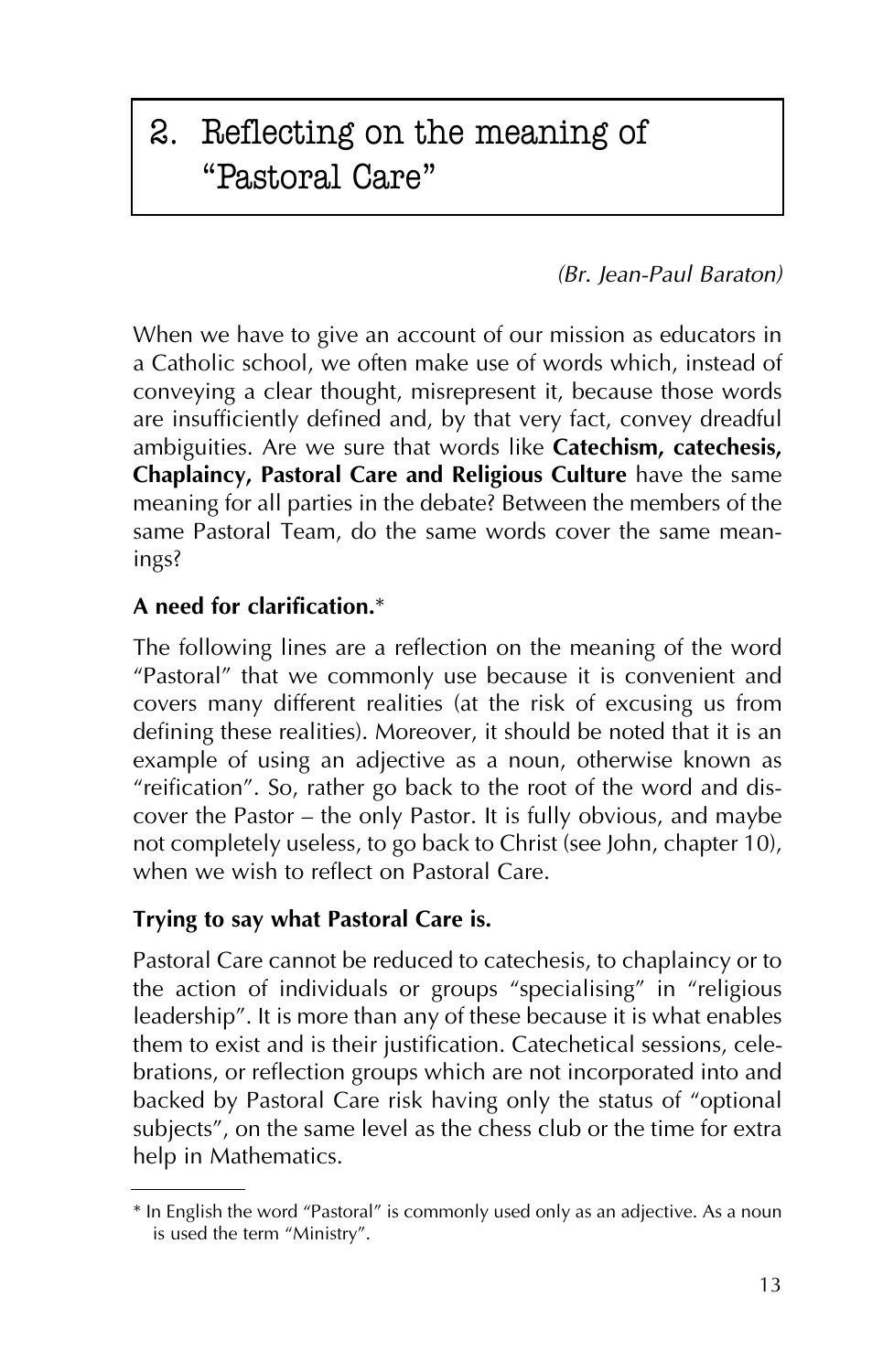It is primarily a shared willingness, not only to keep the Church going in an educational establishment, but also to open the establishment (and those who compose it!) to the inspiration of Him who wishes "that all men should be saved and come to the knowledge of the truth" (1 Tim. 2,4). Every Lasallian knows the use John Baptist de La Salle made of it in his meditation 193, and the extension he made to Paul's quotation: "and he cannot really wish it without giving them the means for doing it".

Pastoral Care is the willingness, embodied in a certain number of instances and structures, to open up the school community, in all its elements, to the process of the salvation of all men and to the knowledge of the truth, that is to Christ.

#### **A Pastoral Care which raises questions.**

It will lead to casting a critical eye over the reality in which it seeks to be embodied, and this could find expression in the following three questions:

- What obstacles are **to be denounced**?
- What achievements and projects are **to be encouraged**?
- What responses are **to be devised** in answer to the challenges pinpointed?

#### **A Pastoral Care that can say what it wants.**

Humanisation must come before Christianisation. Only a human person can be made a Christian. In asking the three preceding questions (and answering them!) you must:

- Allow the young persons (and the adults) to become aware of the dimensions of their personalities that are usually masked (the interiority dimension: who am I really?; the dimension of being an evolving person: what are my future paths so that I may blossom by becoming truly myself? What calls do I perceive?)
- Allow Christians (young persons and adults) to experience, deepen, expound and celebrate their faith.

#### **Preparing the ground.**

Definitely, it is a matter of preparing the ground for the Word; by never forgetting that we are not the masters of the harvest, that our words are at the service of a Word to be announced; by not for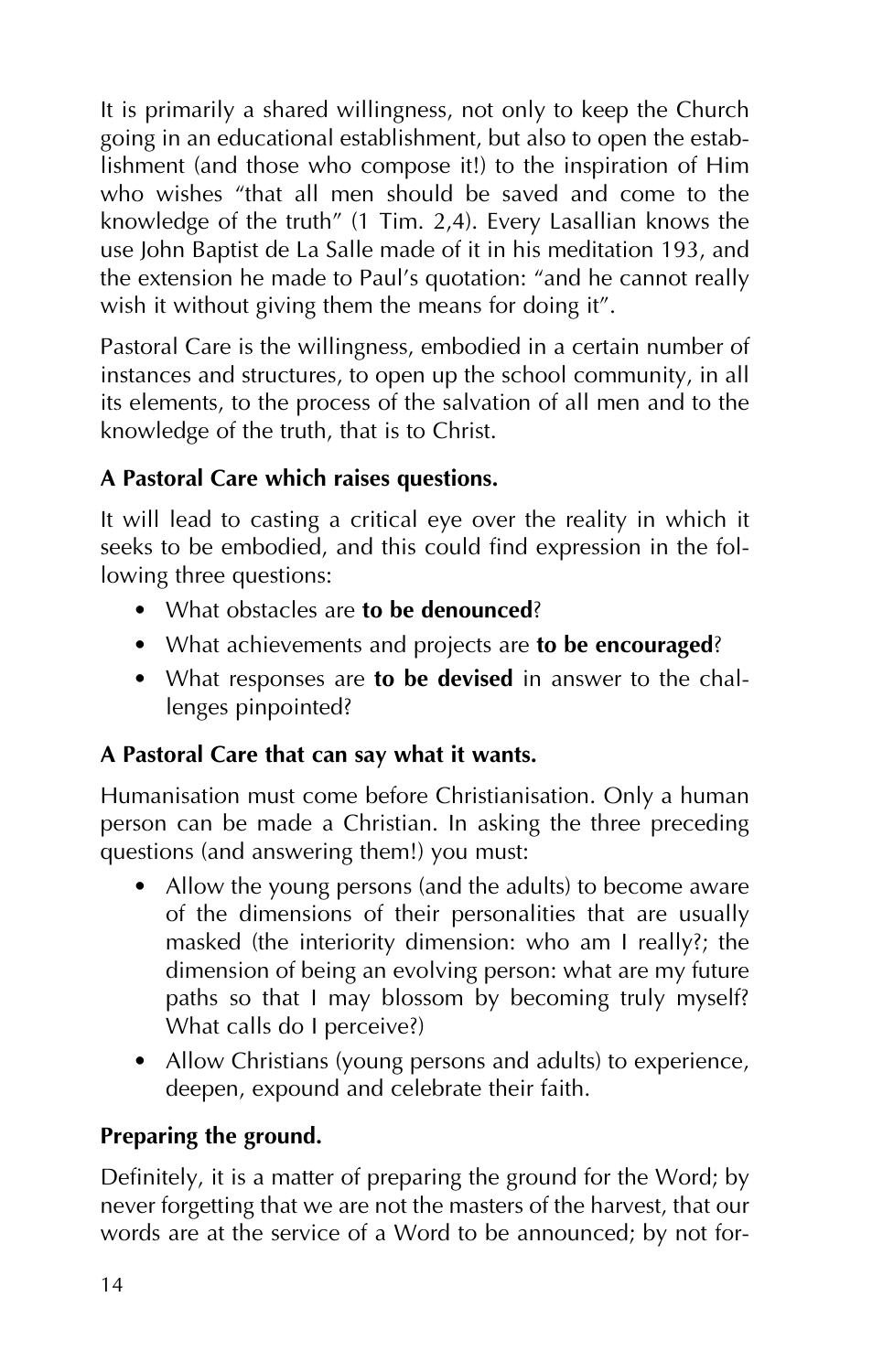getting that Pastoral Care is the desire to create a community which originates in the revelation of a Trinitarian God. In essence, then, it is called to become creative of community and rooted in the community-Church (a Pastoral Care which does not refer to the Church as its source, its vital middle and its completeness, is nearing division).

If metaphor can help us in our reflection, it could be said that it is easy to make plants grow in a hothouse because it is open only to what has an immediate, visible and rewarding effect thanks to a lot of sunlight, the right amount of humidity and good compost, thanks especially to its insulation from everything that could be an obstacle.

But the hothouse is shut against the wind.

The apostles had to leave their hothouse-refuge on the day of Pentecost to receive the Spirit.

If metaphor can further help us in our reflection, it could be said that Pastoral Care is like a sailing ship which needs to be nimble with the weight of all that is human, of everything that seems to us to be heavy, too heavy, in everyday life, but which prevents it from flying off, from toppling over. But it needs sails, that is, everything that directs it towards the spiritual. And it must not forget to unfurl its sails and lay itself open to the wind of the Spirit.

#### **Adopting criteria.**

To get good answers, it is useful to ask good questions. It is also useful to ask them of yourself, from time to time! The following questions or statements are meant to constitute a kind of tool-box which could enable us to test the vitality of our Pastoral Care in our own surroundings.

- Is our Pastoral Care a community affair (which springs from a community and grows towards the creation and promotion of community)?
- Does our Pastoral Care refer back to Christ, the Good Shepherd, a Christ who is met in his Word, his sacraments, his Church and the poor?
- Does our Pastoral Care embrace the young person in his totality, does it seek to get to know him before wanting to "press" the Good News onto him?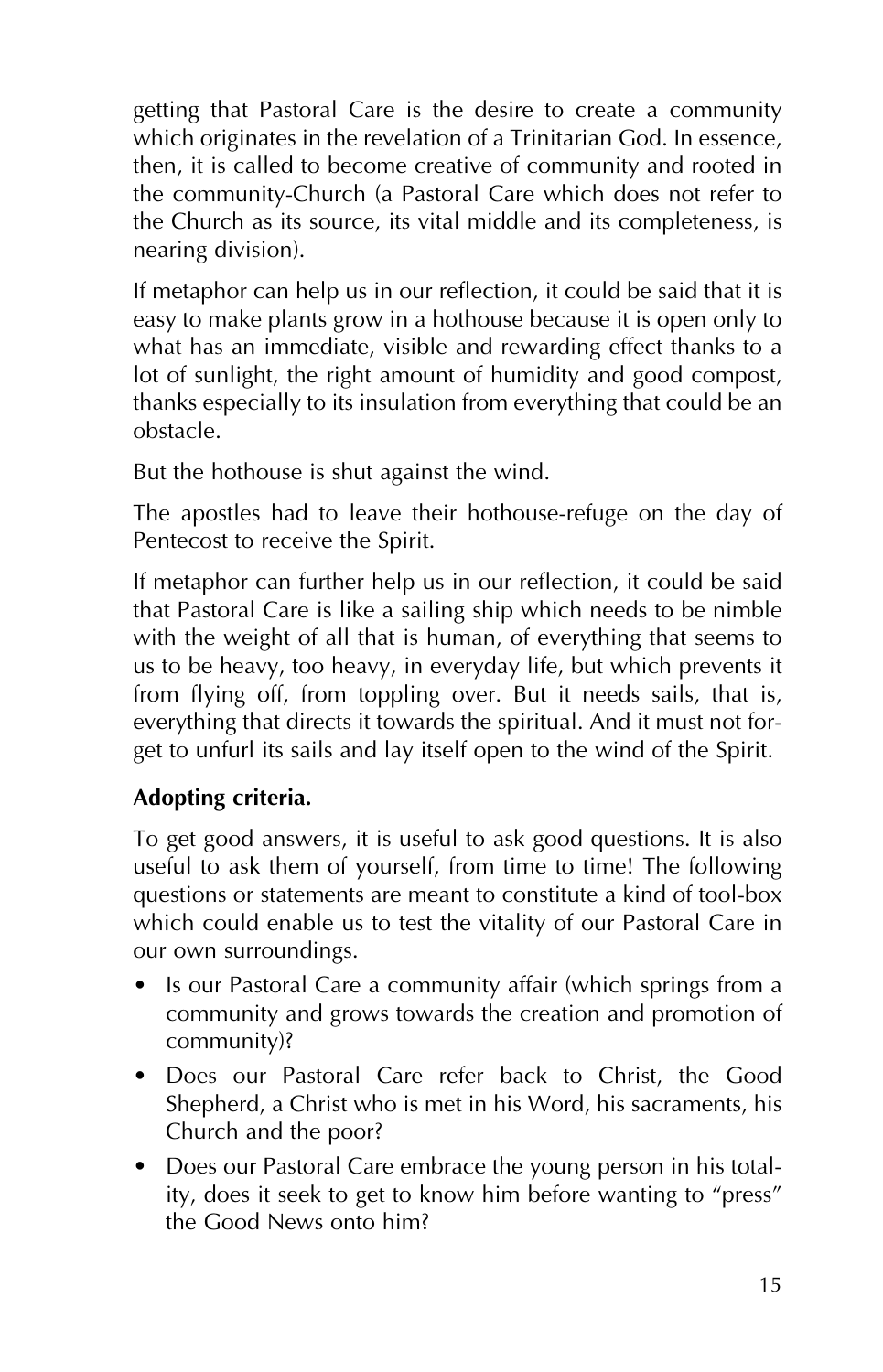- Pastoral Care exists only to "evangelise", that is to announce Good News. But our world is punctilious about freedom of thought and quick to have doubts about recruitment, about "brainwashing". Pastoral Care should also be a setting for reflection on the language it uses. What difference (in theory and in practice) do we make between announcing and proselytising?
- Is our Pastoral Care capable of creating spaces and times for speaking, in which the adventure of dialogue may be accepted?
- Is there any place in our Pastoral Care for non-Christians? How do we take their culture into account?
- Does our Pastoral Care ask questions about the connections it has with secular disciplines? These are not strangers to Pastoral Care, but they should also have the benefit of their own rightful autonomy. Have we reflected on the connection between Pastoral Care and Religious Culture? What do we expect from the latter? Is it taken on as a passenger by Pastoral Care? Who teaches it? In what form? What approaches do we suggest from the Bible?
- In what way does our Pastoral Care show that it cares about presenting a human face to everyone? Smile? Welcome? Listening?
- What place does our Pastoral Care give to prayer, contemplation and silence? Is the beauty of the places we set up a concern? (What is the state of our chapels, our "prayer spaces"?)
- Can our Pastoral Care recall, in season and out of season, that welcoming the small, the weak, the most disadvantaged is the standard for all action which claims to have reference to the Gospel?
- In its concern to bring real communities into being, is our Pastoral Care interested in (does it contact) all who compose that community (young people, teachers, youth workers, parents, staff…)? What dialogues do we suggest?
- Pastoral Care should be continuously mindful to push the boundaries. What example of international openness do we suggest by our actions?
- The workers in the harvest are growing old. How does Pastoral Care show its concern for a relief team?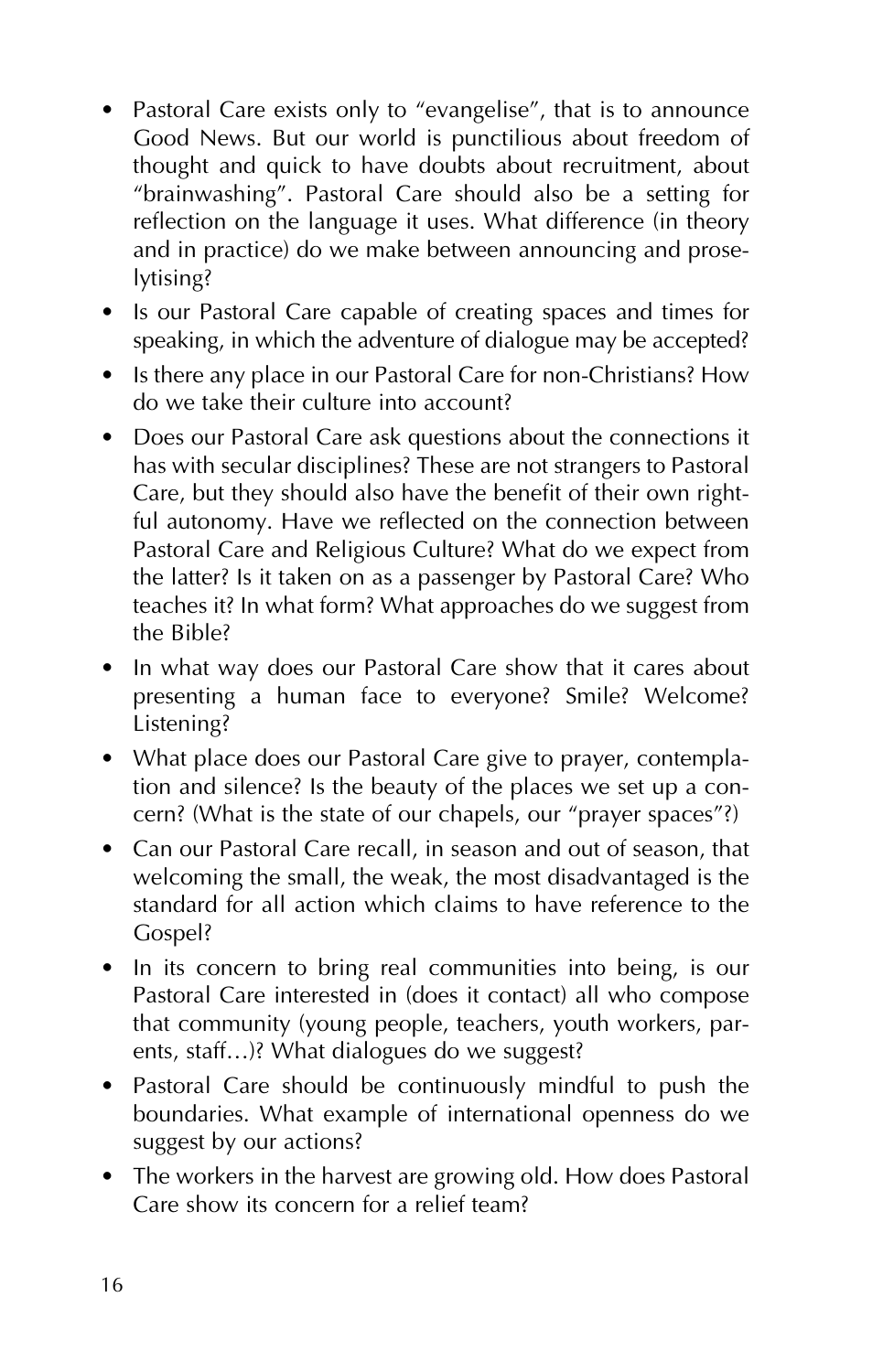• The educational domain is one where things are changing quickly. What works well at some given moment can very quickly become unsuitable, even counter-productive. Do we regularly take time to go over our activities in a lucid and critical manner?

Finally, our Pastoral Care recognises its distant roots in the adventure of John Baptist de La Salle. Reading the Founder's journey should encourage us to re-read our own journey. It should also give back to key-words all their 'bite': realism, the right to doubt and uncertainty, availability for new exoduses which crop up, the certainty that God is at work throughout life, the certainty that all life can lead to God, and the importance of encounters.

#### **Conclusion.**

Our tiny texts should not stop us from drinking at the springs of the great texts, for example, the Conciliar declaration on Christian Education!

And to end, I suggest that you read or reread this invitation which can help us prolong our reflection:

From listening to and sharing the Word draw continual stimulus. Your personal and community prayer will be enriched by *the regular reading of Scripture*. You are going to be the witness of the Lord and his Good News!

Make the young, the poor, the world and the Church your preferential choice. The Good News is also aimed at the most humble and the poorest.

In your activities, shaken up by means of a continuous conversion, build up the *Kingdom, already there*, like a seed to be made to grow.

Carry out your mission with ardent zeal. Go towards others with the heart of a poor man. It is God who is sending you *to do his work*.

Live *association* as a great source of wealth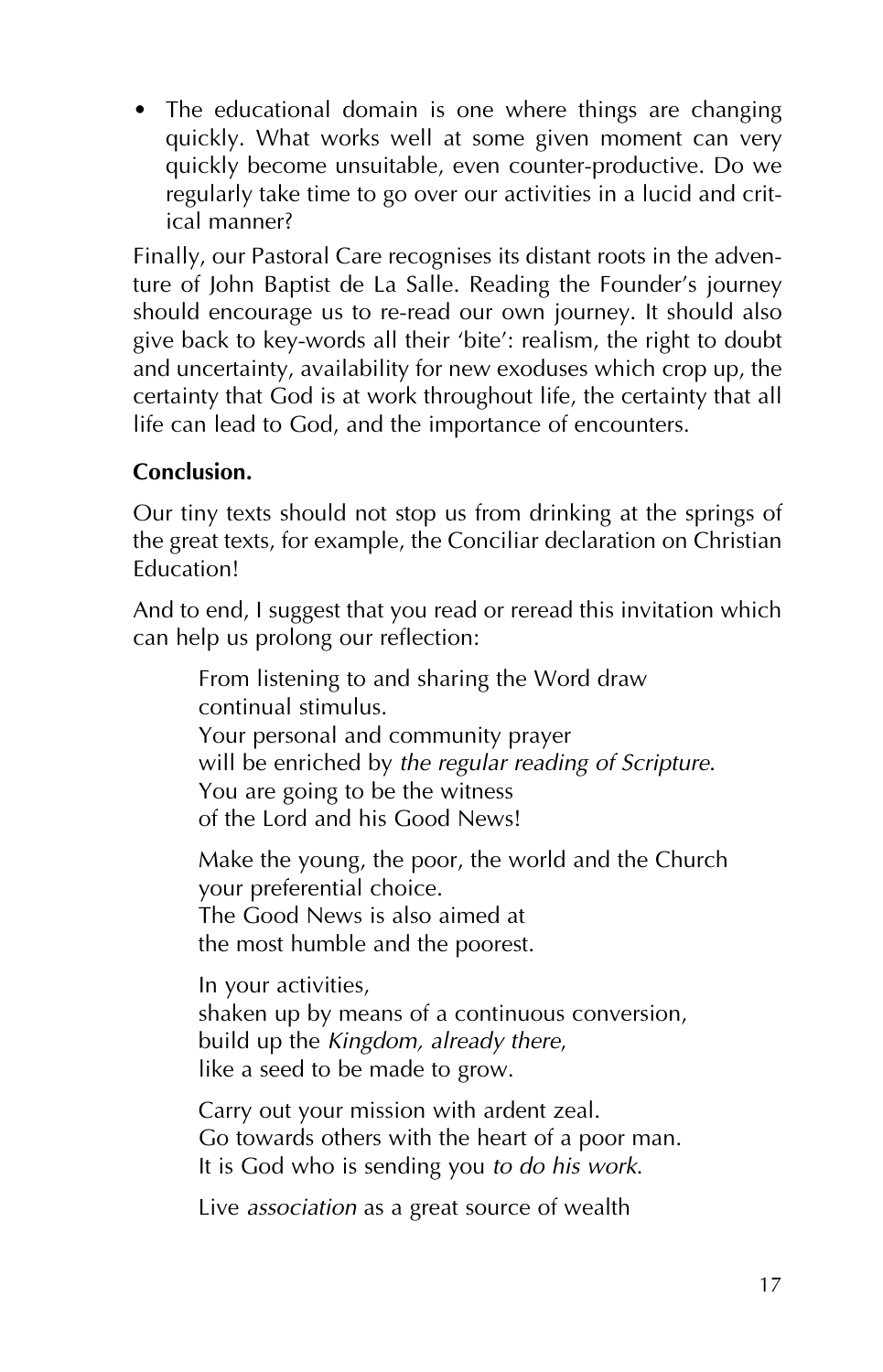which supports the evangelisation of the world. And be happy to make others happy.

Begin by being *converted to Jesus Christ: You are responding to his call, and giving your life to his service*.

Make the Gospel the rule of your life, abandon yourself to God's leadership to be sent by the Church to the heart of today's world in which, with your Brothers, you receive the mission to become witnesses.

Put yourself *at the disposal of the Spirit* of your baptism. He is working in you, leading you towards the young, especially the poorest. By force of Hope and Love, he is urging you towards them. In a single movement, he unifies your actions and your prayer, your community and those you serve.

Open your heart to God's light. Beyond appearances, in a glance of faith you will see as God sees.

*With your Brothers, together and in association, you are an ambassador and minister of Jesus Christ, to procure the glory of God*.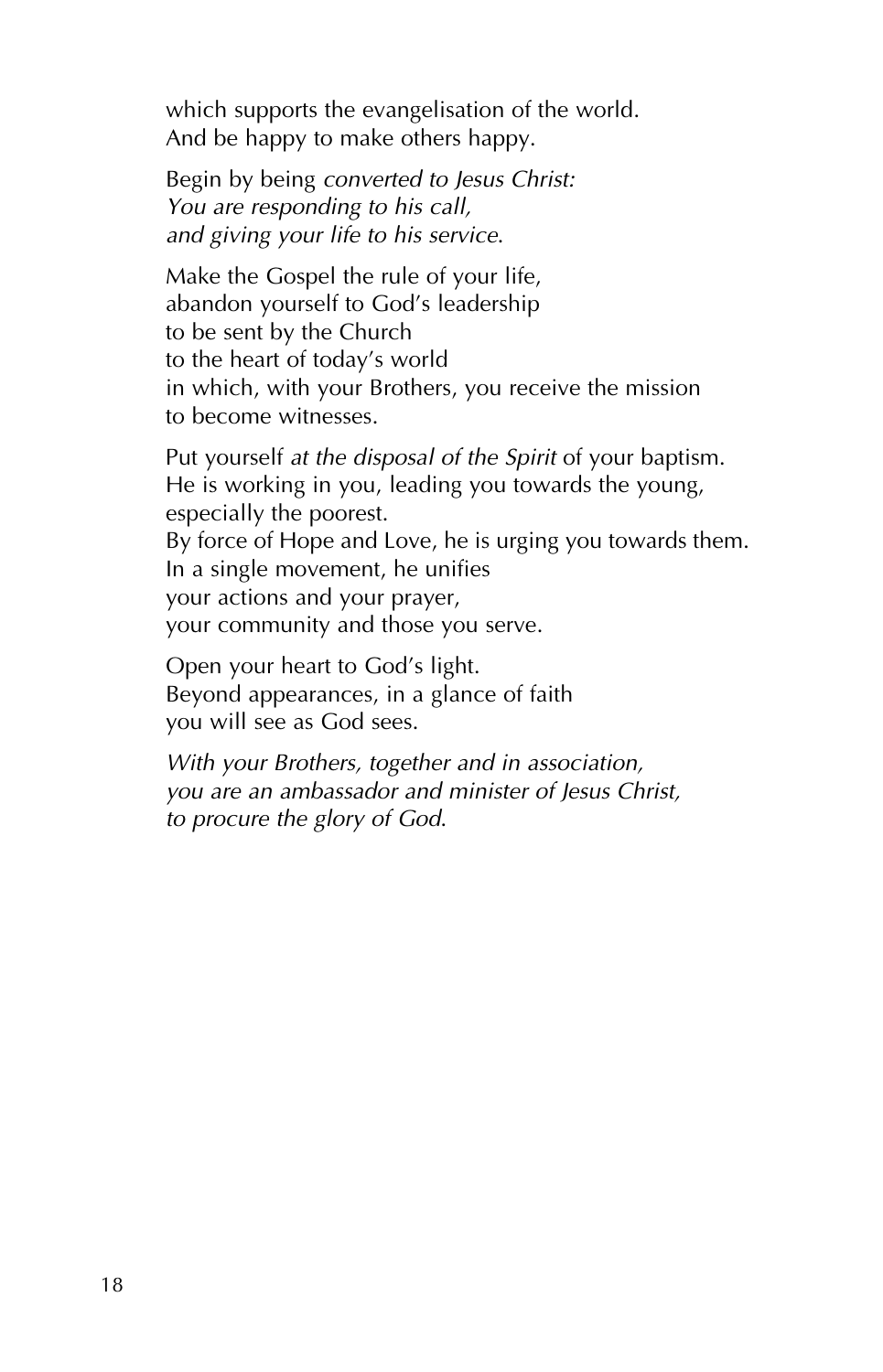# 3. The Lasallian school: what we promise, we live!

#### *(National Pastoral Ministry Team, District of France)*

150 Lasallian establishments -150 realities- all different. And yet it is the convictions that we hold in common which motivate us. In the service of young people, all young people, let us take one more step together. Together, today, each in his own place, let us become, even more, the protagonists in the Education Project in all its dimensions. Each one at his own speed…in the pastoral ministry!

### 1. The pastoral ministry dimension in our establishments.

#### **The classroom: a place of growth, a Gospel space.**

It is in daily activities (lessons, copybooks handed back, class councils….) that our attitudes and our works express the values which we hold. It is in this that children and young people discover, from our way of being, that the demands made upon them as well as kindness, trust and even forgiveness, help them to grow.

#### **The school: a time for living what we proclaim.**

As young people and adults we receive different calls and challenges: meeting different religions and different trends of thought, developing a questioning mind and interiority, living human and Gospel values, getting to know Christ better, structuring our belonging to Christianity with the help of the Sacraments and catechesis…

Within the school, the daily relationships, pedagogical and educational activities and the organization of the establishment must show that we are marching together towards more consistency between what we say and what we do.

#### **To call upon the young to take responsibility.**

When, as young people and adults, we cross the threshold of our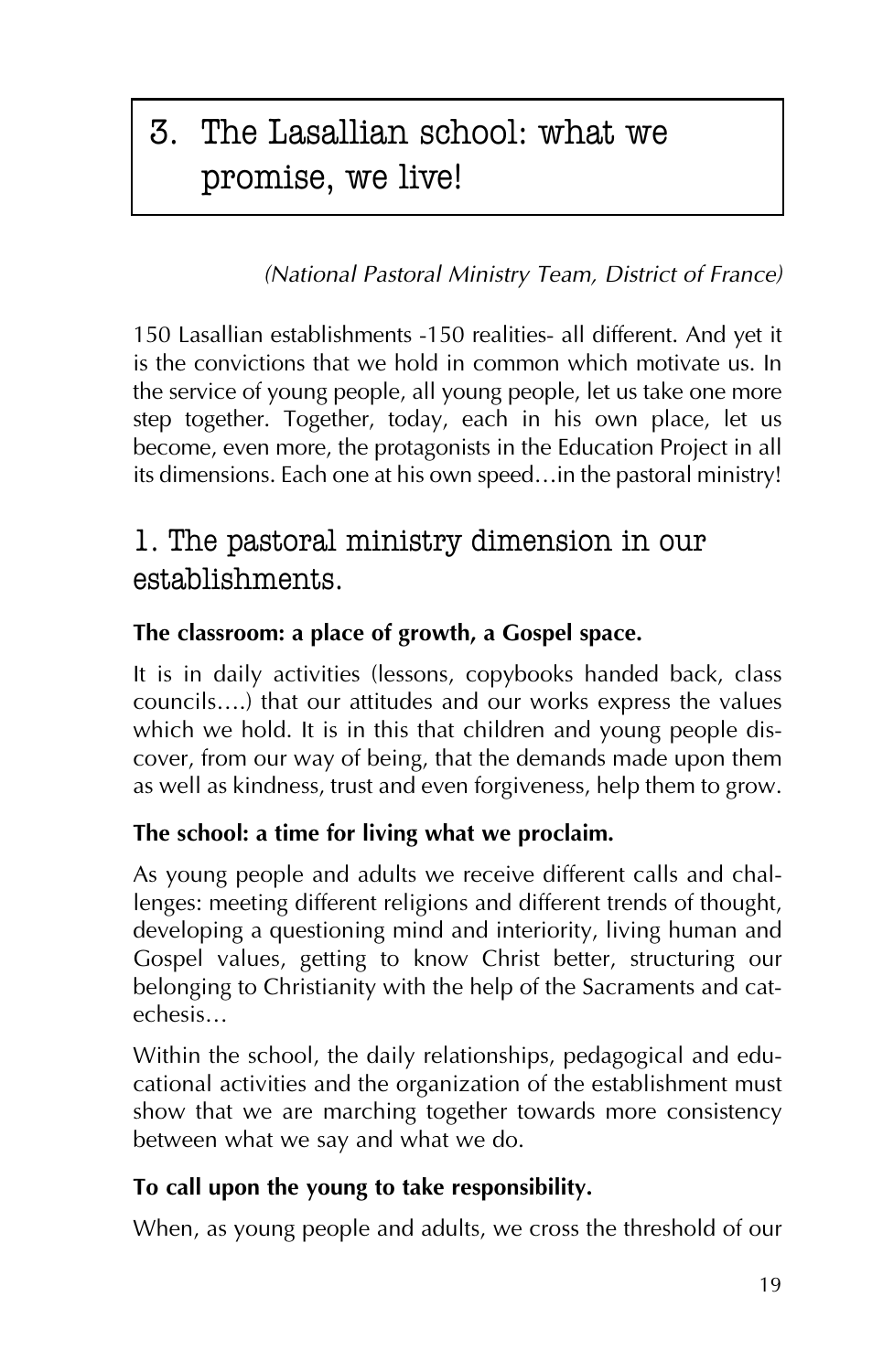school, we are welcomed such as we are, with our history, our projects, our questions and our doubts.

This is why a fraternal climate allows us to call people to commitments which, step by step, build an existence which makes sense and has a flavour to it.

#### **To allow everyone to advance along the path of fraternity, service or faith.**

It is up to adults to help the young person to welcome these calls and thus to educate him towards liberty. Each responsibility, in fact, allows us to live educational values such as self-confidence and concern for others.

#### **To open up the young to the life of the Church.**

Our school belongs to the Lasallian network and is situated in a parish and a diocese. Each of these "places" can enrich the experience of the young person if we invite him/her to discover them and 'live' them.

#### **To invite adults to live their profession as a vocation.**

To promote meeting and sharing, creating more fraternal relations, risking a word….It's up to each adult to take a (small) step, to give (a little) of his time and in this way to put the young person at the centre of educational activity.

### 2. The reality of pastoral ministry in our establishment.

#### **Where do we start out?**

*The young:*

- What are their expectations and their…?
- Do our proposals respond to these?

*The education community:*

- How are people involved in the pastoral ministry proposal?
- What *facilities* have they available: being accompanied, formation, reduction in their time-table, adjustment of work periods…?
- What is the role of the accompanying priest?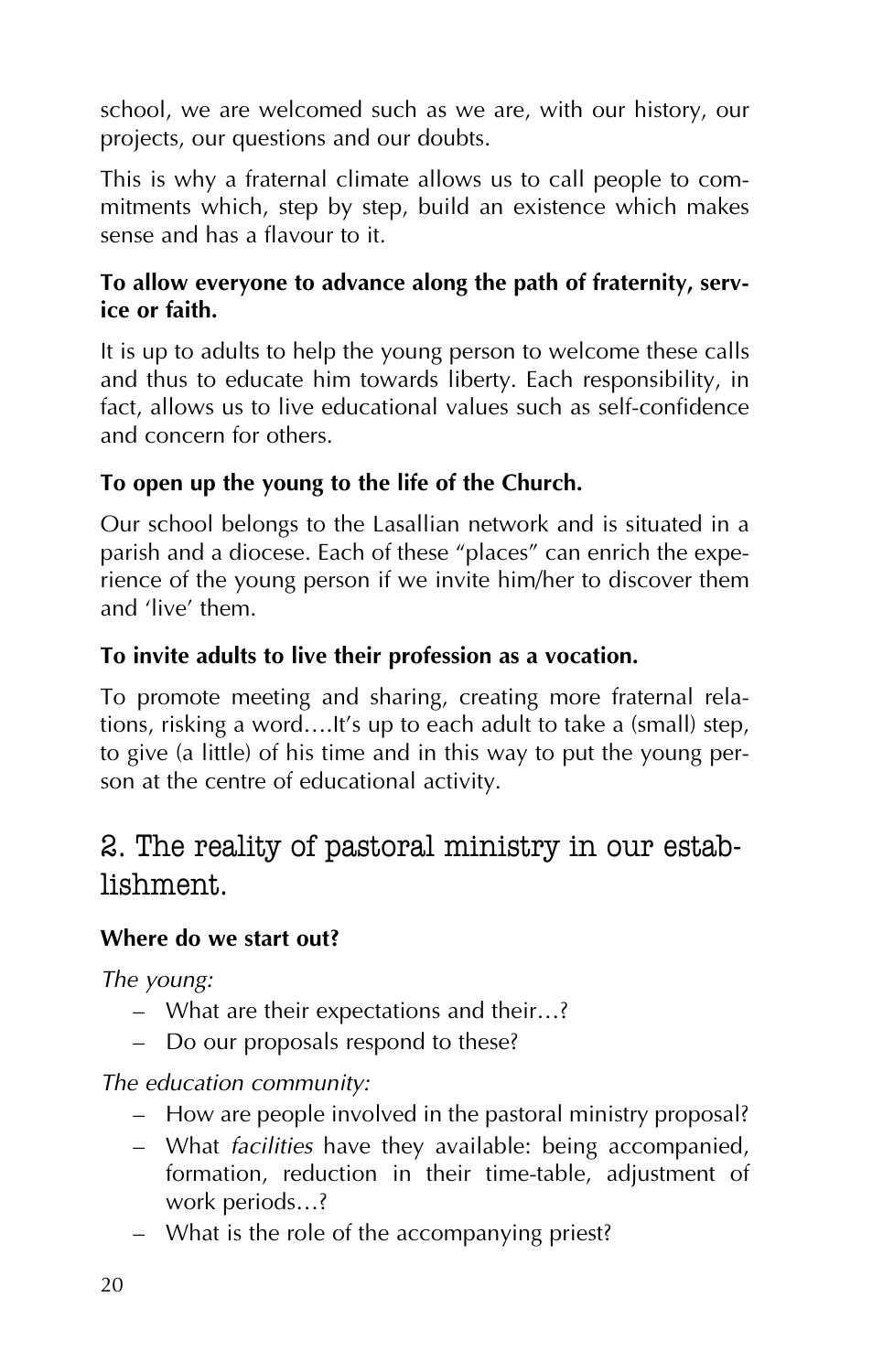*Priorities:*

- Is there a pastoral ministry centre?
- What is the budget allocated to pastoral ministry?
- How are proposals re the animation and formation of the Lasallian network received?

#### **Towards a responsible management council.**

What is the place and the role of the APS in the Management Council?

What is the involvement of the Management Council in:

- Inviting and accompanying adults?
- The presentation of the pastoral ministry proposal to the education community: pupils, parents, staff?
- Pastoral ministry activities on the ground?

What are our achievements and our difficulties?

What projects and decisions are conceivable?

What is the time-frame for putting them into action and who is/are the person/s responsible for following them up?

How do we take on/pass on the proposals of the Church (the Lasallian network, the parish, the diocese)?

#### **With all adults….a possible step!**

Transmitting knowledge of religious fact, promoting a way of acting and relations founded on Gospel values, initiating or educating in the Christian faith: three possible paths of commitment for all members of the education community.

What are the initiatives and who are the actors?

What are the difficulties encountered? Pick out those which arise from:

- the direct responsibility of persons,
- the attitudes of the young,
- institutional 'brakes'

What are the advances noted? Pick out those which arise from:

- the direct responsibility of persons,
- the attitudes of the young,
- institutional dynamisms.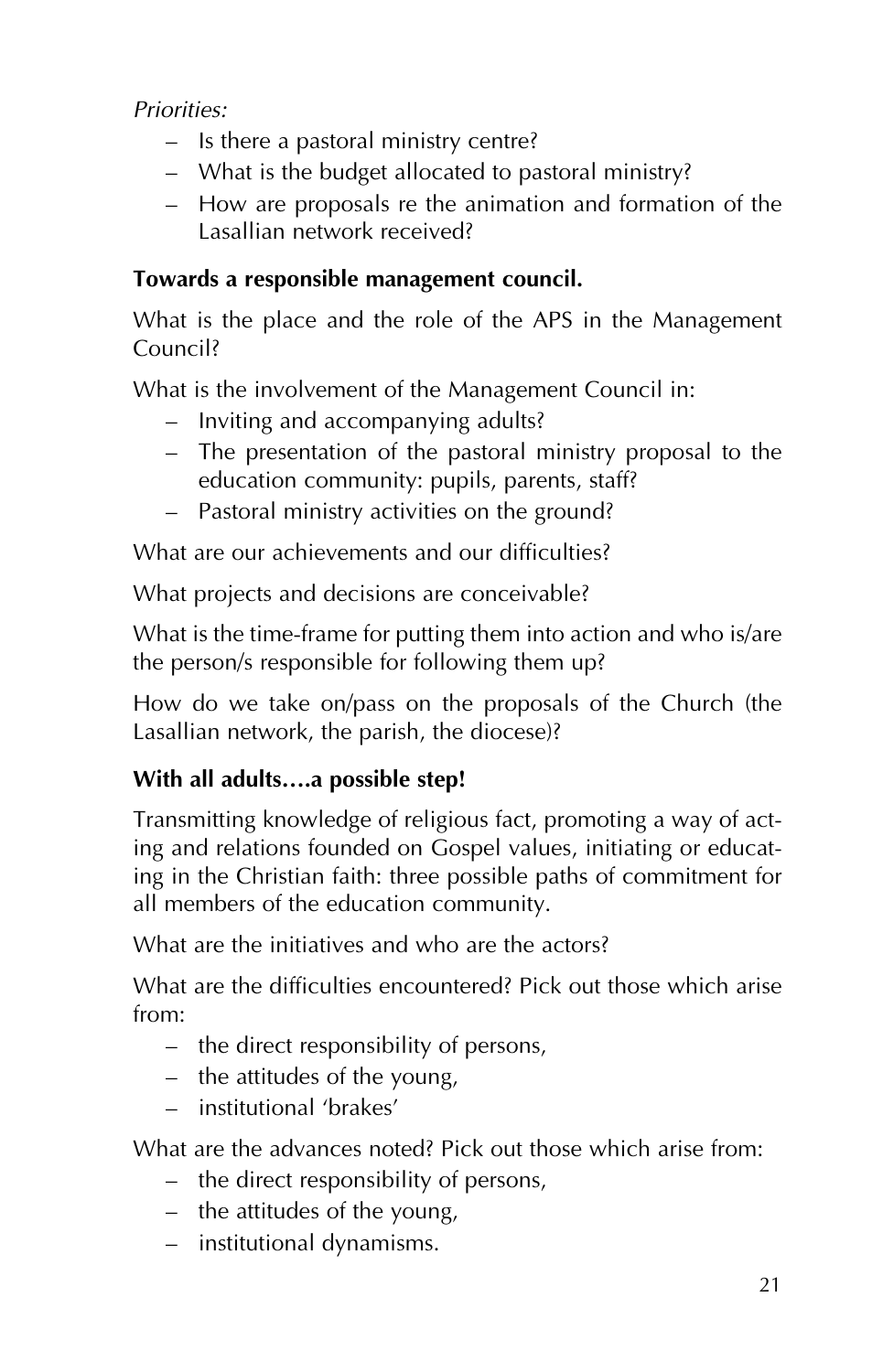#### **For a school which keeps its word.**

What consistency can we see between our education project and class councils, career guidance, how sanctions are managed?

How do we speak of the young? How do we speak to the young?

What are our priorities when we are accepting a young person into our establishment?

How do we accompany young persons who are having difficulties with study or behaviour?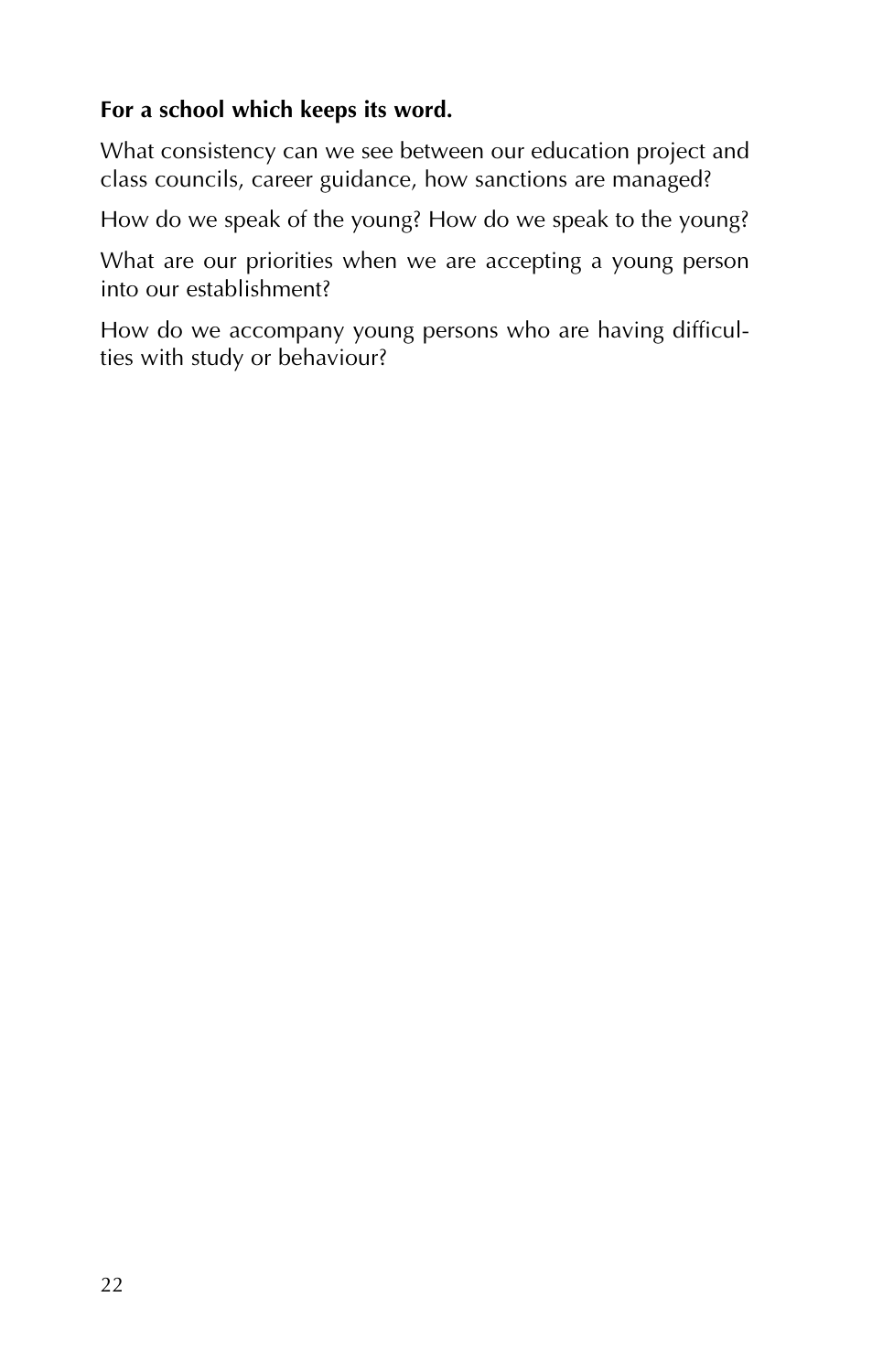4. The education offer of the human and faith process.

### An evangelizing proposal in a Lasallian school centre

*(Br. Luis Octavio Solano Luengo, Delegate of District Pastoral Ministry and the Delegates of Pastoral Ministry from the Centres and Educational Works of the District of Madrid)*

#### **1. Question.**

We can ask ourselves a question:

Does any evangelizing offer exist for someone who is being educated in a La Salle Centre?

Does the Centre provide an opportunity for maturing in the human and faith process by means of pastoral actions?

The said process, itinerary, planning-organization and specific proposal, imposes on the parents the necessity of opting for a human, believing education, as an innovative sign and one of quality, for their child and family.

#### **2. Evangelizing AIM.**

One of the Lasallian aims, from the criteria of evangelization, consists in being able to have the opportunity to offer to a pupil a process of human educational formation and faith formation in a Lasallian centre.

This process is that which we describe with the wish to be able to give ourselves enthusiasm and unite ourselves as Lasallians. This motivation will permit us to share together the same Evangelizing Educational Project aware of belief:

- in the sun of the merciful God-Christ.
- in the star of faith in the person, as a real living sign of the image of the one.
- who is always present in our hearts.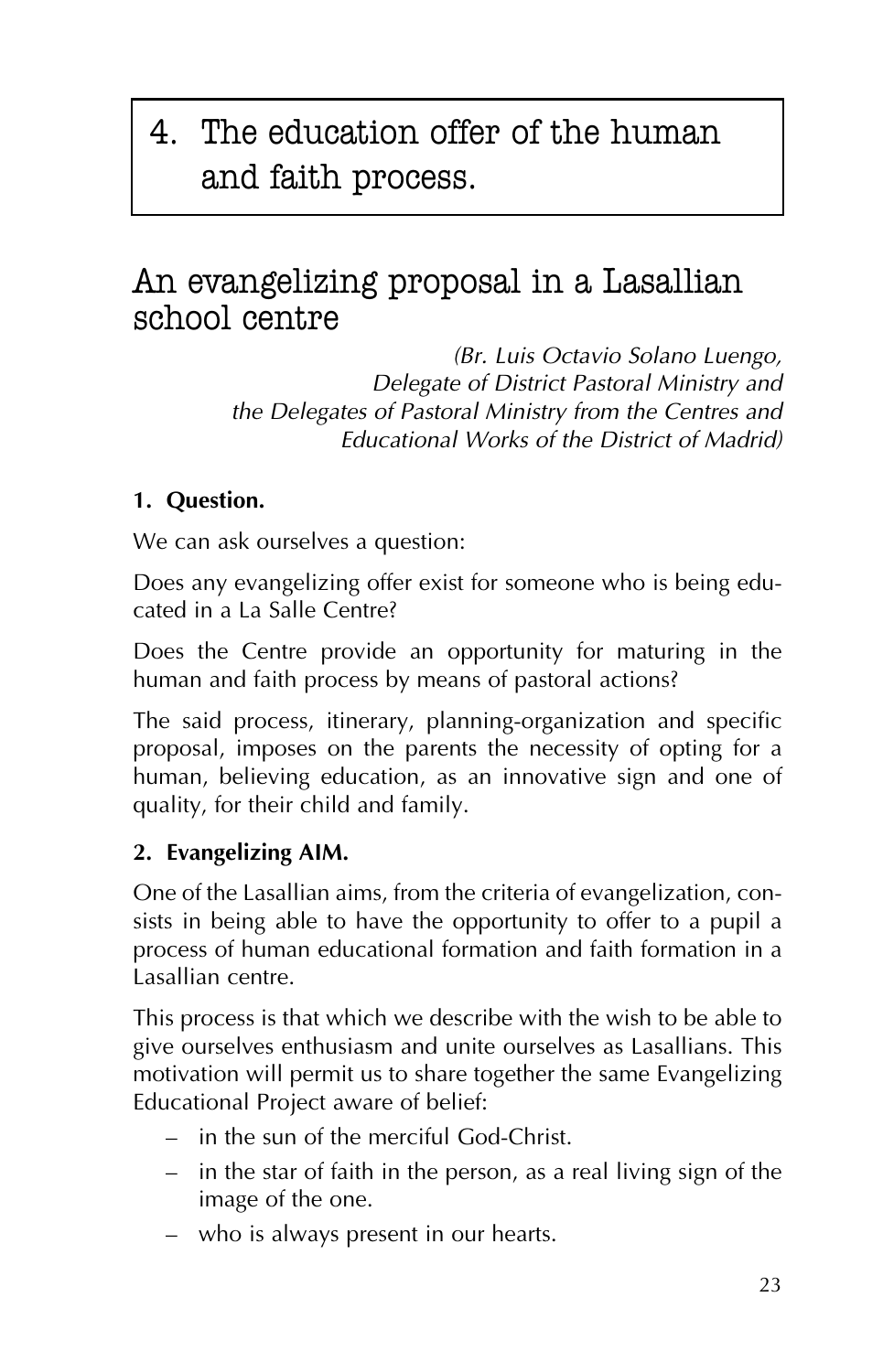As a brief presentation we are showing our evangelizing proposal, conscious of the dynamism and vitality of our action and of the pastoral dynamic.

#### **3. Reference documents.**

In a spirit of research and with the need for a theoretical-practical frame of reference, we have used as our inspiration some documents drawn up by certain inquiring, creative persons with a vision of the future.

At Regional level:

- THE EVANGELIZING PROJECT: Our mission in ARLEP: to evangelize.
- THE PASTORAL PLAN OF VOCATIONS Called to be Christians in the  $21<sup>st</sup>$  Century.
- RELIGIOUS-CULTURAL PLURALISM: Basic criteria of the Lasallian school in regard to religiouscultural pluralism.

At District level:

• The Annual Plan of the District Pastoral Delegation.

At the Education Centre level:

• The Pastoral Plan of the Centre.

#### **4. Levels of concretion in Pastoral action.**

Pedagogically, and from an innovative criterion, we structure our pastoral action at various levels of methodological expression:

In the first place, from the Pedagogy of the Threshold as proposals of Personalization:

- We set out the importance of transversal education in the following facets and actions:
	- The morning reflection.
	- Education in Values.
	- The option for Peace.
	- The value of Justice and Solidarity.
	- Involvement in the Rights of the Child.
	- The choice of Voluntary Service.
	- Living together during Lasallian Week.
	- The experiences shown during the Vocations Week.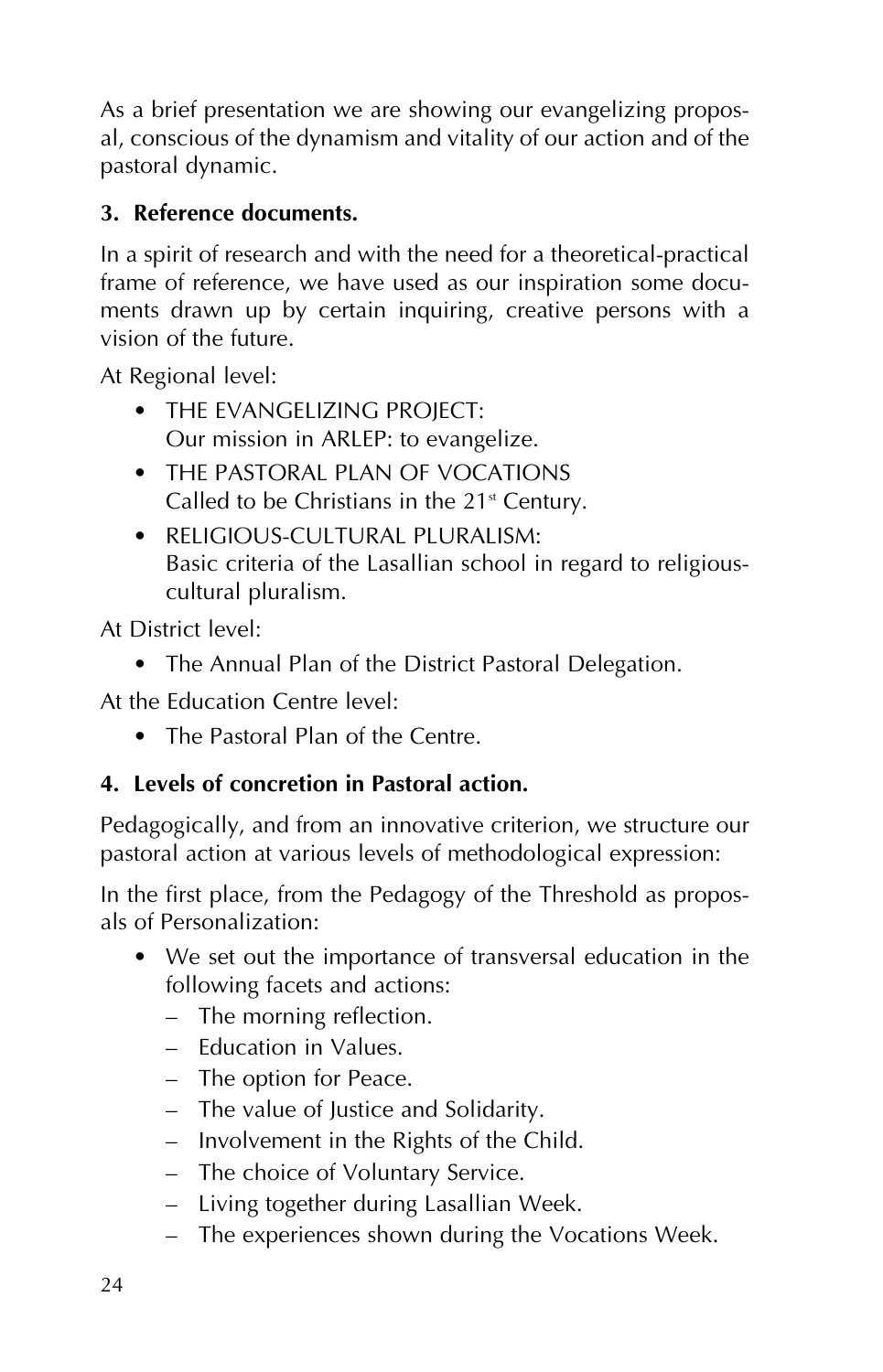- And also: we opt for the humanizing value of school retreats and vocation-oriented retreats together with the enlivening effect of solidarity campaigns:
	- World Missions Day.
	- Christmas.
	- Days for the NGOs: Proyde and 'Edificando'.

#### **5. Faith-Culture Dialogue. A believer's reading of reality.**

Secondly and as a concrete proposal: we reflect on and evaluate the transmission of culture open to the spiritual, religious and believing dimensions from the Christian and evangelical perspectives.

A dialogue between faith and culture which allows us to read reality in a critical and transforming way.

For this:

- 1. We choose as a relevant cultural area religious teaching in the schools as a prophetic evangelizing sign.
- 2. We plan the formation of the teachers and pastoral ministers:
	- A. From specific contents
		- offered by the Higher Centre of La Salle University Studies for:
		- obtaining the Ecclesiastical Declaration of Suitability for Infant and Primary Schools.
		- obtaining Diplomas in Religious Science and the Ecclesiastical Declaration of Suitability for Teaching Religion in Secondary and Upper Secondary Schools.
	- B. From concrete conceptual and attitudinal themes for:
		- Teachers of Religion and Coordinators of ERE
		- Teachers of Formative Cycles in a formation course on values in justice and solidarity.
	- C. From contents suitable for:
		- Animators and Catechists
		- Animators and Coordinators of Free Time.
	- D. And from an original formative offer for:
		- Pastoral Ministry Delegates of the District or of a Centre.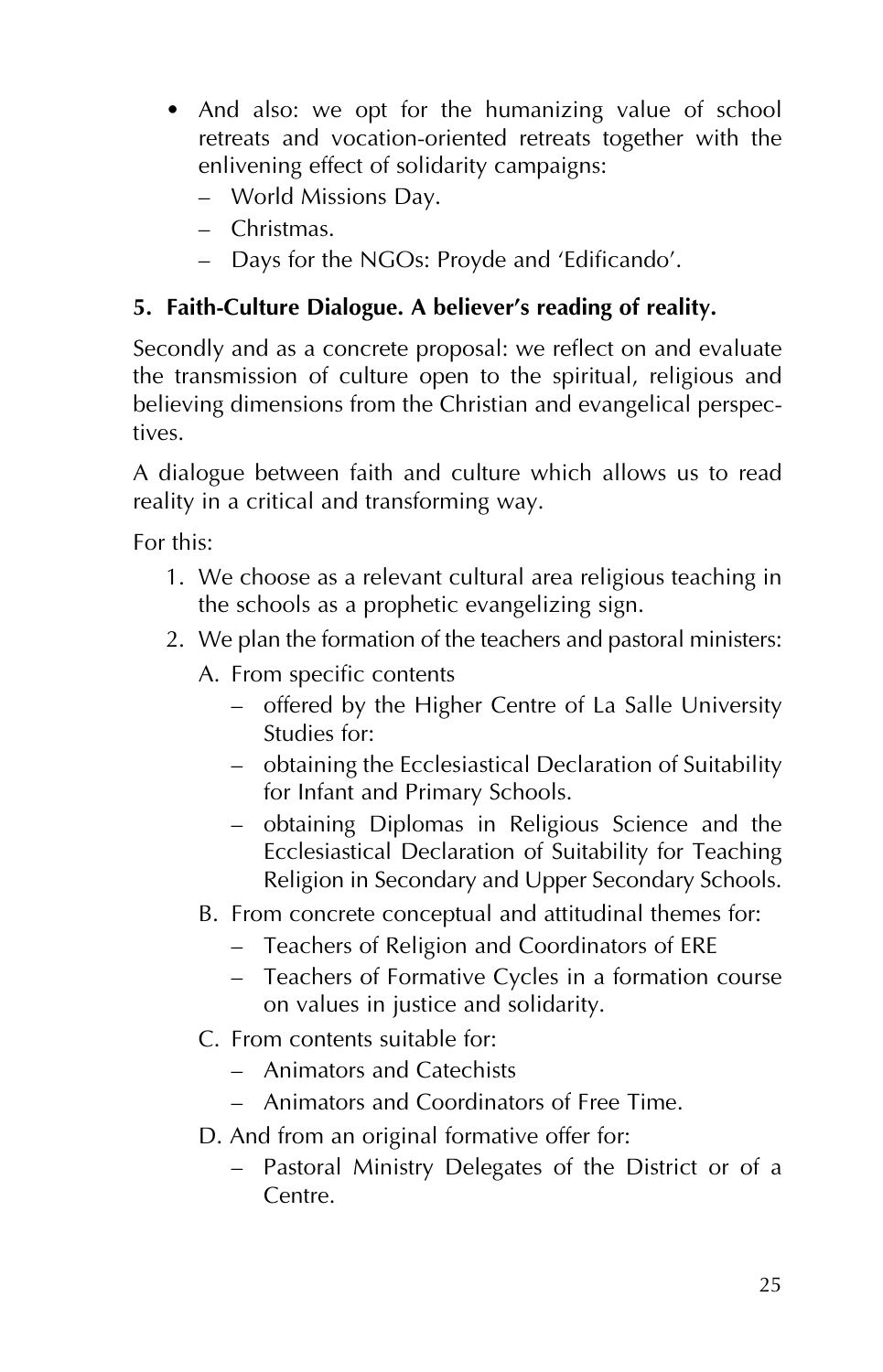#### **6. Explicit catechesis.**

Thirdly as the expression of our missionary work of evangelization, we believe in explicit catechesis as the announcement of the Good News of Jesus-Christ-Love.

In the phases of the catechumenal process which we propose, we assess and prepare in the sacramental experience of First Communion and Confirmation.

In the midst of the noise (environmental, social and personal) we invite people to contemplate Nature and the Persons with whom we live as the fruit of the Shared Bread and Wine in the Confirmation of our Faith, Hope and Charity.

#### **7. Christian groups.**

In the process of reflection, experience of life and the expression of our faith, we encourage the existence of Christian Groups in the different formative-evolutionary stages:

- a) of DISCOVERY:
	- for those in  $5<sup>th</sup>$  Class of Primary School and/or the  $2<sup>nd</sup>$ Year of Compulsory. Secondary Education.
- b) of PROPOSAL:
	- $-$  for those in the  $3<sup>rd</sup>$  Year of Compulsory Secondary Education and/or the  $1<sup>st</sup>$  Year of Upper Secondary.
- c) of COMMITMENT:
	- $-$  for those in  $2^{nd}$  Year of Upper Secondary and/or in University.

#### **8. District meetings during liturgical seasons.**

In the process of relationship, experiencing the faith and the transforming commitment of the children and young people that we educate, we have discovered that they are motivated by the District Meetings which we offer during the various Liturgical Seasons.

- a) In the INITIAL MEETING OF CHRISTIAN GROUPS, offered to those in 5<sup>th</sup> Class Primary and /or 2<sup>nd</sup> Year of Secondary.
- b) THE ADVENT MEETING, planned for those in  $3<sup>rd</sup>$  Year of Secondary and/or 2<sup>nd</sup> Year of Upper Secondary.
- c) THE LENT MEETING, organized for those in  $5<sup>th</sup>$  Class Primary and/or 2<sup>nd</sup> Year Secondary.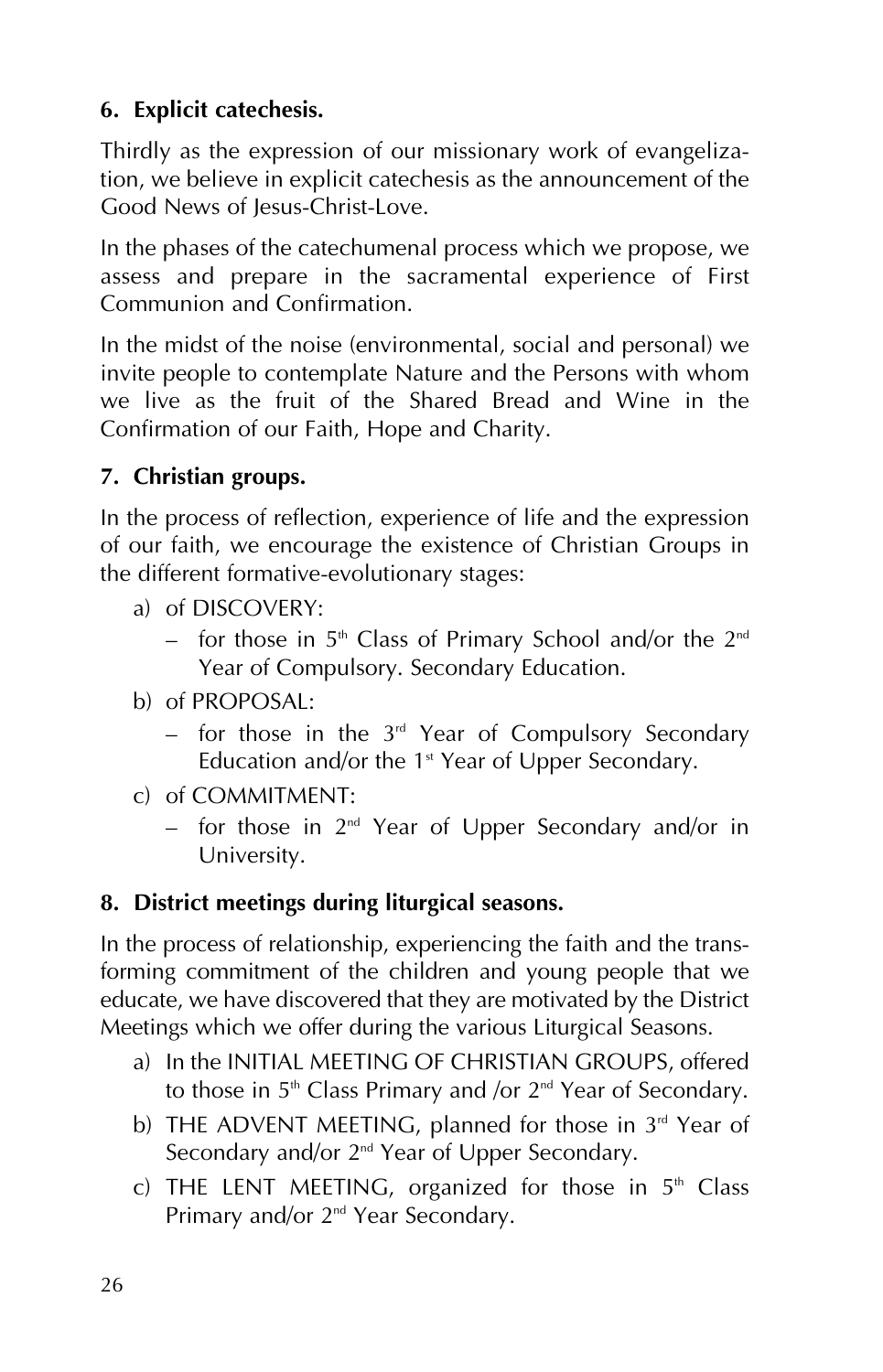- d) The PRE-EASTER for Secondary school pupils.
- e) EASTER for Upper Secondary and University pupils.

Likewise:

- We live the VIGIL OF PENTECOST with our older pupils and university students.
- We express our faith at the beginning of Lent, with the RECEIVING OF THE ASHES or some other symbol.
- We show our feelings with our greetings, poetry and prayers to Our Lady in the month of May.

#### **9. Celebrations.**

At different moments during our Pastoral Ministry planning:

- We live intensely Symbolic Celebrations and /or Celebrations of the Word.
- We celebrate Eucharists for various reasons.
- We celebrate our dialogue and meeting beginning with a prayer of confidence, gratitude and petition.

#### **10. Occasions for living together.**

Times in school and outside school which strengthen living in common, the opportunity for getting to know each other and relating to each other, along with the chance to use recreational and formative dynamics, allow us to discover the necessity to continue encouraging school occasions for living together and others of vocational orientation as an attitude formation value necessary for the personal and spiritual development of our pupils.

#### **11. Summer experiences.**

In the process of experience with the Christian group and starting out from the formation of a human team; we invite and we organize in summer: the Camp and the Road to Santiago.

a) With more that a hundred boys and girls from the  $3<sup>rd</sup>$  Cycle of Primary Education and the 1<sup>st</sup> Cycle of Secondary, we begin the Camp 'Wings in the Wind' in the first two weeks of July.

The content of the said experience makes reference to the slogan which we have been working on during the year.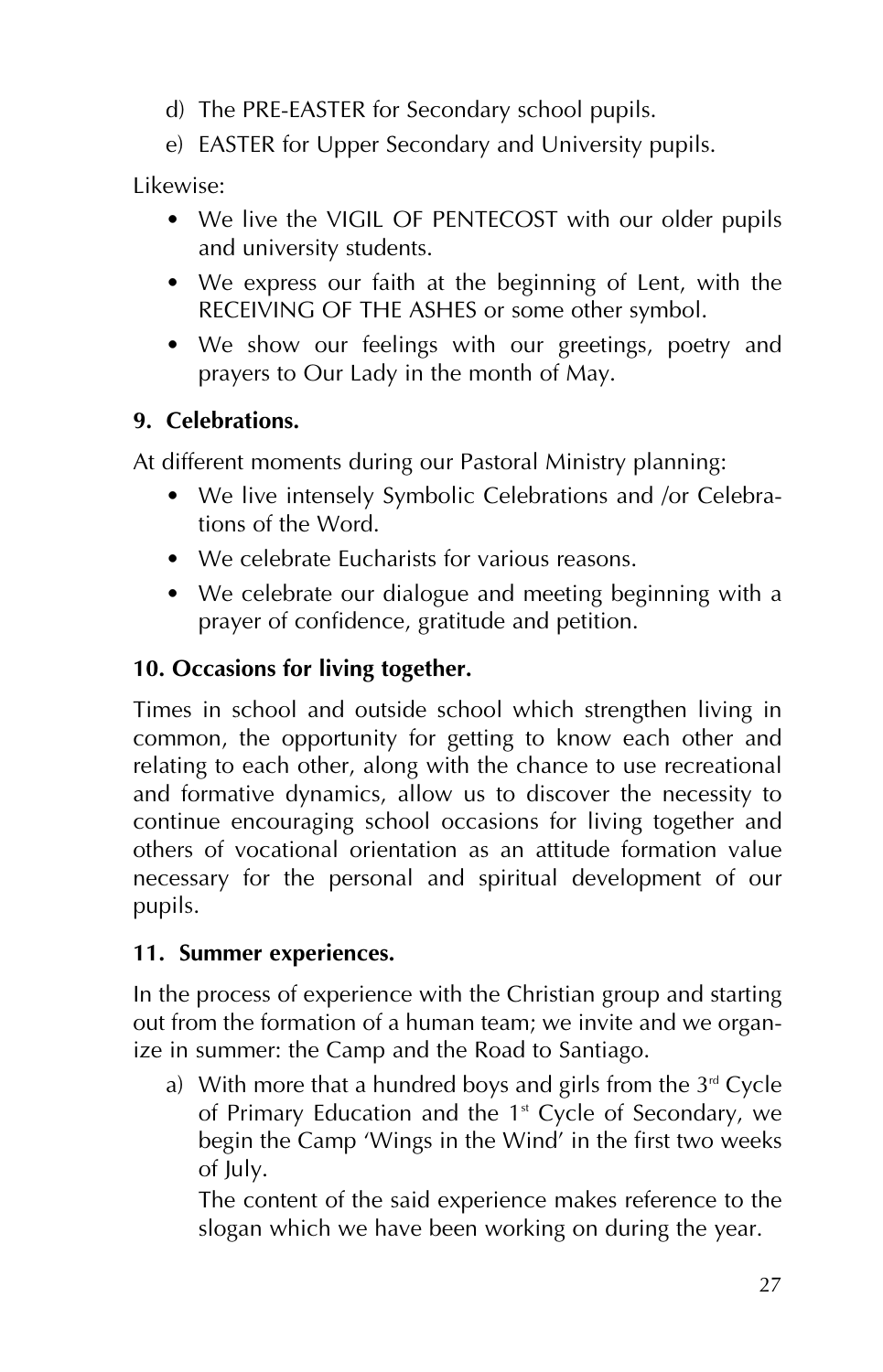The activities and dynamics which we use are related to some theme of interest from a film, book or story. On the basis of the guide we build the concrete actions of the camp.

The catechesis and reflections try to analyze the values promoted in the different dynamics.

We use the evenings to show our creativity in activities involving participation and cooperation.

b) We begin the activity of the **ROAD TO SANTIAGO** with a prayer in Aravaca and we prepare to travel the path of meeting-relation, help along the road, overcoming difficulties and the joy of succeeding in going beyond the aim established.

We are always well accompanied by our travelling companions and our route book. There we can find:

- the program of the different stages, the kilometers for each one. The songs, the catechesis and reflections for each day and the documents of the pilgrim.
- c) Along with these two described activities, we also offer in the District the possibility of living the experience of **WORK CAMPS** and **PRAYER CAMPS** which serve to express living **voluntary service**.
- d) The **MISSIONARY EXPERIENCE** of the SUMMER PROJ-ECTS motivates those who share and give of their lives for the good of a sector of humanity in:
	- GUATEMALA. Department of S. Marcos. Municipality of San Lorenzo and Communities.
	- PARAGUAY. Pozo Colorado.
	- MANCHAY. Peru.

In these experiences we work on the following aspects:

- Projects for the training of parents, children, catechists and ministers.
- Collaborating in human and Christian formation.
- Education in faith and values.
- Basic formative teaching.
- Interactive and cooperative dynamics of collaborative games.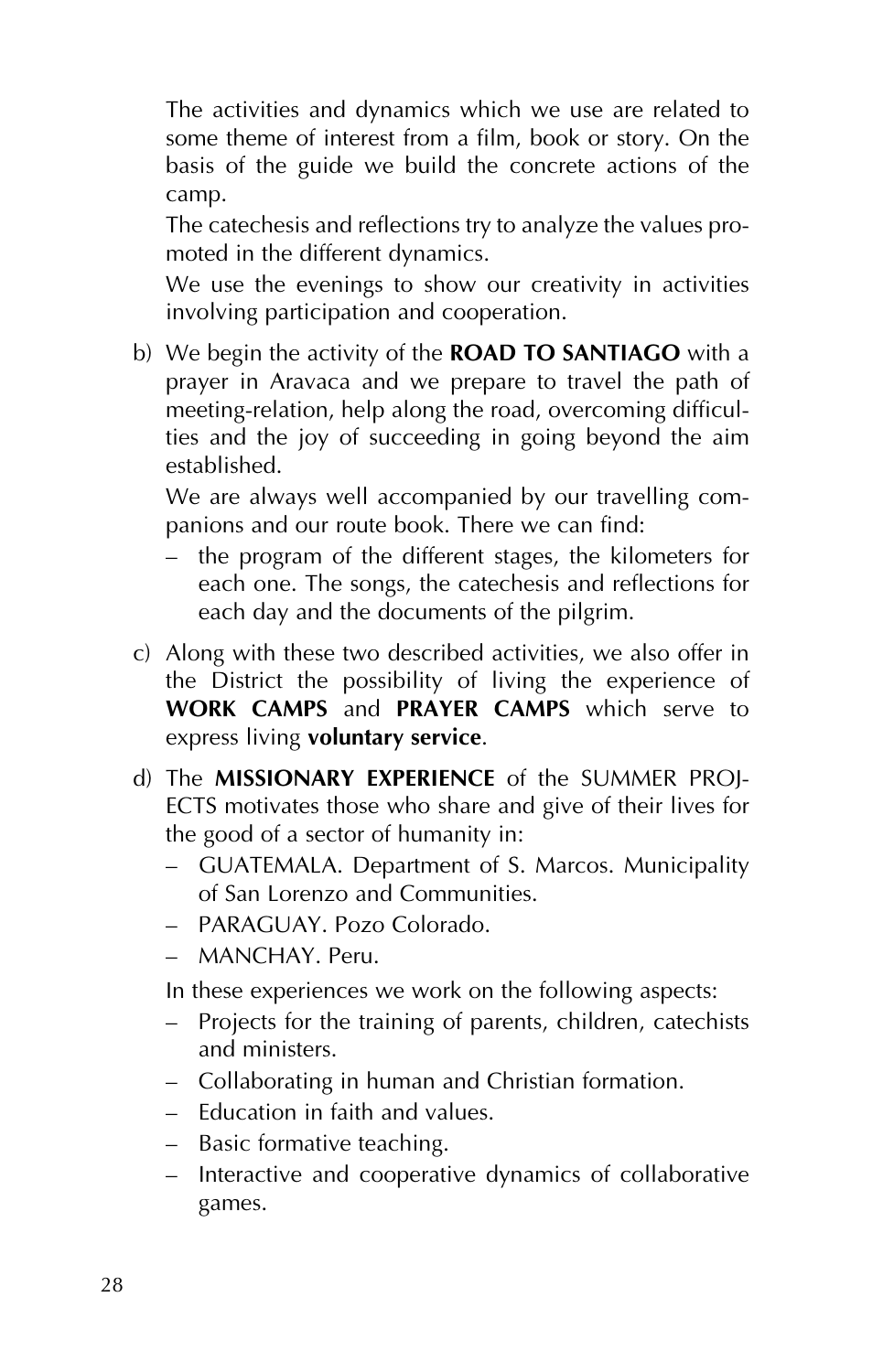- Presence with and closeness to the boarders.
- Attention to older people by means of Occupational Therapy.
- The care of children in a Special Education Centre.
- Running workshops on: drug-abuse prevention, sexual education, solving conflicts and group pressure, education of the emotions (identification and control of the emotions, self-esteem and skills for daily life) in Primary and Secondary classes of the parish school.

#### **12. Young Lasallians.**

The impetus of the Young Lasallian movement was developed after participation in the Regional Sub-Commission of the Young Lasallians and in the preparation of the 2nd International Symposium of Young Lasallians which took place in Rome last summer. It was an inspiring feeling of enthusiasm to be able to share with all of them commitment to the Lasallian Education Mission.

The first meeting of the Young Lasallians of the District helped us to reflect on the slogan: "Mission possible: a dream shared" in relation to the following aspects:

- Educational challenges.
- Lasallian identity today starting out from the mission.
- The design of the reality of the dream: the Young Lasallian Movement.
- The wish to be able to share our expectations with young people, with Brothers, with Educators and with Associates.

#### **13. The Lasallian Christian Community.**

There exist in our District Lasallian Christian Communities which live and express their Faith in Community as "living members, driving forces of Faith and hope".

They have based their confidence and belief in the coherence of their Itinerary:

- They have grown stronger in MUTUAL KNOWLEDGE as persons.
- Their FORMATION has enabled them humbly to develop in a personal and community way.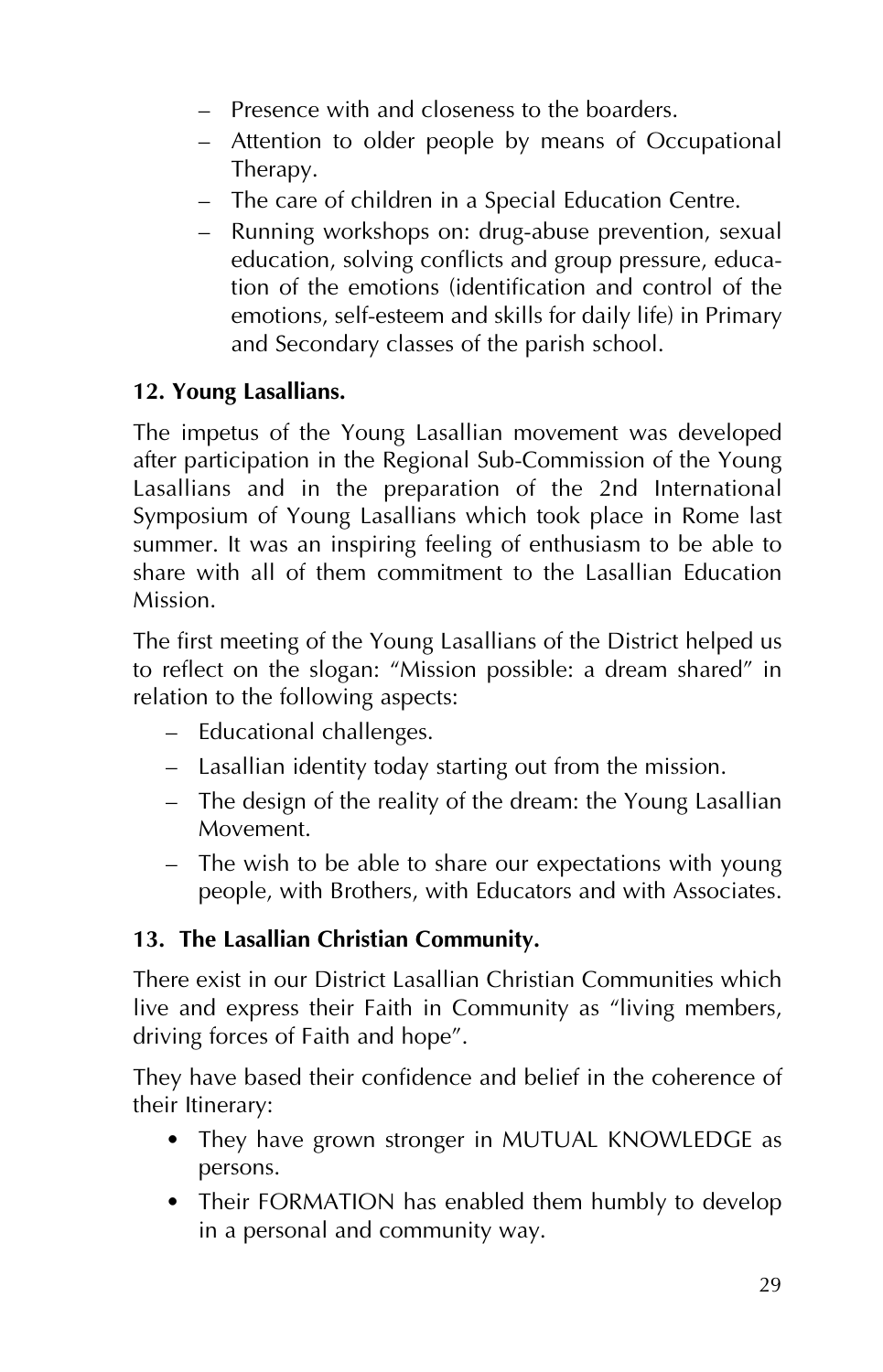- Their belief has benefited them in their experience and the expression and deepening of their FAITH.
- Their COMMITMENT OF SOLIDARITY has transformed them.

#### **14. THE ETHICAL WAY OF BEING.**

And last but not less important, the invitation to believe in certain axiological contents that underlie the evangelizing offer and pastoral action starting out from the Evangelizing Educational Project described:

- 1. To accept the social principle of **relation and living together**.
- 2. To value proceedings which benefit **equality** and **justice**.
- 3. To practice the **spirit of solidarity** as a principle which is based on justice and is governed by charity based on confidence in persons and in God.
- 4. To be respectful towards the beliefs and traditions of Society and of the Church in this inter-cultural world.
- 5. To look upon **tolerance** as the virtue for discovering, valuing and constructively criticizing social reality and the persons with whom we live.
- 6. **Dialogue** as the agreed pedagogical criteria which allows us to participate, become involved, accept, validate, listen, understand, respect, support, serve, search, discern, criticize and improve the proposals for pastoral action in the framework of the Evangelizing Educational project.
- 7. To believe in the sense of **transcendence** starting out from the witness of social mercy and transformation.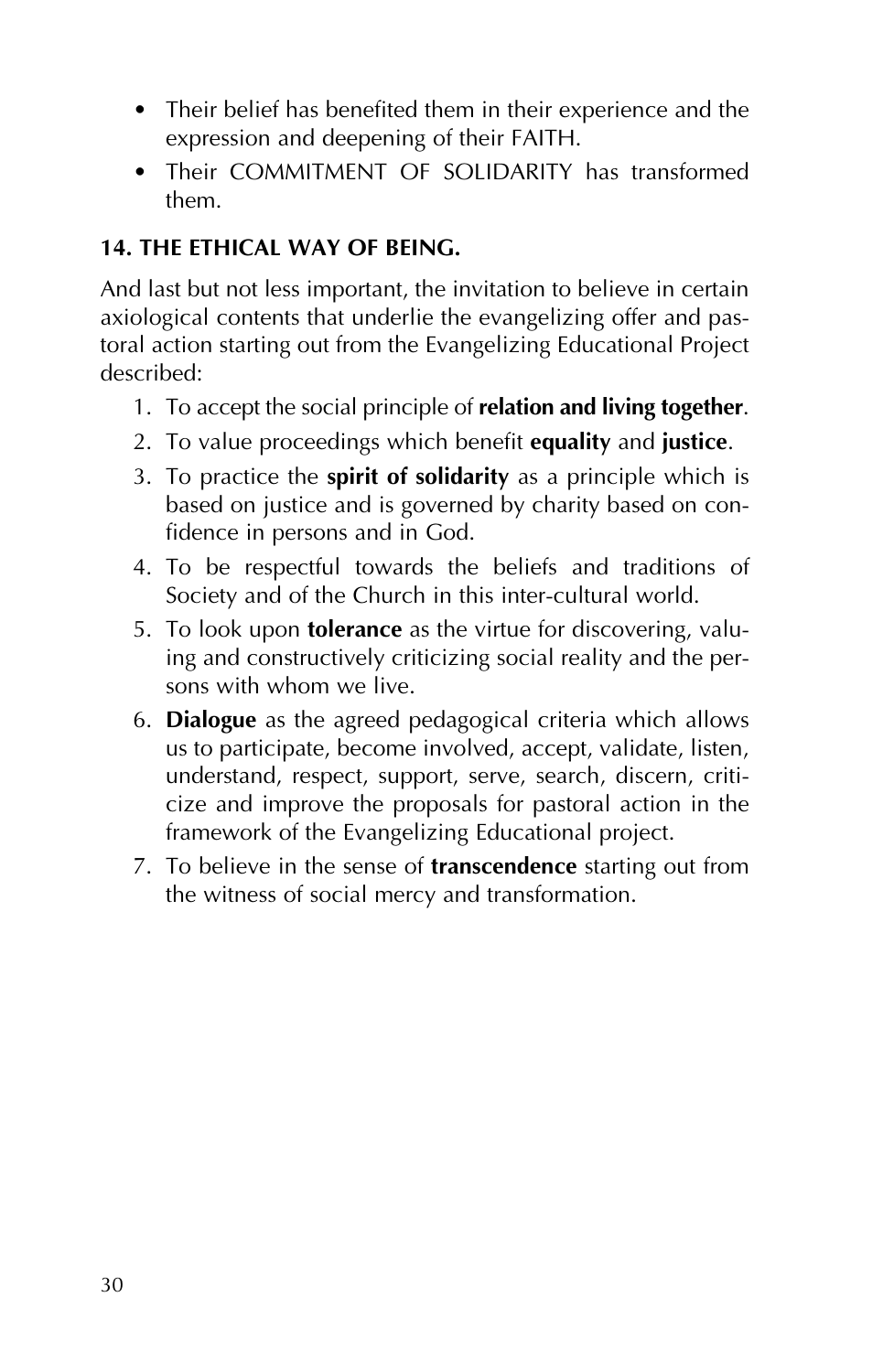# 5. Lasallian higher education in the USA and its responsibility in preparing religious educators and pastoral ministers

#### *(Fr. Robert Smith, PhD - Vice President for Mission - Saint Mary's University of Minnesota)*

For more than 150 years, the Lasallian family has worked together to offer post-secondary education in the United States. At present, there are seven Lasallian universities in the US: Manhattan College, New York; La Salle University in Philadelphia; Saint Mary's University, Minnesota; Lewis University, Chicago; Christian Brothers University, Memphis; The College of Santa Fe, New Mexico; and Saint Mary's College, California. These seven institutions of higher education work with approximately 23,000 full-time and part-time students. The majority of students are Catholic, but there are also large numbers of other Christians and non-Christians in the student populations of each of the schools. Upwards of 5,000 full-time and part-time members of the Lasallian family serve these students as teachers, staff members, campus ministers, administrators, and staff members and make it possible to offer bachelor, master, and doctoral level degrees in a wide variety of disciplines. The academic programs are offered on multiple campuses of the same university and at many sites in order to respond to the needs of students.

Since the founding of these institutions, each has worked diligently to maintain its distinctive Catholic and Lasallian identity. The unique and powerful Catholic and Lasallian heritage of each school has been made even stronger in the past ten or more years in light of the publication of Pope John Paul II's *Ex Corde Ecclesiae*, which invited Catholic universities around the world to reflect on and commit themselves to a vigorous and Spirit-led renewal.

The seven Catholic, Lasallian universities in the United States have always given pride of place to their Theology, Religious Studies, and Pastoral/Campus Ministry departments, which is only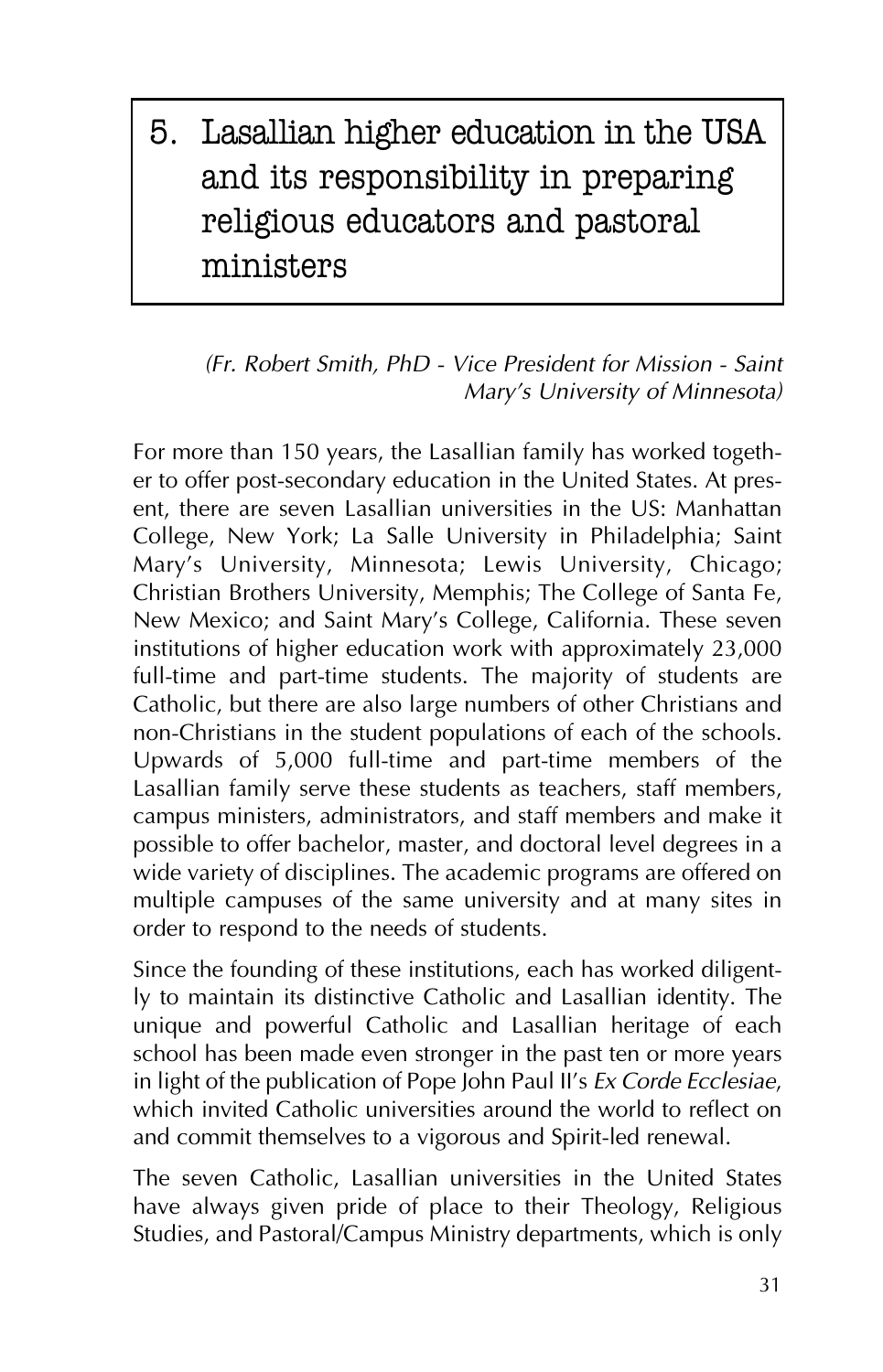natural given their mission to serve both church and society. Today, each of the schools continues to emphasize its Catholic and Lasallian nature by offering to all students a wide array of curricular and co-curricular experiences that assist them to come to a deeper understanding of life's mysteries (who I am?, what is my purpose?, is there meaning in life?, where is God?) and a believer's response in faith to those mysteries.

At present, each of the seven Lasallian universities in the United States has a department of theology or religious studies that leads to the first degree, that is, a Bachelor of Arts degree in theology, religious studies, pastoral ministry, religious education or similar. These departments are the academic units that offer formal classes in all areas of theological study. Graduates of these bachelor level programs move on to graduate studies (Master's degrees in Theology, Ministry, Religious Education, and so on), to work in Catholic primary or secondary schools teaching religion and/or doing campus ministry, to parishes in which they are responsible for religious education programs, liturgy, youth ministry activities, and/or adult education and formation, or to a variety of other types of church and non-church-related professional positions.

Saint Mary's University of Minnesota and La Salle University in Philadelphia both have graduate level Master's degree programs in a theological discipline. La Salle offers a graduate program in Religious Education, aimed primarily at those engaged in the formal faith/religious education of students in secondary schools and/or parish settings. Saint Mary's University of Minnesota offers a Master's degree in Pastoral Ministry, aimed to enhance the skills of those professionals already working in a wide variety of ministerial settings in the church. Christian Brothers University in Memphis has just created a new Master's degree in Catholic Studies the goal of which is to assist students in gaining a solid theological foundation in preparation for service to the Church and the larger society.

Since at least the time of the Second Vatican Council, there has been a renewed call for the involvement of lay women and men in the life of the church. At the same time, there has been a call for and a need to educate the laity for taking more responsibility for and assuming leadership roles in the contemporary church at all levels. The Lasallian universities in the United States have been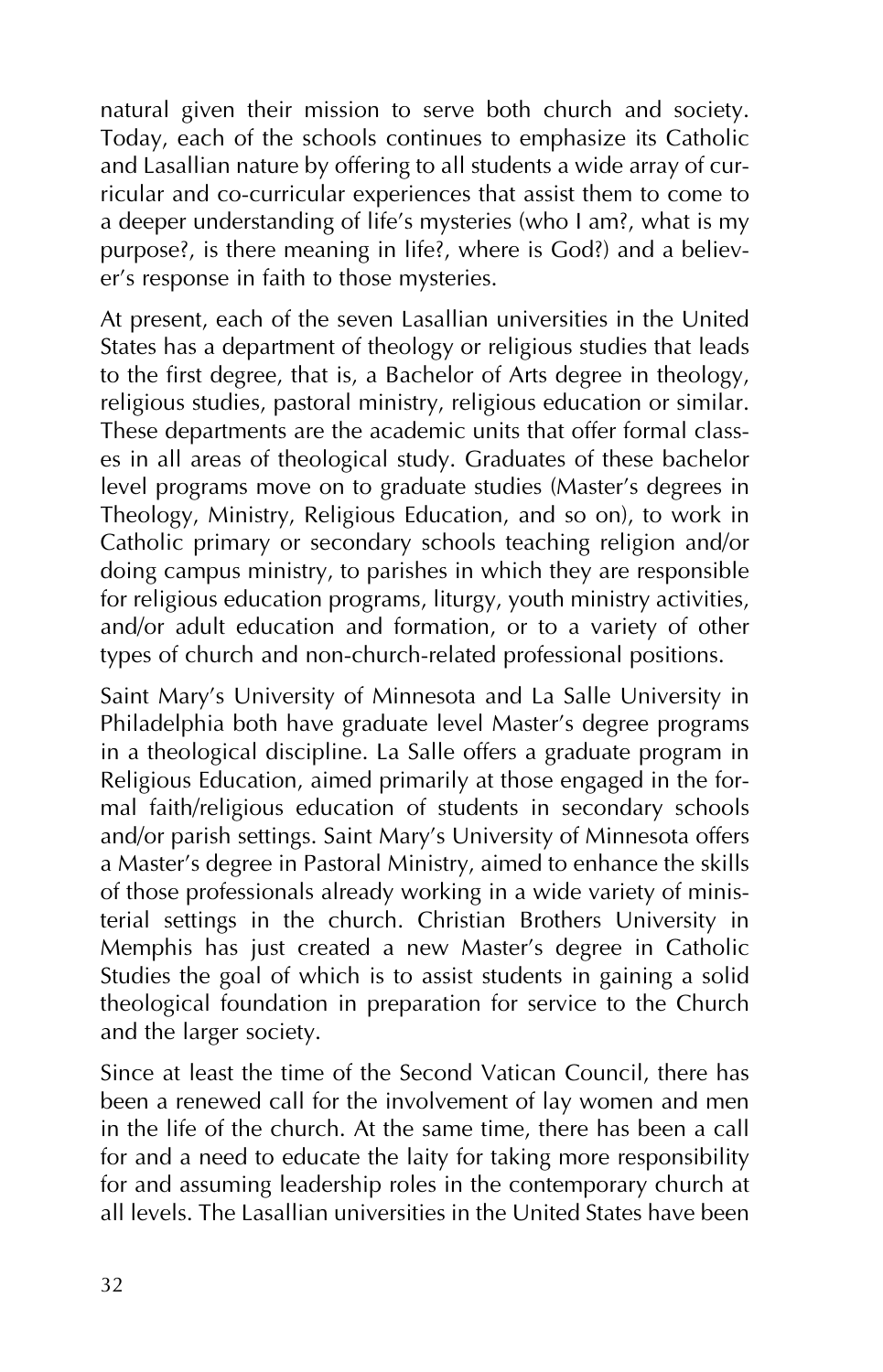attentive to this call and have responded enthusiastically and continue to do so, ensuring that the church in the United States will have competent, committed, professional ministers to teach, lead, proclaim the Gospel, and advance social justice so that God's reign may be more and more realized.

In June 2006, Saint Mary's University of Minnesota hosted a firsttime-ever symposium for representatives of all seven Lasallian universities in the US in order to discuss and come to a deeper understanding of what it means to be a Catholic and Lasallian university in the  $21<sup>st</sup>$  century.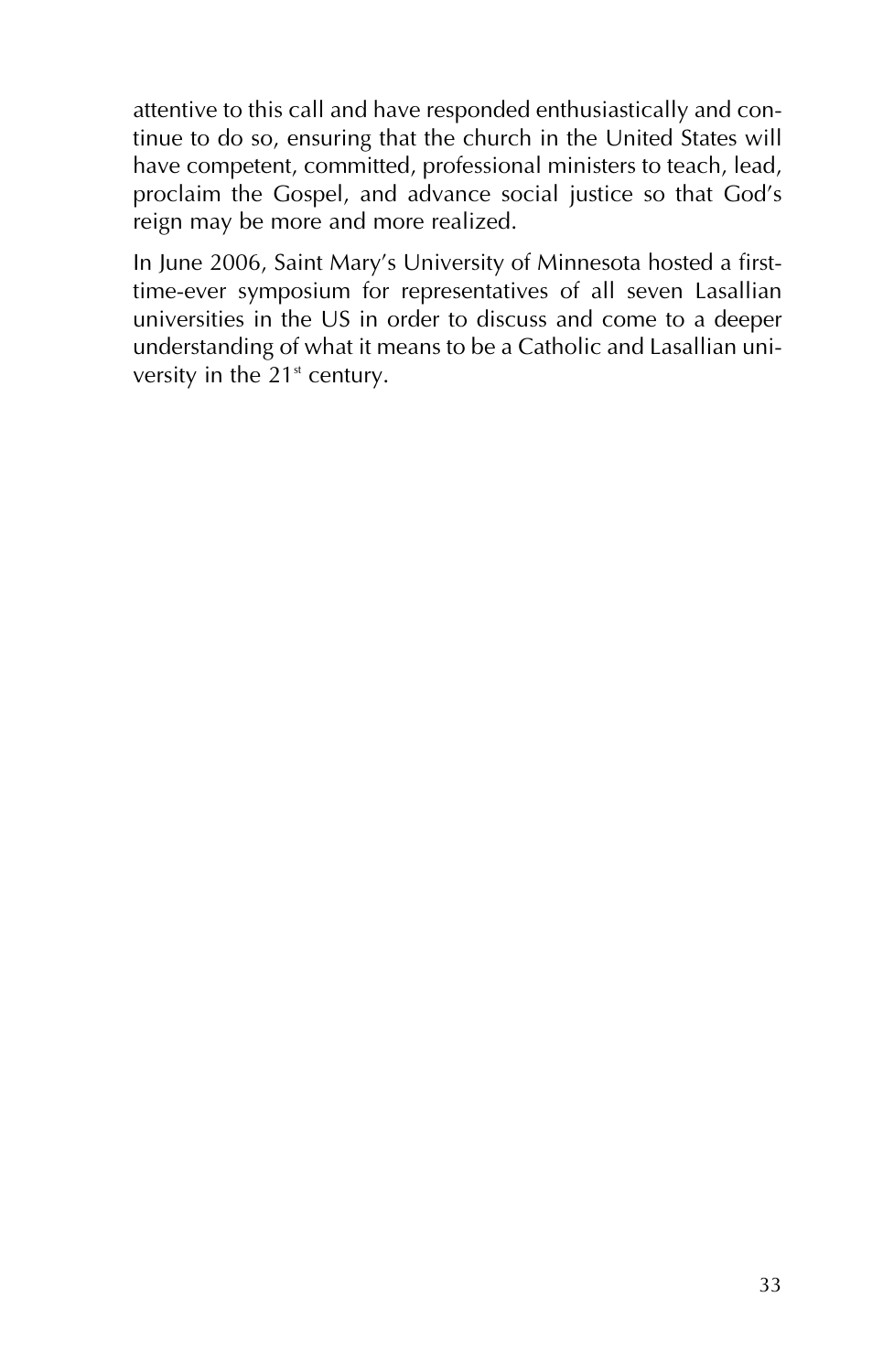## 6. The Lasallian school in view of religious-cultural pluralism. The experience in CSEULS - Madrid

#### *(Juan García Callejas)*

The present-day context in which we live is marked by, among other things, the phenomenon of globalization and its consequences. This is especially true as regards the constitution of plural groups, trans-nationalism, and migratory movements of great human masses of people who are fleeing the impoverished South for the paradise of development and comfort of countries in the North. A society that is becoming a "global village," but which is diverse and heterogeneous at the same time. A society which is more and more "multi" and which, precisely because of that, raises new and complex situations that affect interpersonal relationships, social organization and, of course education — situations that are often times problematic and for which we often have no recourse but to look for solutions based on integration, peaceful living, mutual knowledge and dialogue, tolerance, and respect. In that way, our society today can be defined correctly as a society that is multi-ethnic, multi-linguistic, multi-denominational. In short it is multicultural.

Religious reality also manifests itself as one of the constitutive elements of this diversity and it is a contributor towards this diversity. It is enough to take a look at daily reality presented to us by communication media to be made aware of this. The new multicultural context is, for that reason, one that is multi-religious.

In the framework of the statement made by our Institute, "*the Lasallian charism is lived now in the context of societies that are pluri-cultural and multi-religious.*"1 the Regional Pastoral Ministry Commission for ARLEP, along with the Regional Education Commission, in their reflections on the *Character Proper to*

<sup>&</sup>lt;sup>1</sup> 43<sup>rd</sup> General Chapter of the Brothers of the Christian Schools, II Evangelization, statement 6.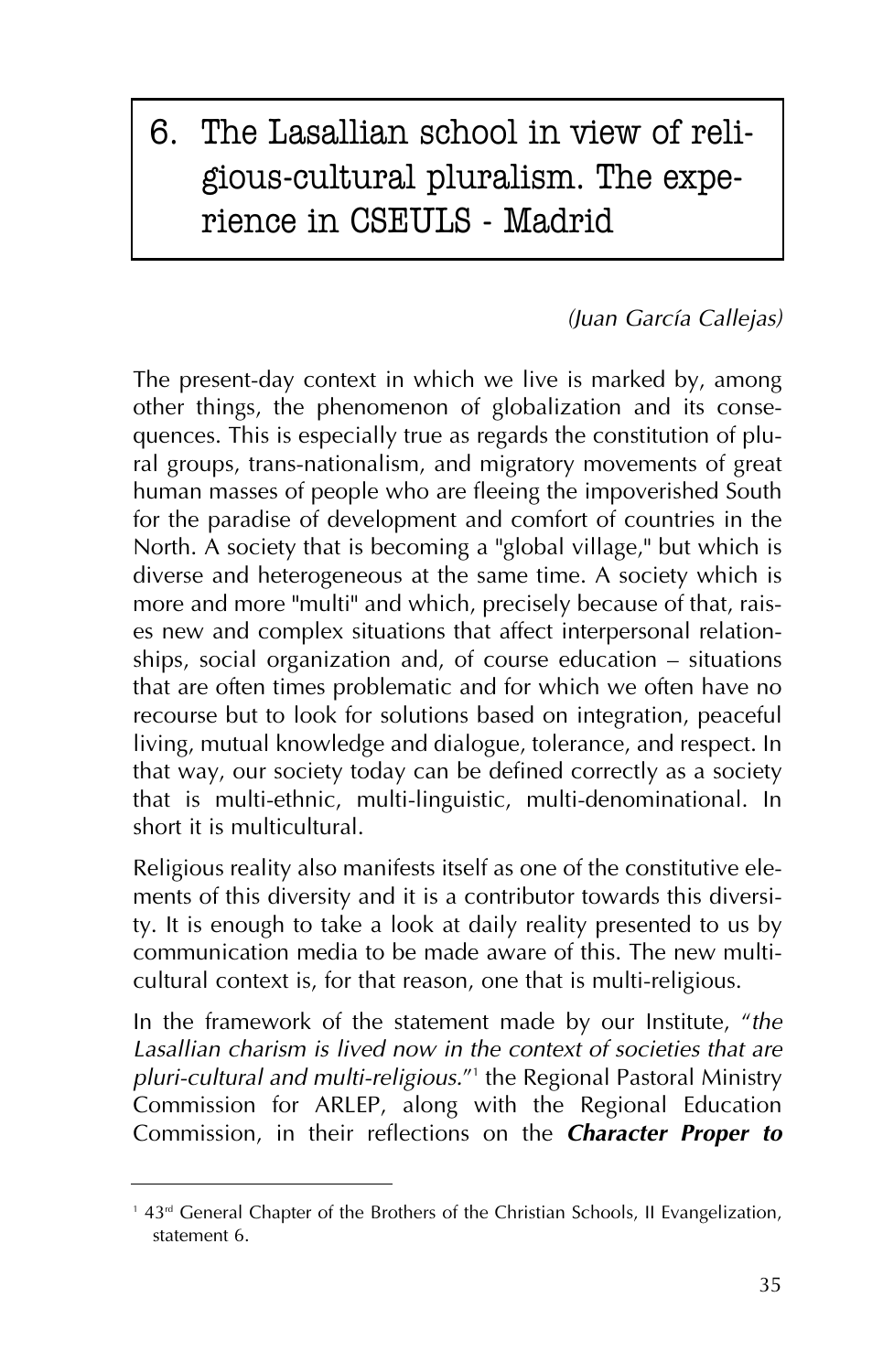*Lasallian Schools*, reflected on the criteria that should guide us as we face the new multi-religious context of the present time.<sup>2</sup>

It is not possible to face the problems of education today from a Lasallian perspective without being aware of the new reality of which we speak. Here are a few citations on ideas I am speaking about:

*"...the new multi-religious context that we see in the near future requires a change of mentality on the part of educators* and a new commitment on the part of the Lasallian school.<sup>"3</sup>

*"...religious and cultural pluralism, as well as its main place of encounter, immigration, is a new reality that needs to be confronted in the educational arena, among other places..."* <sup>4</sup>

*"...as believers and Lasallian educators we are called to face the challenge of education for dialogue and living together..."* <sup>5</sup>

In this sense, for some years now, our CSEULS in Aravaca has been involved in an academic session each year, under the creative and enthusiastic direction of José Luis Cancelo and with the collaboration of his department. This interesting experience which combines concern for didactic innovation and approaches in new technology and educational activity, is based on international interchange and multicultural experience.

The **Religious Sciences Department**, in collaboration principally with the Swedish University of Gävle, organizes courses by videoconference for second-year students enrolled in the programs of teacher training, occupational therapy, and social education. From the very beginning until now various universities and/or associations have collaborated with this program: University of Helsinki (Finland), University of Legon (Ghana), Taoist Association of China "Temple of White Clouds" of Barcelona, in conjunction with the University Ramon Llull, and the Buddhist Tebetan Temple "Nagaryuna" of Madrid...next year the University of Cairo will link up with this program.

<sup>2</sup> *Basic Criteria of the Lasallian School in view of Religious and Cultural Pluralism*. ARLEP, 2006.

<sup>&</sup>lt;sup>3</sup> Op. Cit., page 6.

 $4$  Op. Cit., page 6.

 $5$  Op. Cit., page 6.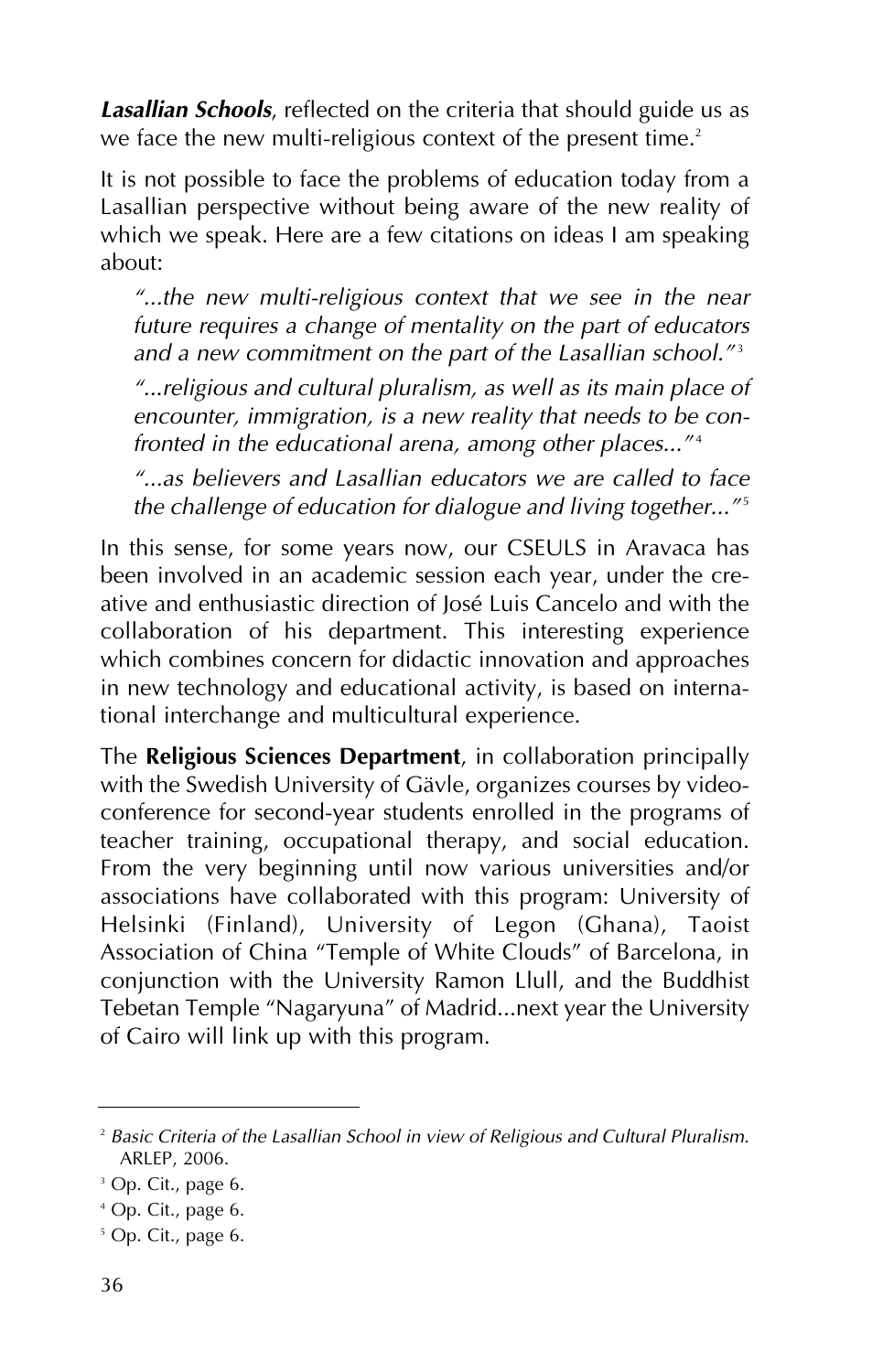This is a seminar type of course organized around a central theme and it consists of 50 hours, including videoconferences, personal work, research, and student presentations. Participants register both in Aravaca and in Gävle. At the end of the course, they are awarded a certificate and they also receive 2 academic credits that can be used in their personal study plan. In principle, sessions are held every two weeks on Wednesdays from 4:15 PM until 7:20 PM, from the beginning of October until the end of January, at which time the program is evaluated. Those in charge of organizing and directing the course are Ake Tilander, for Gälve, and José Luis Cancelo, for CSEULS, with the collaboration of other teachers from their respective departments and the students who are registered from each of the universities and participating associations.

The central theme that unites the different studies and interventions is generated from the **fundamental objective** of this program: *To get to know, from the perspective of globalization, the intercultural and religious reality in the specific places or centers where interchange takes place by videoconferencing*.

In principle, the student participants have to draw up a **dossier** in which they gather their research, bibliography, and a summary of the most significant ideas they heard, as well as a summary and personal evaluation of each of the interventions of the professors and students that were presented during the course. Then, they have to give a schematic **presentation** of 30 minutes in length, after which there will be time for questions and exchanges about the topic treated.

So far the evaluations on this experience have been very positive and this is significant for our La Salle University Advanced Studies Center because of the satisfaction that has been reported, both on the part of the professors who teach there and on the part of the students who participate. The interchange of knowledge and personal enrichment gained helps us in a significant way to appreciate the multicultural and multi-religious reality that we are living in today's society. Above all, this experience makes us reflect on what is needed to face new situations that come from this aforementioned multicultural reality in the field of education, which is our fundamental objective as a Lasallian center. We also believe that this experience is in line with the *"challenges for Christian*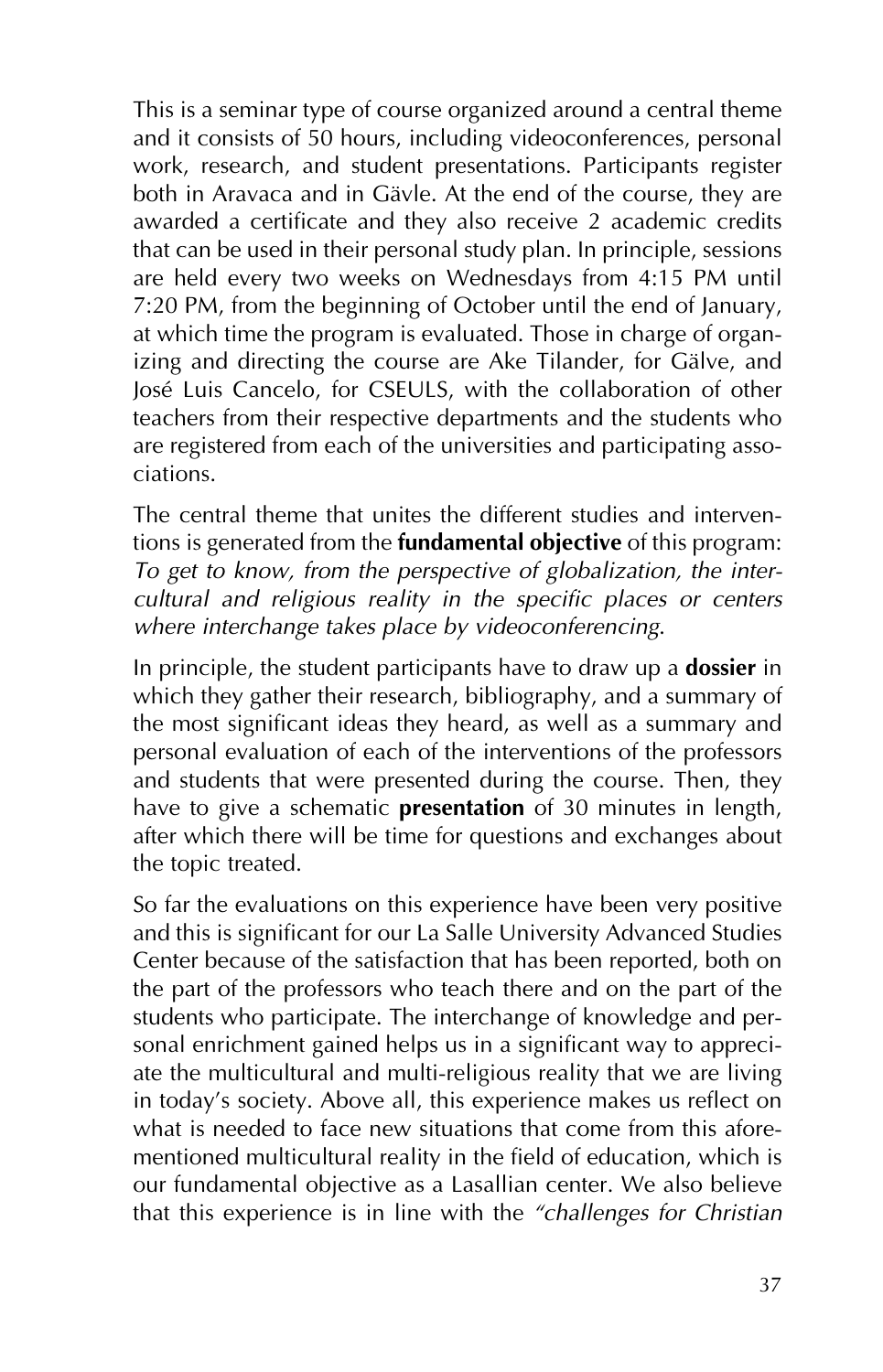*education in a multi-religious world...and the guidelines and responses that the school can offer"* as expressed in the document from ARLEP': without losing one's proper identity, to be open to interreligious dialogue and the search for God and interreligious living together, through education in world religions.

To give a general idea about this, over time these courses have been dealing with themes directly related to multicultural and multi-religious reality that exist in our current society. What follows are some of the themes that have been developed by students and teachers in CSEULS as well as by collaborators in other centers:

- *Religious syncretism in the city of Limna, Cameroon* by Martha Likome Nbombe a student.
- *How to work on Islam from the Internet* by Professor Adolfo Sillóniz, the advisor of the SM Publishing group.
- *Immigration as cultural enrichment* by Mohamed Chakor, director of the Time to Believe program on TVE 2.
- *Candombe as a concrete form of syncretism* by Professor María das Graças Rangel Lumak, from the Catholic University of Pernambuco-UNICAP, in Recife, Brazil.
- *Some examples of linked classrooms in Madrid* by students Irene Arriba V., and Laura López C.
- *Buddhist Temples in Madrid* by students César Martín L. and Ana Oviedo H.
- *The relationship between faith and culture in the novels of The DaVinci Code and the Barro Bible* by Professor Juan García Callejas.
- *Judaism in Madrid* by Andrea Hernández D.
- *The stance of the principal religions as regards organ donation* by Professor Jesús de Miguel.
- *Intercultural awareness and inter-religions in the area of Canillejas*, Madrid by students Rafael Eduardo Bartolomé G., Lara María Molina P., and Raúl Bazas G.

In the 2006 - 2007 course the videoconferencing program starts with an exposition of the study done by Professor José Luis Cancelo on *The influence of globalization on religions*.

 $6$  Op. Cit., page 7.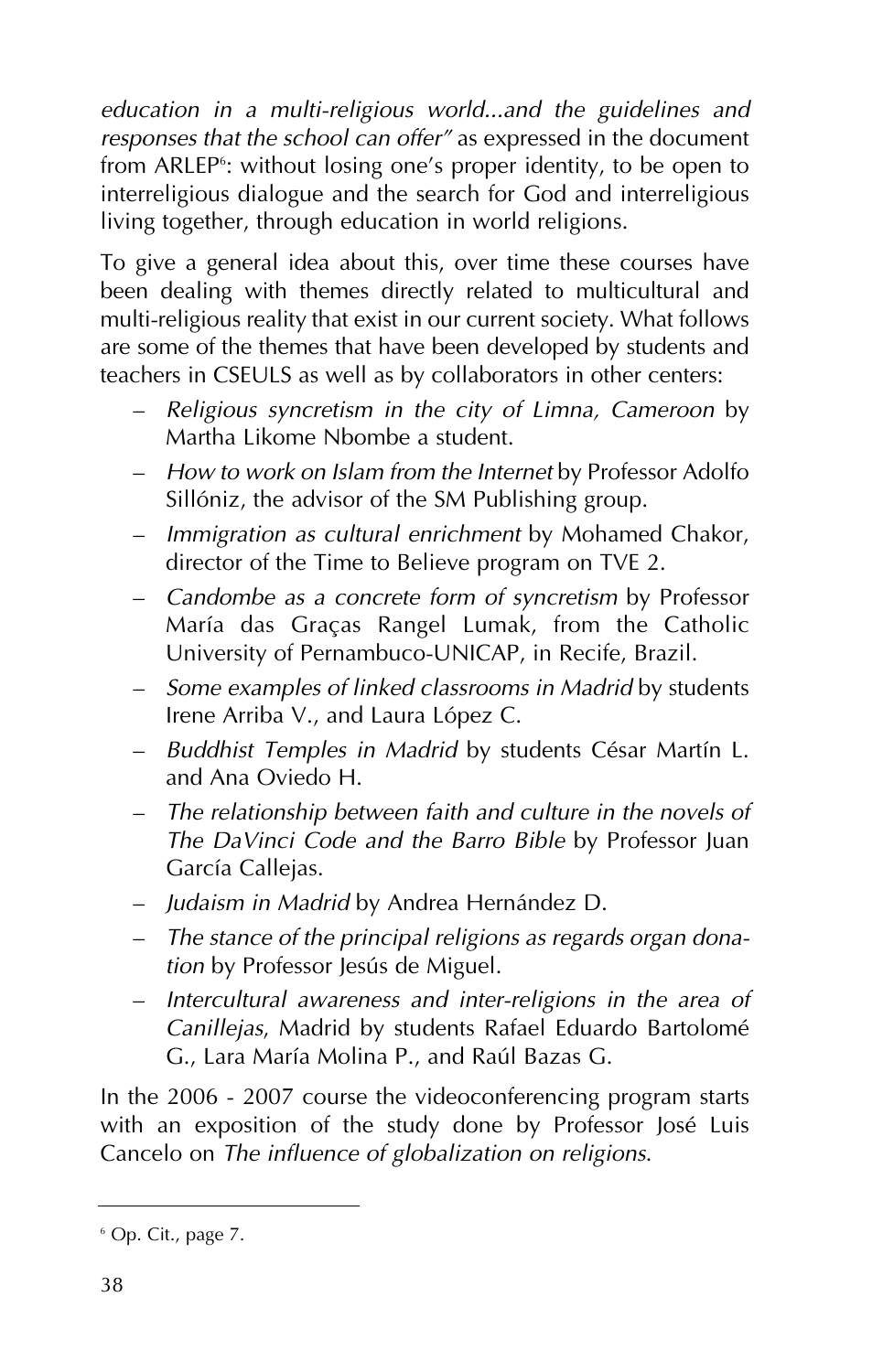Clearly, the daily reality we experience at this time makes us affirm that "*the school is a place of encounter*."7 As Lasallians, we are called to contribute our grain of sand in the creation of a new humanity, of a new civilization that necessarily must be an interreligious society. To fight for this new reality will suppose fighting so that the inequality of opportunity not become a reality imposed by belonging to any minority ethnic group. With this simple experience that we share we are aware that we are taking a small step towards the objective which so clearly characterizes us in the aforementioned document from the ARLEP Pastoral Ministry Commission: "*In the light, then, of the 43rd General Chapter itself, and the Character Proper of Lasallian Schools, our school is called to be committed to dialogue which assumes, above all, being witnesses more than agents of our own faith and being open to other faith realities, even those that are not Christian, accepting a real existing diversity of cultural and religious systems*."8

May the light of the charism that has been given to us in Saint John Baptist de La Salle continue to enlighten and propel us to take other steps in this direction. This is the experience of Lasallian discernment, which seeks to be faithful to the Spirit, inspired by Faith and Zeal, as it responds to the new needs of our world.

<sup>7</sup> 43rd General Chapter. Lasallian presence in multi-religious societies. Guideline 2.

<sup>&</sup>lt;sup>8</sup> Op. Cit., page 7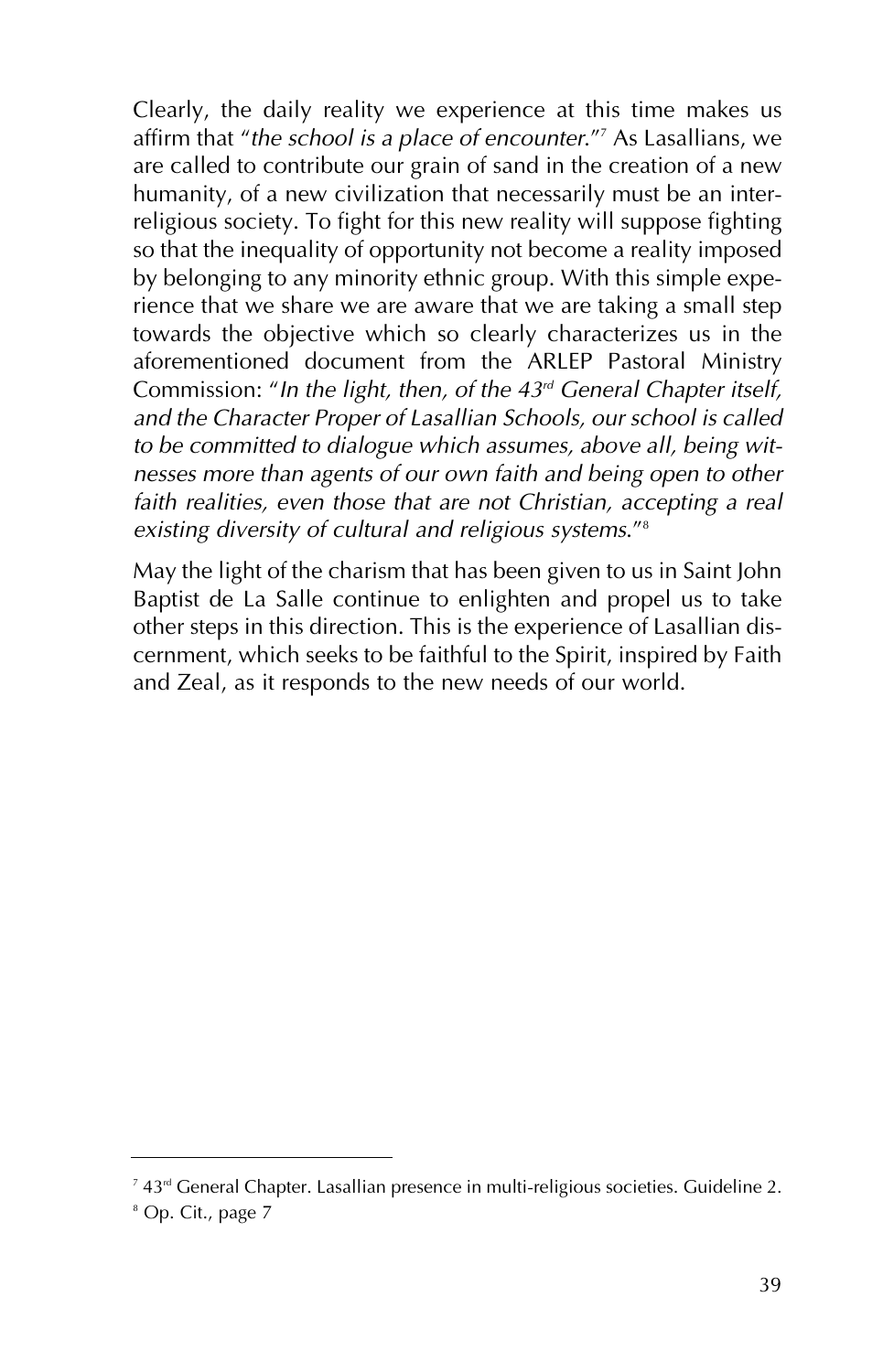## 7. Pastoral activity at the youth impact centre

#### *(Document prepared by Br Jean-Louis Jeaurand)*

Founded in 1997 by the Youth Pastoral Service in the diocese of Montreal, the Youth Impact Centre is missioned to encourage and support the human and spiritual development of the young. So, the Centre allows movements for young people such as Etincelle, Relève, Aclé, Salut Terre, Youth for Christ, Jocahim, Cor and several others, to make use of a centre and its facilities to hold their meetings and their pastoral and/or social activities there and at an affordable cost. The team of the Centre is always on hand to assure a welcoming presence and special support for the different groups staying there. It is likewise available to offer training and pastoral resources to the young people and youth speakers. In this respect the Centre has set up Christian leadership camps, a certificated course in youth pastoral care and courses for education in the faith, especially high points presented to the young as they advance towards Confirmation. In addition, the Centre team invites young adults to be co-leaders in encounter sessions, training courses, leadership camps, sessions for education in the faith and social solidarity experiences which are on the Centre's programme. By taking part in these projects, the participants are thereby initiated into the Christian life, into pastoral action and social justice at the same time as having an opportunity to open up to the young and persons in their own milieu.

If in one sense youth pastoral care remains our premier objective, we are also careful to offer courses of training and integration into life in society. Thus, there is the summer project **Young Neighbours in Action**, a programme integrating young people and adults into community organisations for a week to familiarise them, as Christians, with their social responsibility towards the less fortunate. During the school year a programme, **Homework Help**, allows pupils from the neighbouring school to come, once a week, and finish their homework at the Centre while taking advantage of the presence of students from the secondary school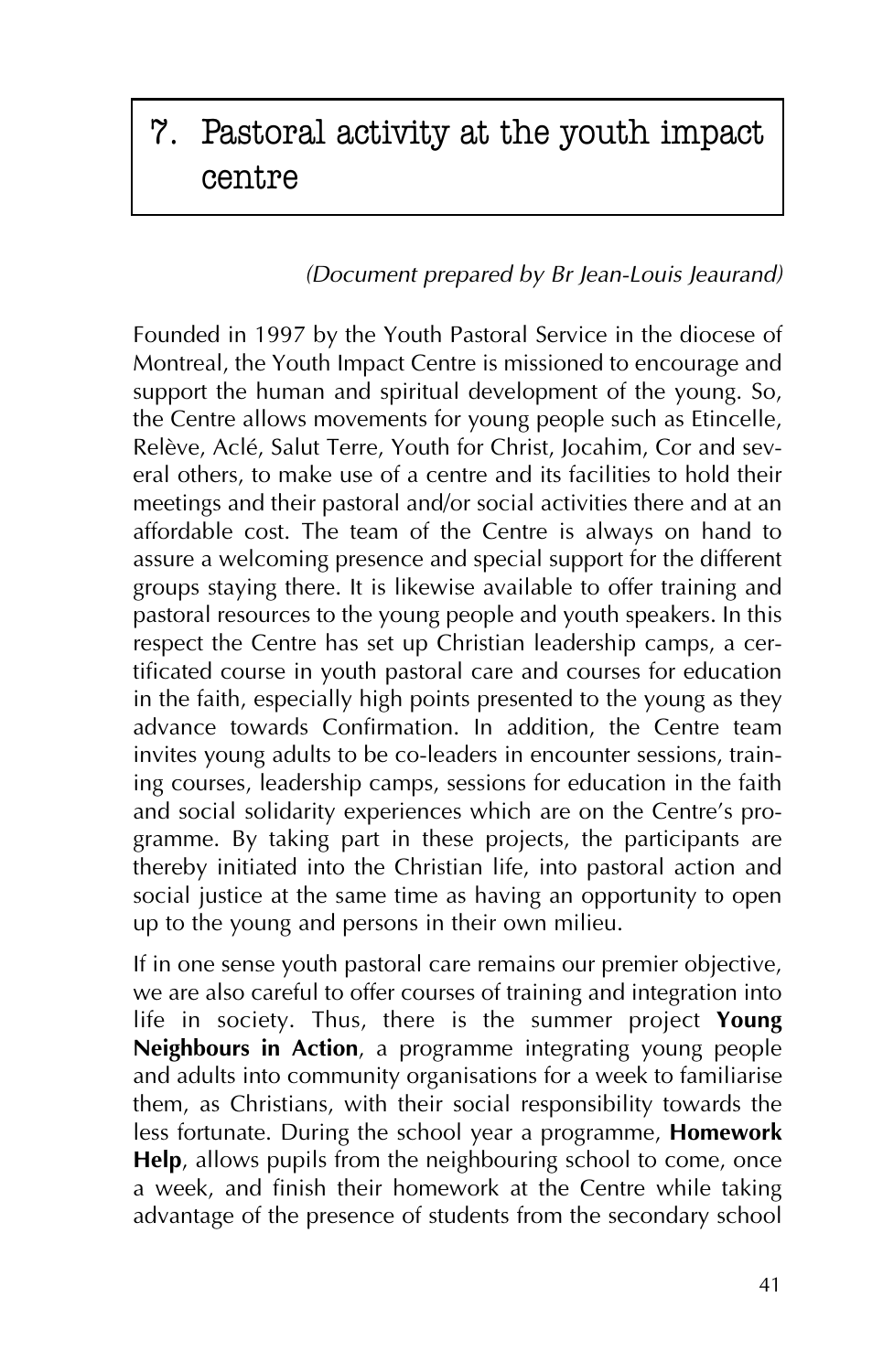who voluntarily help out by answering their questions and likewise run a hobbies workshop and organise little games.

The Youth Impact Centre being a centre for education in the faith which comes under the Montreal Diocese, it goes without saying that the diocesan guidelines regarding education in the faith are followed. These directions are summed up in a diocesan guideline: Present Jesus Christ today.

It is a programme based on theological convictions:

- The Spirit meets us in what is real, in events, in human experience, in cultures; - The heart of the Good News is meeting with a person, Jesus Christ.
- In a missionary community, we are all responsible for proclaiming and catechising. "*The local plan for education in the faith calls on everyone to take part, embraces and integrates all facets and practices of the Christian life, seeing, sharing and celebrating as well as transforming. This plan concerns the life of the whole community which, at one and the same time, catechises and is catechised*."

The preceding theological convictions lead to giving overall priority to catechesis as journeying. It sets its hopes on an approach which is at the same time individual and communitarian. People change from believing as to believing with. This catechesis of journeying is:

**Unrestricted**: It is a catechesis for every stage in life. It affects young people, older people, single people, families with their thousand faces and at different stages of their lives…

**Inter-generational**: The fragility of relationships and the break-up of families give rise to a search for new solidarities in a community. Faith is, in the first place, the mystery of encounter.

**Centred on the person**: The beneficiary must show himself to be an active, aware and responsible subject. The pace, the person's capacity for accepting, his wishes and his centres of interest regulate the "dosage" and the nature of the spiritual nourishment presented. The way of communicating imitates the rite of Christian initiation which calls upon the whole person (body, heart and spirit) and transforms him into a disciple…

**Permanent**: From early childhood to death, the life of faith, like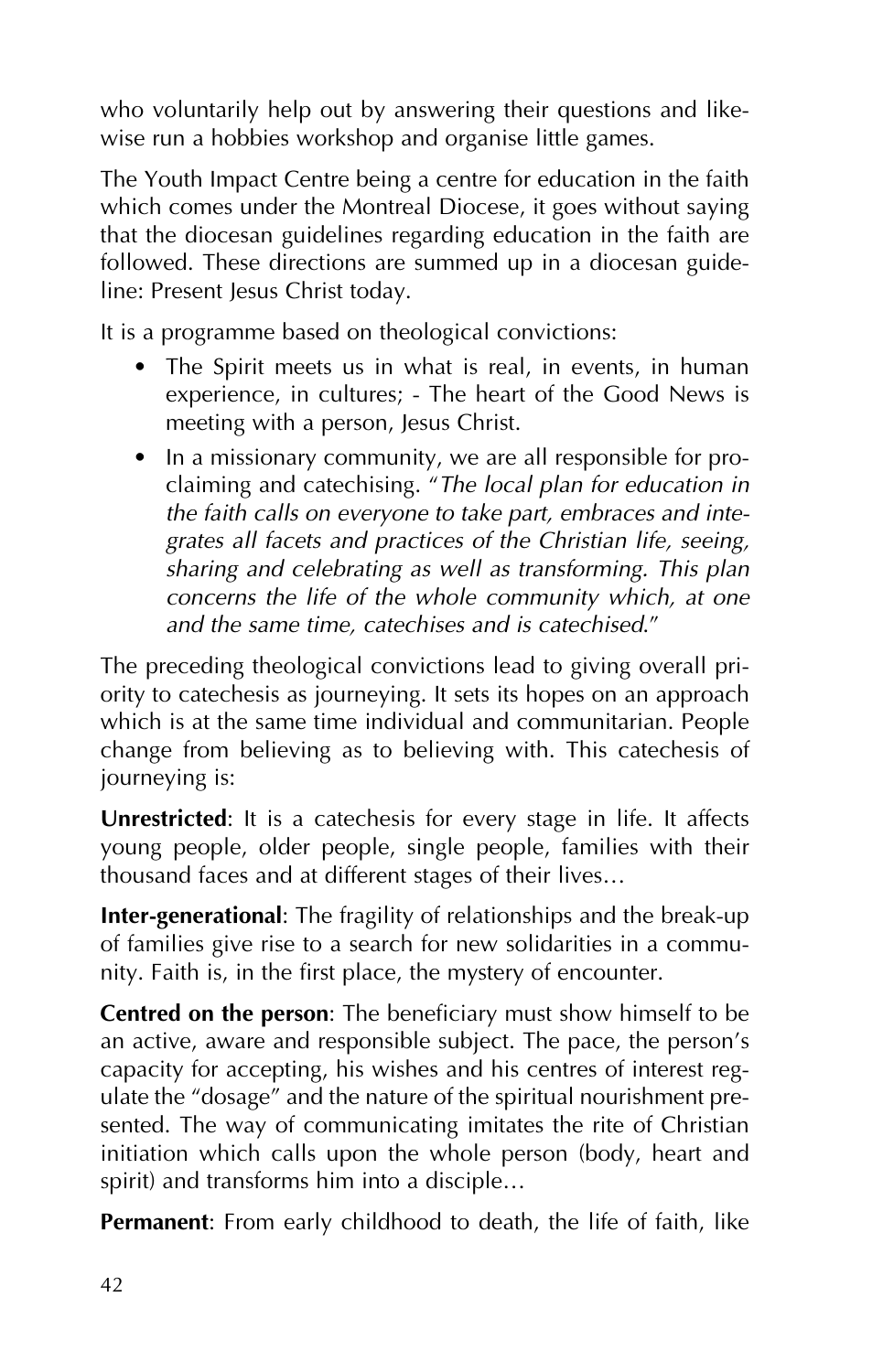life itself, needs stimuli, food, clashes, questioning and relationships in order to mature. Christian initiation starts a journey, a pilgrimage, a conversion which goes on throughout the whole of life.

**In the spirit of the baptismal catechumenate**: Its strength lies in journeying towards an encounter, the encounter with Jesus Christ. The rhythm of the march is marked by liturgical stages, kinds of oases, which pave the way for the next part of the journey. Ripening takes time. Discovery of what is essential for the life of faith is made in dialogue with the people and community supporting the march. Celebrating the sacraments of initiation is not a point of arrival but a starting line.

**Journeying is community building**: The family is still the most important magnet for transmitting the desire for and interest in the life of faith. But community favours sharing, collaboration and pooling of talents.

We believe that this type of *catechesis as journeying* reflects very well what Lasallian Pastoral activity should be:

- A pastoral activity for the young and by the young and touching all facets of their lives; - a pastoral activity which brings together teaching, training and initiation;
- A pastoral activity which favours understanding Jesus' message, interiorising evangelical values and commitment to building a better world.

To illustrate this vision of Lasallian pastoral care, we offer you an outline of a session presented as a high point to young people aged 12 and 13 as they advance towards their Confirmation:

**Step 1**: "*To connect them in all facets of their lives*": Suggested activity: "The family album". At home, each participant prepares a family album in which he pastes photos and relevant information about his family. At the start of the session, each one presents his album to the members of his team. The desired goal: To encourage an atmosphere in which each can make himself known and get to know the others… and lead to the discovery of what better characterises the family and living conditions of each one… At the conclusion of this step, the leader brings them to see that the story of each is not so different from the story of the people of God… He invites the young ones to continue the session by travelling along God's path.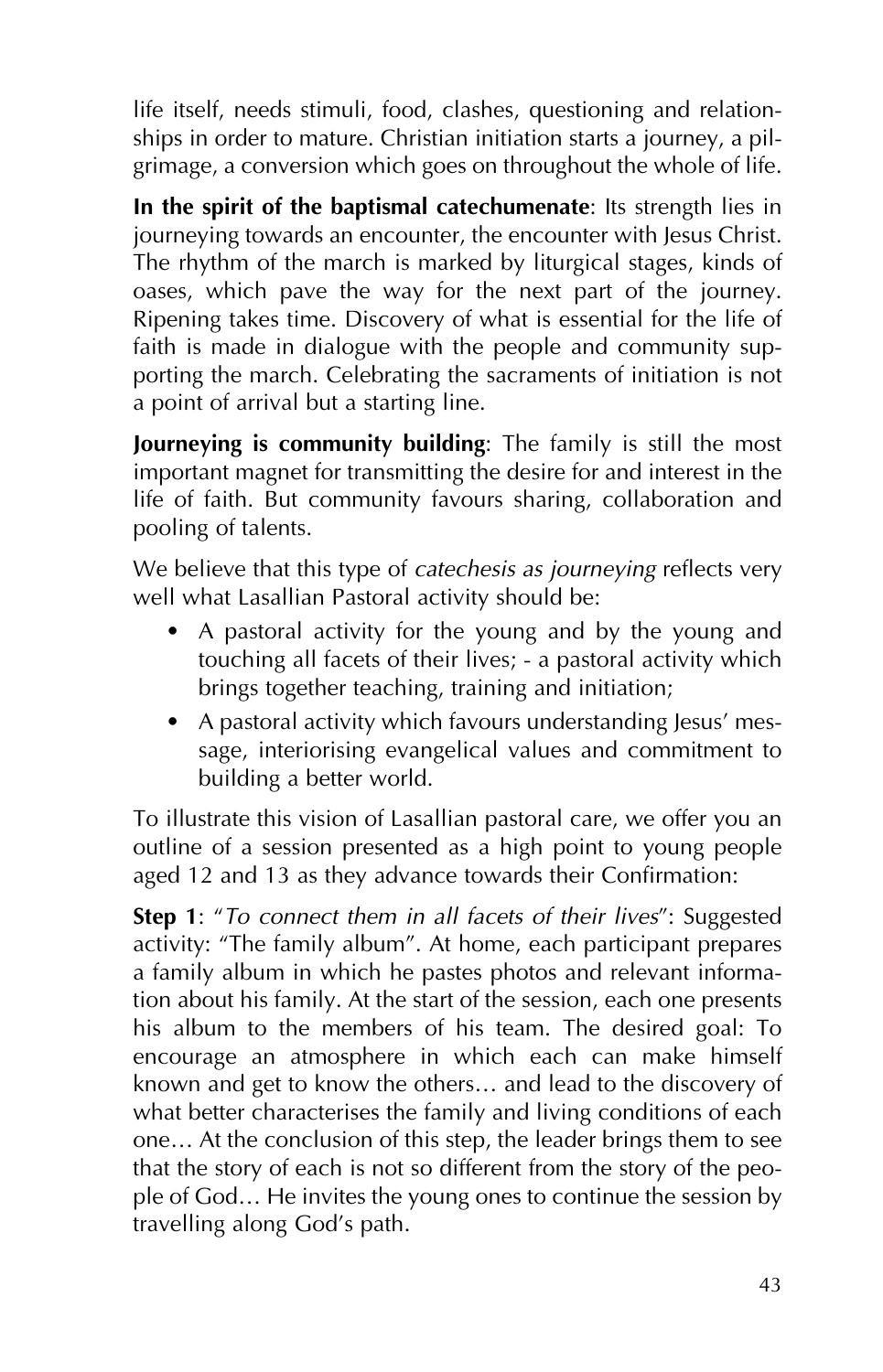**Step 2**: "*Integrate teaching, training and initiation*": Suggested activity: "**My dream planet**" The young ones are invited to develop, in a handyman sort of way, a planet which reflects their dreams, desires and wishes for today's world as well as the values making of this world a place in which it is good to live… The desired goal: To help the young to discover the dreams and desires within them to live in a better world and bring them to discover the link between their dreams and God's dream for the world…

**Step 3**: "*to encourage the understanding of the message of Jesus and making gospel values their own*": Suggested activity: "**The road of Life**"...Those taking part are invited to follow a path illustrating visually (photos, pictures and various objects) the different stages of life (conception, childhood, youth, adolescence, young adulthood, parenthood, mid-life, old age…). The desired goal: To help the young to understand that the journey they are choosing to undertake through Confirmation continues throughout life…The Christian life is the story of a whole life. As a conclusion to this step, a young adult comes and testifies to his journey as a confirmed person and a believer and reveals that the journey of a young Christian is a journey of discovery, of challenges, of falls, of reappraisals but also of commitments…

**Step 4**: "*encouraging personal commitment*" Suggested activity: "My personal commitment" The leader suggests that participants take on a clear and specific commitment as a pledge of their desire to prepare well for Confirmation…This commitment can be made at home, at school or in the parish.

# Questionnaire on Pastoral Care - 29 October 2003

- 1. What activities normally come within the scope of your field of pastoral ministry?
	- Preparing programmes adapted to the human and spiritual development of the young, in collaboration with those responsible in schools and parishes.
	- Representing the Villa des Jeunes with pastoral care people in schools and parishes.
	- Leading groups of young people who come to the Villa des Jeunes making use of different teaching methods: Showing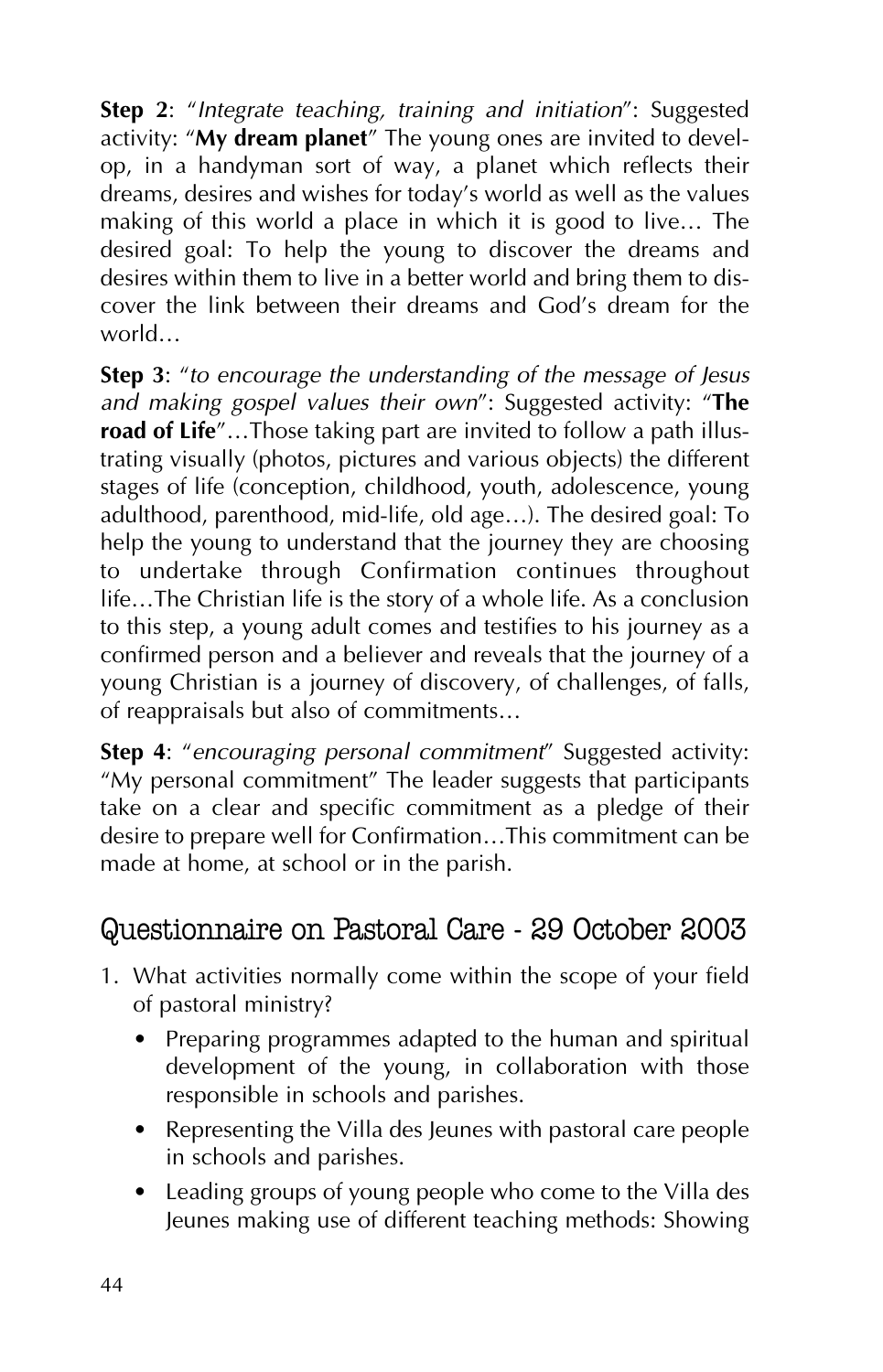video tapes to the young, video themes prepared by the young, sketches, instruction, prayers, sharing the Word of God, stories, group discussions, debates etc.

- Individual counselling
- Being on diocesan and Lasallian committees
- Taking part in the association of leaders of the Province, among others, on their training days
- Meetings of the leaders' team of the Villa des Jeunes (for planning and resourcing)
- Welcoming groups who run their own courses.
- 2. What relationships do you see between the following realities: pastoral care, evangelisation, catechesis, receiving the sacraments and religious culture?

For sure, these realities leave their mark on the religious education of the young. The term 'pastoral care' refers to the fundamental attitude of the pastor "gathering together" the people of God. So, it embraces everything the educator does. On the other hand evangelisation consists in "announcing the Good News to all the nations", firstly in his own manner of living then in making known Jesus and his plan of love. Catechesis follows evangelisation to allow the person who so desires to deepen the Christian mystery. Finally, receiving the sacraments develops and makes concrete the relationship to the Risen Christ. On the other hand religious culture ensures that the need for transcendence is inscribed in the human heart and that each human being is called to develop the spiritual dimension in his life. What ties these dimensions together is the Risen Christ, the foundation of our faith. Let us add that the faith is incarnated in a given culture and that the pertinent language and teaching method has to be found to present it to the young.

3. Can you draw a diagram to clarify number 2?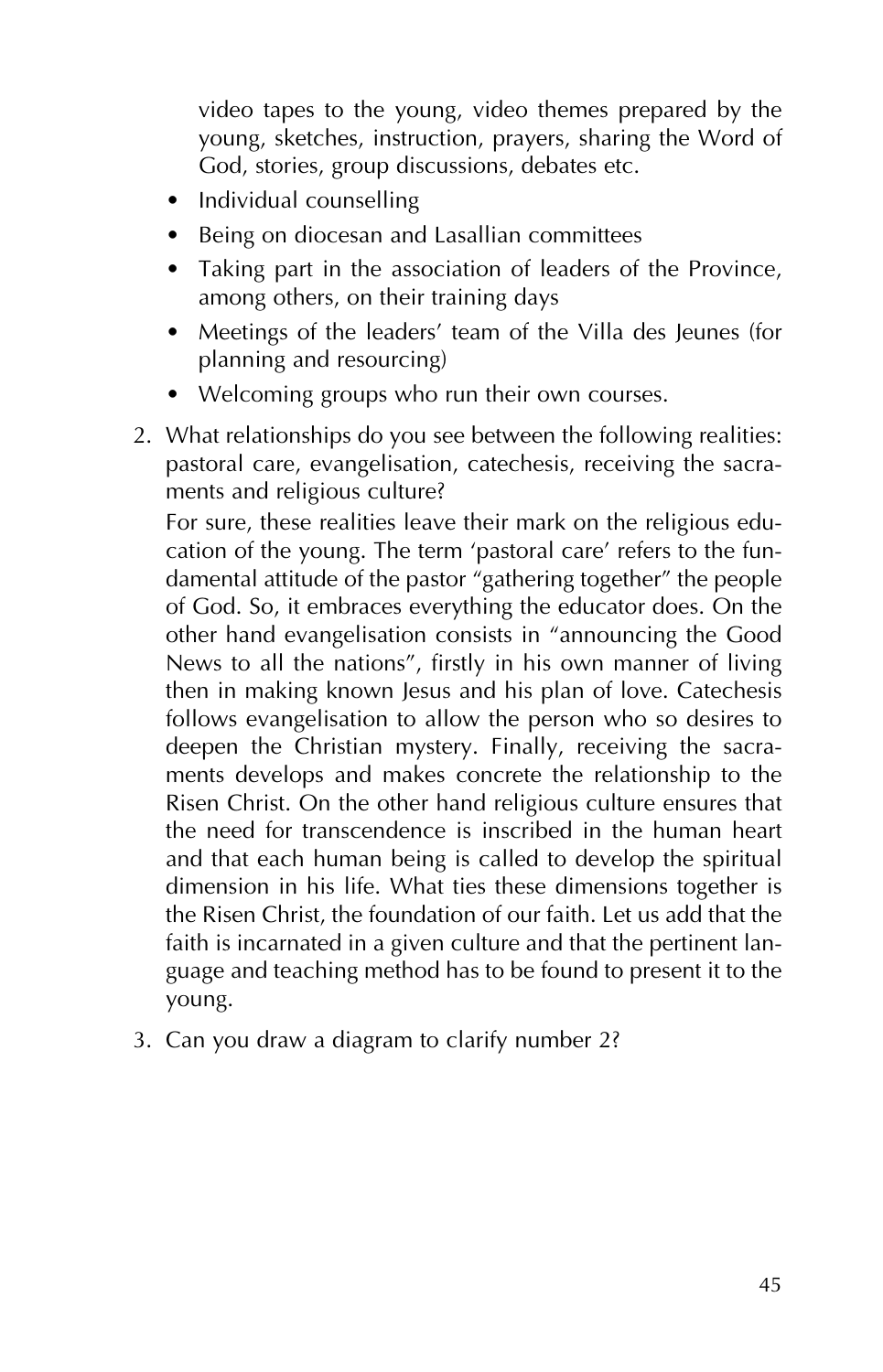

- 4. What, in your opinion, characterises Lasallian pastoral care?
	- Faith (abandonment to providence)
	- Zeal to live and bring to life Jesus' plan for today's young people, especially those who are poor.
	- The spirit of brotherhood and service in which we are living this project.
	- Unity within the working team.
- 5. Can you be more specific about question 4 using a short narrative of 10 to 20 lines?

At the Villa des Jeunes we strive to put into practice in our day to day work the Lasallian characteristics mentioned above. For a long time we have been affirming what relates to the question of faith and abandonment to providence, because we have been "witnesses" that the Villa des Jeunes is really the work of God. We ask the Spirit to guide us in the choice and content of the programmes we offer, and after doing all we can do, we leave to him the responsibility for entrusting to us young people to whom the presence of God in them can be revealed.

As for zeal, Brothers and lay people offer the best of themselves to assure a quality service. Collaboration amongst us is excellent, to the point that at the beginning of each year, we have no hesitation in affirming publicly our willingness "to be associated together in carrying out the mission of human and Christian education of the young entrusted to us". We are able to make this gesture because there exists among us a spirit of brotherhood and unity in the faith which inspire us every day.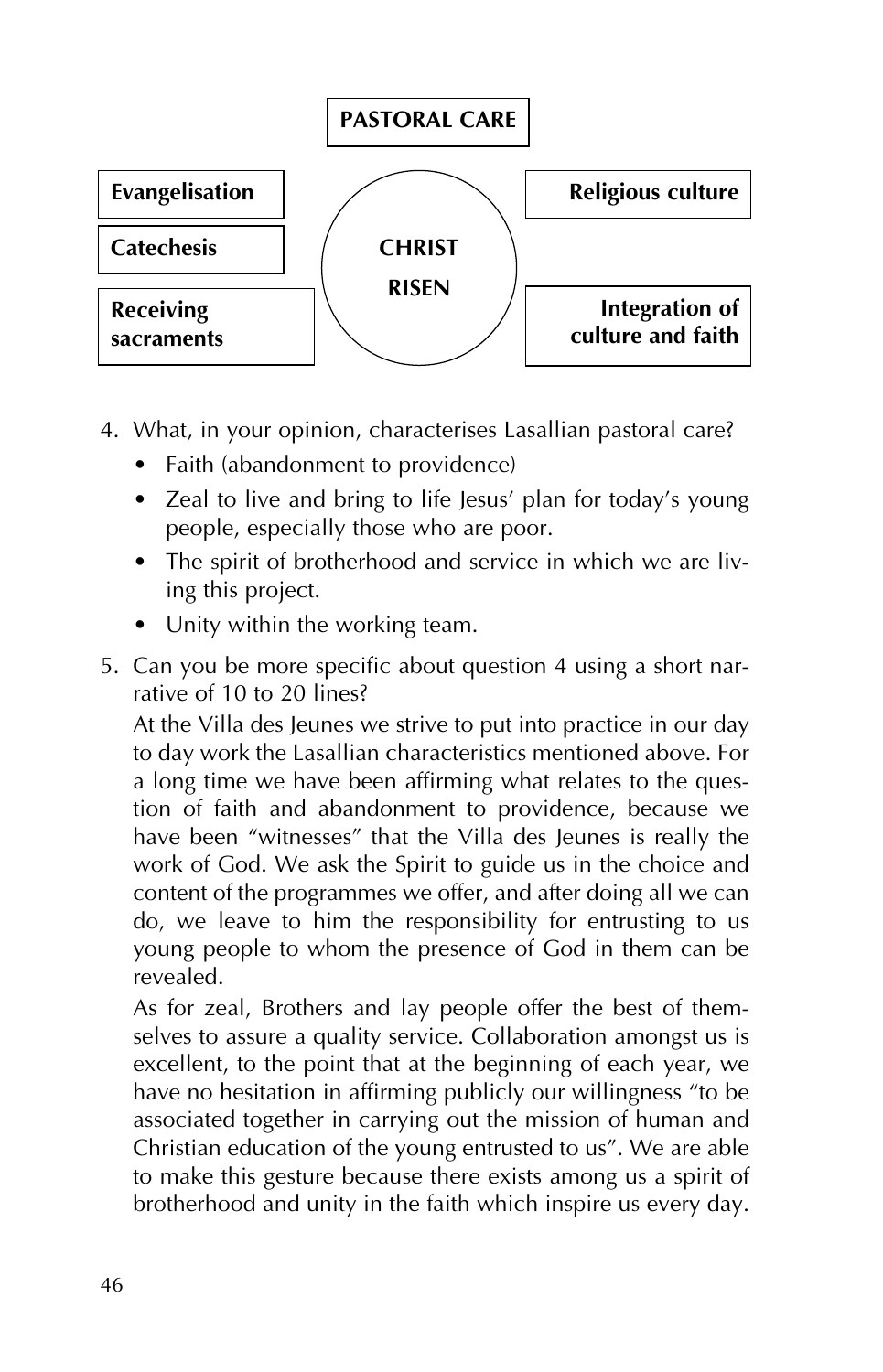# 8. Pastoral care at the Notre Dame de La Rouge centre

*(Br. André Gauthier)*

# Activities which normally fit into the field of our pastoral ministry

Having assumed the mission of favouring the integral development of young people by allowing them, within the framework of an experience of life, in the heart of the countryside, to acquire a better knowledge of themselves and a greater self-esteem and to become the artisans of their human and Christian lives, the Centre team sets up activities which will help the young to grow in all facets of their personality and to achieve their value as human persons and children of God. The activities will also lead them to become active agents in building a world with a flavour of Jesus Christ in it.

During the school year (September to June), school, parish and other groups stay here for 2 or 3 days with the object of deepening or putting into practice what has been learned in religion courses, to prepare for the sacrament of Confirmation, to do some training to become more competent and effective leaders in their own milieu or to spend some time in recharging their spiritual batteries.

During the summer, six one-week 'live-ins' are on offer. The younger ones (8-11 years of age) have the opportunity during the Youth Adventure camps to experience moments of reflection and prayer which inspire their days. The older ones (aged 12-17) take part in the Camp of the Future all the activities of which are linked to a plainly pastoral theme.

# Pastoral care, evangelisation, catechesis, receiving sacraments, religious culture

Our educational approach can be described as pastoral. It is based largely on action. It starts from real life and goes back to it.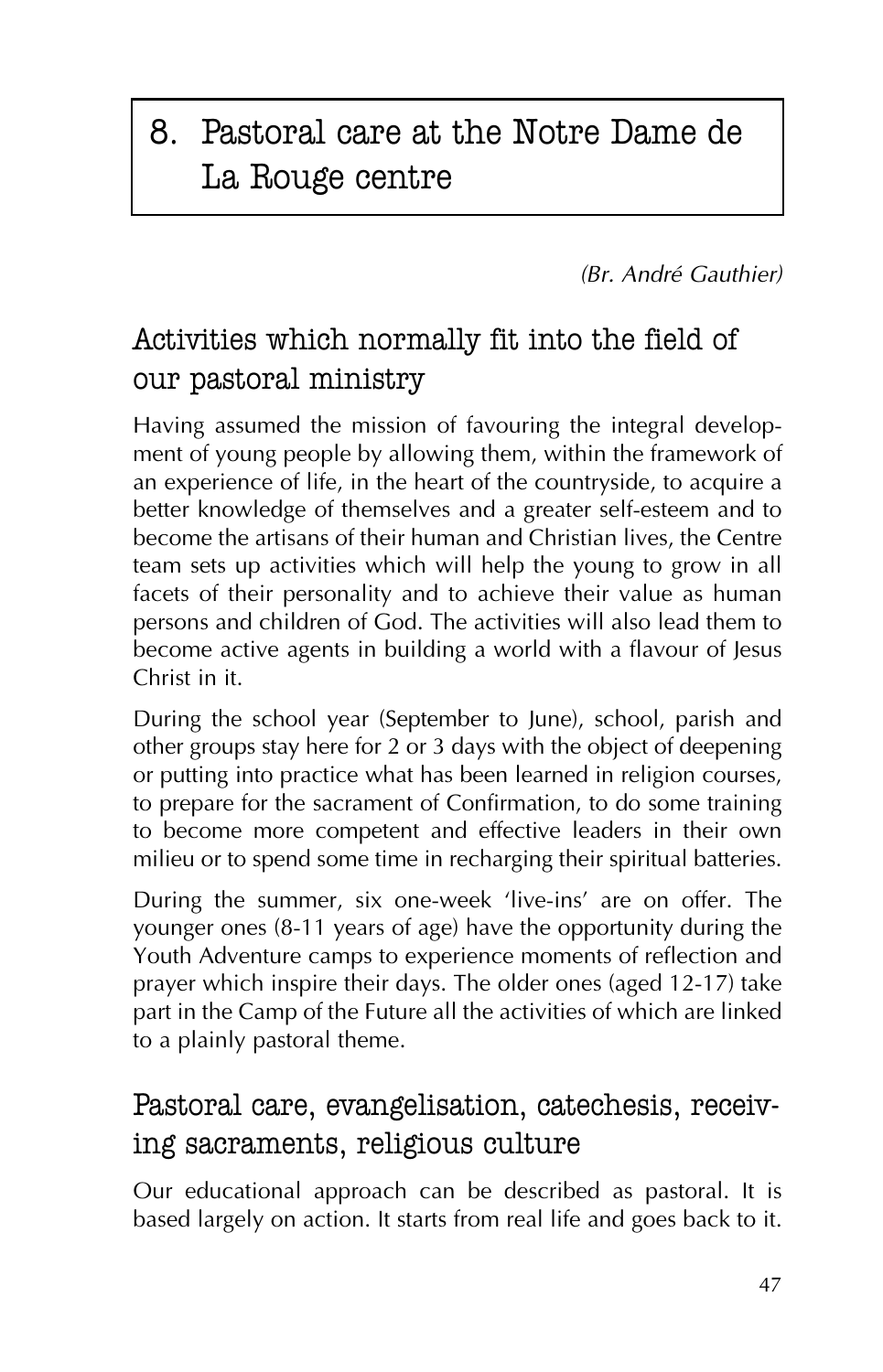It is an integrated approach. For us, the praxis generally precedes the theory. Often, the theory becomes clear of itself, after an actual experience. We want to live and bring to life a practical gospel experience. This is how we carry out evangelisation… On the other hand, especially with certain groups, mainly those preparing for Confirmation, we cope with catechesis, seen as the passing on and development of the content of faith. We often work with those in charge of education in the faith who carry out catechesis in a more direct way and over a more extended time.

We mentioned that we work on preparation for the sacraments, but we should also note that we do not always succeed, in our sessions, in experiencing a sacrament, the Eucharist, for example. When the young are ready there is no problem in doing so. Otherwise it would be premature and shallow. The groups that we accept are quite varied: the degree of religious culture varies according to the age, milieu and personal history of each one. Sometimes, we see young people who come to the Centre walking into a chapel for the first time in their lives. With these young ones, some knowledge can be passed on and some pre-evangelisation done. By contrast, those who have been on the road longer can be brought to meet and extol Jesus Christ who died and rose again.

# Lasallian Pastoral Care

Lasallian pastoral care is experienced in community, in brotherhood and in association with lay partners.

It is centred on the young and tries to be close to real life.

It leads the young to find and extol the God of Jesus Christ, to live after his example and to work towards the Kingdom, a kingdom of justice for all — which brings us to pay special attention to the helpless — of peace and joy.

# An example illustrating the preceding questions

Among the groups coming to the Centre in the course of the year, a certain number of young people choose to come and experience a week at the Camp of the Future to further their human and Christian development. A week of different activities with a pastoral aim is offered to them. These activities have been a year in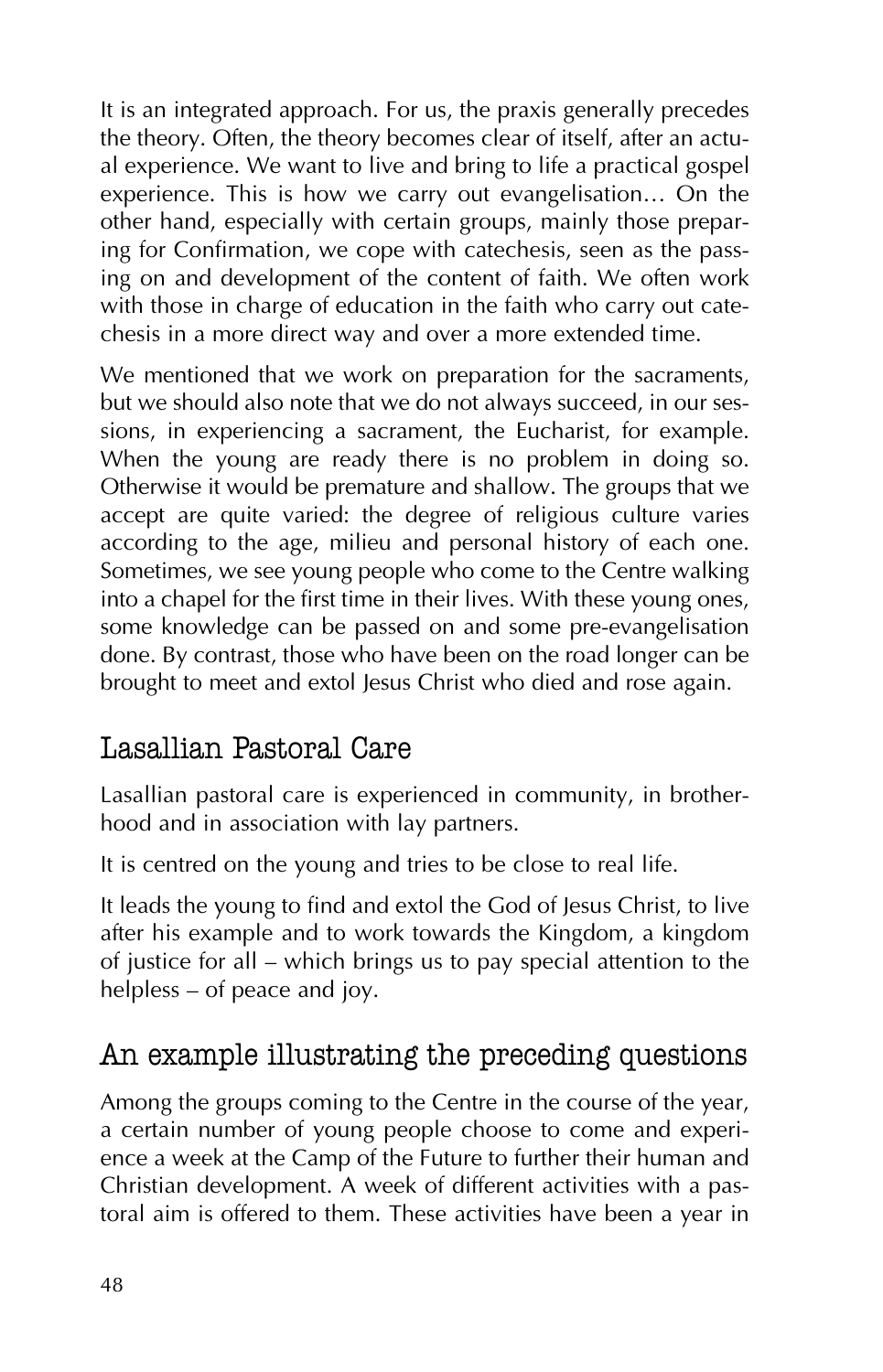the planning by a team of Brothers, partners and young adults who have generally grown up at the Centre. Here is an example of one activity which can take a whole day.

The campers are invited to canoe up the river Rouge and go as far as possible through the rapids. The current is very strong and in order not to get swept away a mighty, sustained effort is needed. Some capsize… On their return, they have an opportunity to say how they reacted to this challenge. A little later, they do a roleplay: Jesus Christ is lead into court and is accused of having done actions or said words which are contrary to what is acceptable in Jewish civil or religious laws (curing someone on the Sabbath, associating with people of evil repute, encouraging crime in his parable of the prodigal son, etc.) Jesus having no defending lawyer, the teams of young people are asked to draw up arguments defending Jesus' conduct, with each group starting from a different gospel text. After some time for reflection and discussion, each team delivers its plea after which the verdict is brought down. At a subsequent stage, the young people are asked to name situations in which they had to go against the currents in their milieu in order to uphold their values. It is easy then to make a connection with Jesus who stands out not only as a model of courage and strength but as someone who understands us. At the right moment, it is possible to return to what has happened throughout the day in a moment of prayer of thanksgiving, petition or sorrow.

This activity:

- Highlights the "together and by association" as much in the preparation by the team as in the experience of the young people who are initiated at the centre into developing this outlook: work, share, reflect and pray together.
- It is put together starting with the interests and real life situation of the young. Moreover, our hallmark is that each camp, each activity is built up starting from some objectives and the make-up of the group rather than from a preestablished programme.
- It allows us to cast a glance at Jesus who placed himself on the side of the poorest.
- It presents a human, accessible Jesus who did not always have an easy life but who was always courageous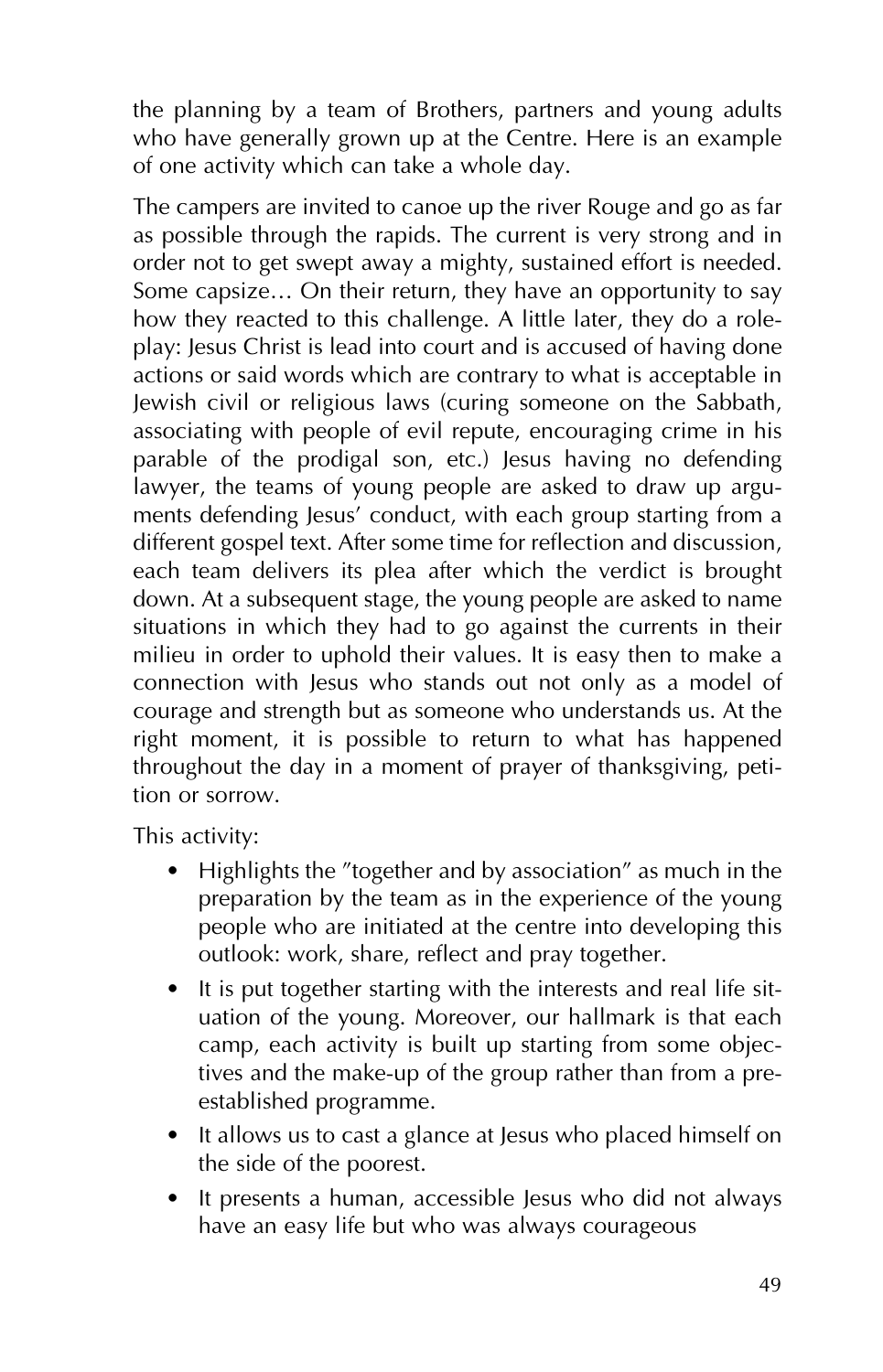• It gives the young person tools to go back into his environment and face up to difficulties with more courage and confidence.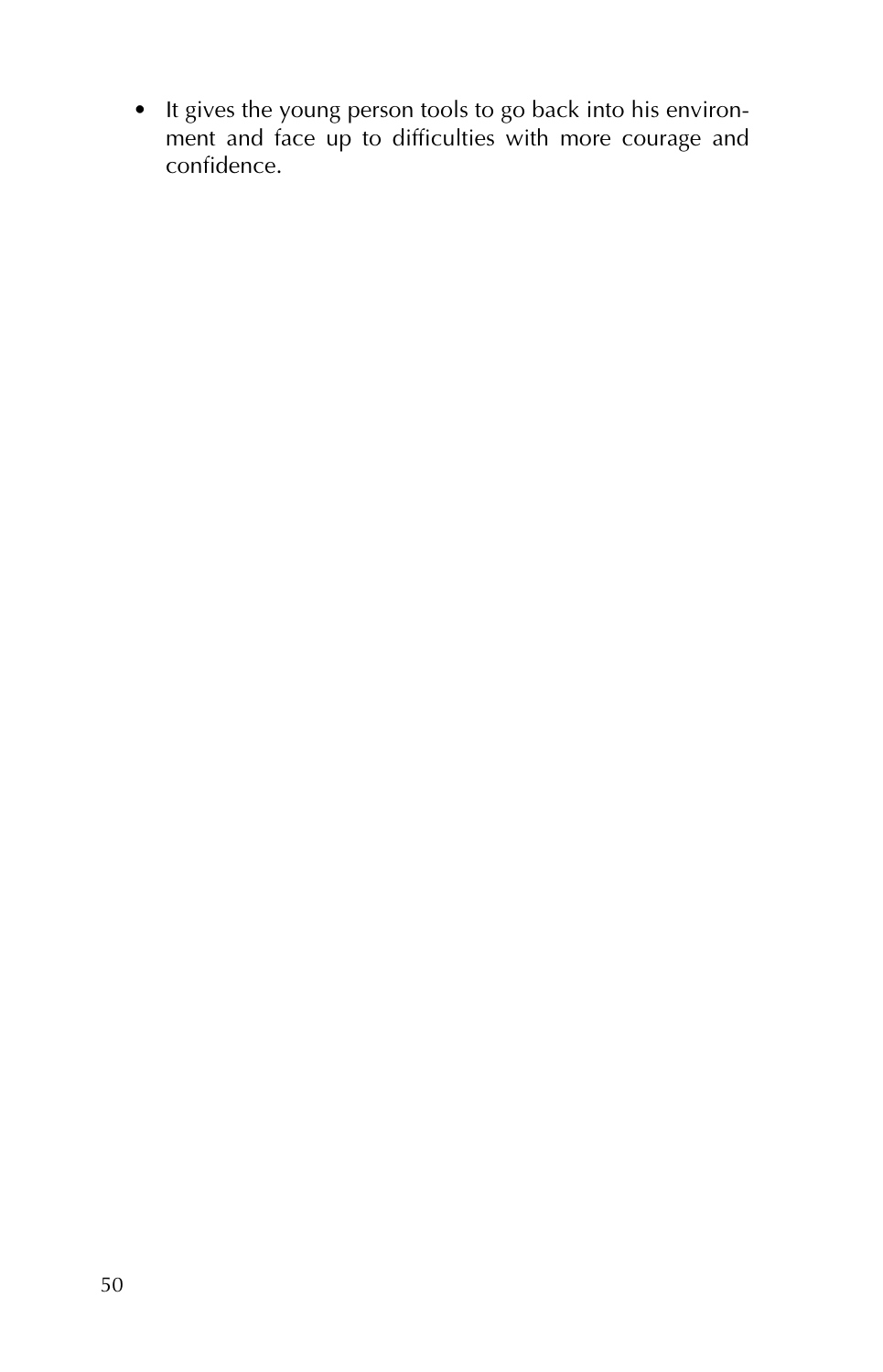# 9. An overview of Miguel pastoral day centre Downpatrick

*(Br. Benet Conroy)*

Miguel Pastoral Centre derives its name from that of Saint Miguel Cordero, a De La Salle Brother from Ecuador (1854-1910) who was canonised in 1984. Br Miguel lived his commitment to God and to the service of the young as a Brother to the full. He was a scholar who made his teaching and writing so clear and accurate that God's truth shone through for all of his students. The Centre follows from research into the pastoral needs of young people and from three similar successful Lasallian Pastoral Centres in Ireland.

It will continue to provide the successful candidates with the opportunity to enrich their own lives; to use their initiative, imagination and enthusiasm in the pastoral care of young people and the challenge to commit themselves to the human and Christian education of the young in a unique way.

## **1. Aim/Purpose.**

*The overall objective of the Centre will be to enable the students to have a greater understanding and experience of their faith. It will help to lead them to a greater appreciation of themselves, to improve their self image and to be more accepting of themselves and others. The spiritual dimension will permeate each activity and the students will be encouraged to believe in their own worth as children of God by whom they are loved unconditionally. It will provide a relaxed atmosphere with a friendly, welcoming Team and the absence of school regimentation will enable the students to get in touch with themselves in a deep way that allows the real person (the child) to appear.*

## **2. Nature of the Programmes.**

The programmes will be of a pastoral and spiritual nature helping students to develop their personalities, their faith and their spiritual lives and will also include para liturgies and prayer services. They will be suitable for the different levels of ability and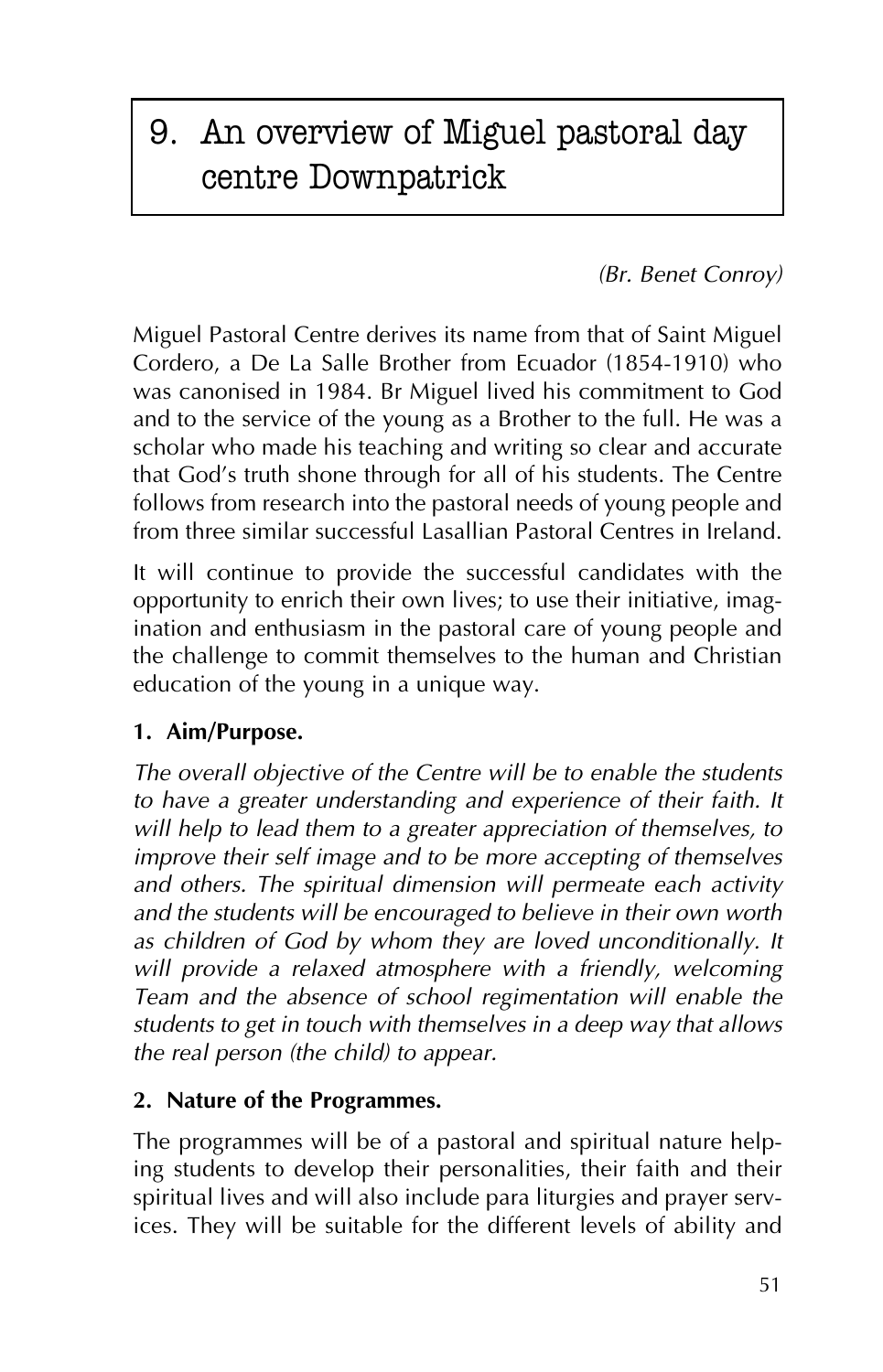maturity of primary and secondary students from local schools/colleges in east/south Down and further afield. Initially the Centre will cater primarily for primary and secondary students but as it continues to develop the Trustees hope that it will be able to offer a suitable programme for third level students and adults particularly those involved in or preparing for the field of education.

## **3. Delivery of the Programmes.**

The programmes will be drawn up and delivered by a small team of suitably qualified persons with a qualification in Religious Education or allied subjects and with training/experience in the area of pastoral care of young people. One of the team will be the Director of the Centre. One other suitably qualified person is also being employed. Other part-time qualified persons may also be employed as required in a voluntary capacity. Groups of students will normally arrive as a class unit from local schools for one day. Occasionally some Third Level and adult groups may request a day retreat.

## **4. Management of the Centre.**

Role of the Trustees.

The Trustees have the ultimate responsibility for the Centre. Their role supersedes that of The Governing Body and the Director in all matters relating to the Centre as they deem necessary or appropriate. They reserve the right to directly appoint a member of the Congregation to the Pastoral Team. They ratify all other appointments made by the Governing Body.

Role of the Governing Body.

The Trustees delegate to an umbrella Governing Body the management of De La Salle Pastoral Centre, Belfast and Miguel Pastoral Centre, Downpatrick. It is responsible for the general management of the Centres on behalf of the Trustees. It supports and advises them on all matters as required by them. It facilitates the process for all appointments and recommends candidates for ratification by the Trustees. It supports and protects the Director, the Team and the overall operation of the Centre.

It will include a member of the Trustee Leadership Team, a priest of the diocese, a parent and the Bursars of each Centre. The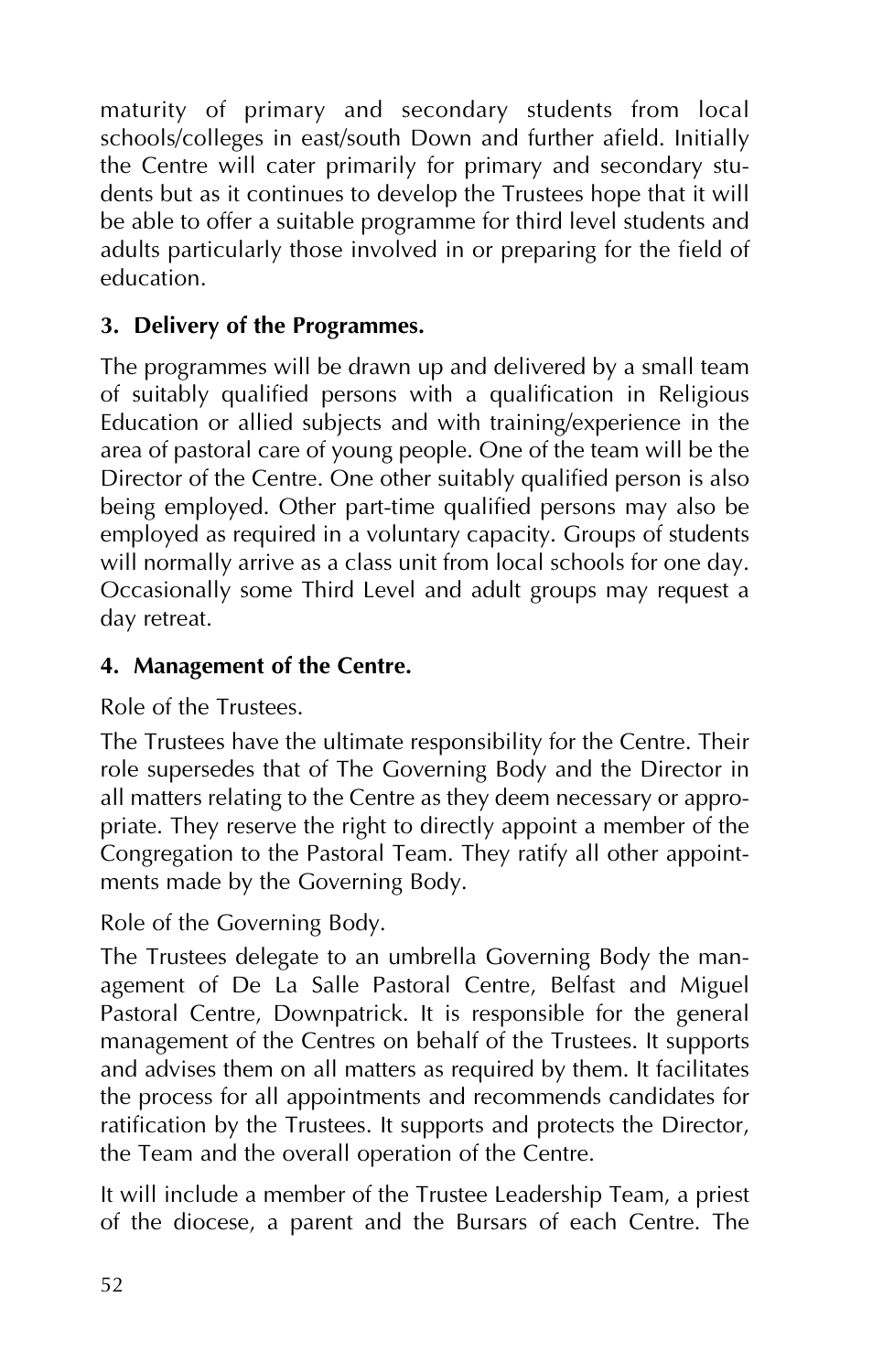Directors will normally be invited to attend its meetings for relevant matters on the agenda.

Role of Director.

The Governing Body delegates the daily management and operation of the Centre to the Director in accordance with the Job Specification for Director.

Both Teams will work in co-operation and where appropriate and feasible the two Directors may arrange for the two teams to deliver a pastoral day to a large group or to do so on a school premises.

## **5. Premises.**

The premises will be those of the De La Salle Brothers, 4 Stream Street, Downpatrick. On the ground floor the Centre has three rooms, an Office space and an oratory. The entire first floor will be private to the Brothers' Community at all times. The ground floor is still available to the Brothers' Community. There will be an outdoor recreation space for the students.

## **6. Finance.**

The Centre will be funded by the Trustees i.e. the De La Salle Brothers. It will be a private and voluntary project. The annual Budget will be set by the Trustees and managed by the Bursar of the Governing Body and the Director of the Centre. Some funding will be raised through subscriptions from schools.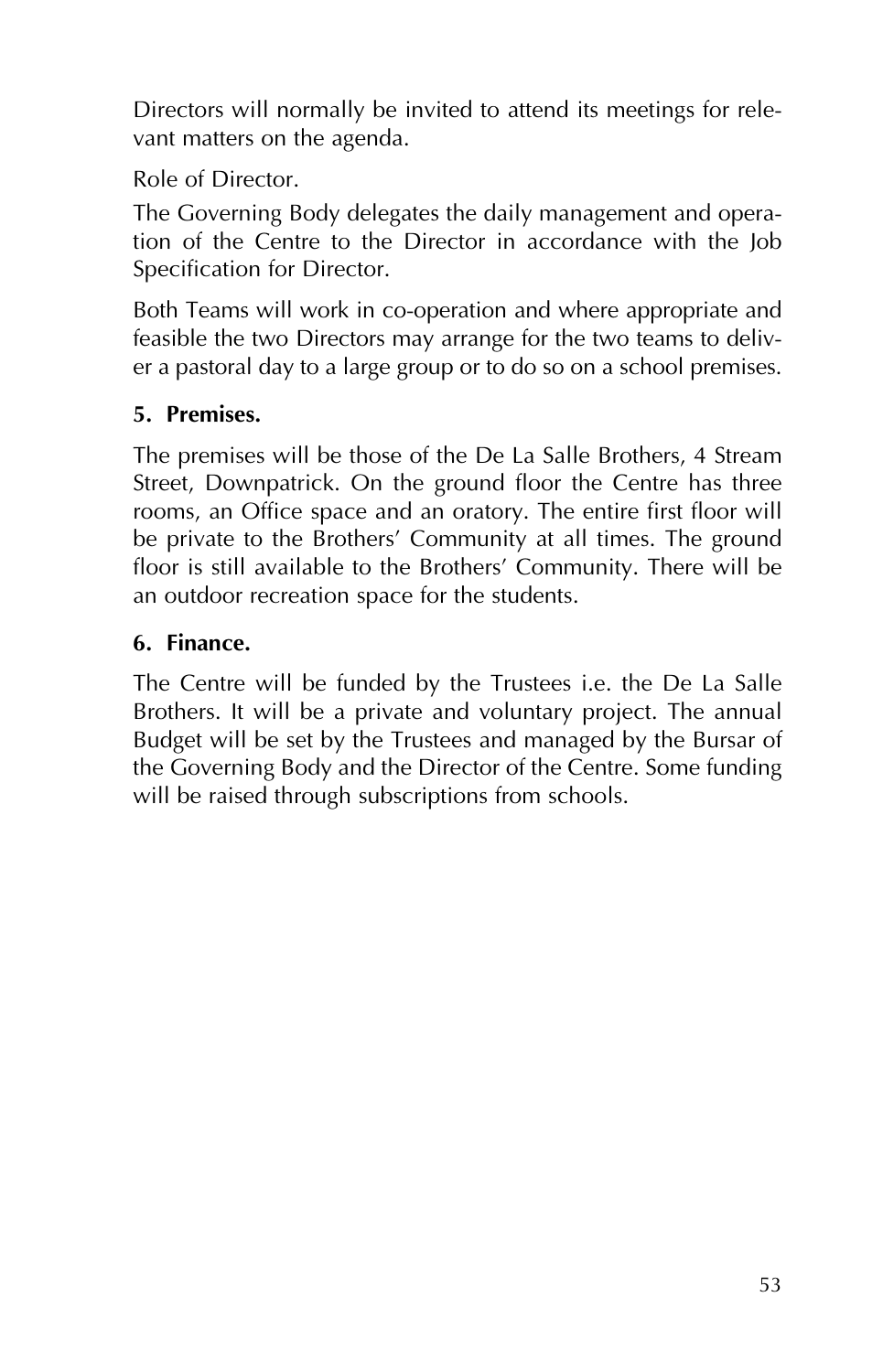# 10.De la salle pastoral centre, Castletown

*(Br. Benet Conroy)*

I visited the centre on Monday 20<sup>th</sup> February 2006 and spent the day following a Transition Year retreat for 37 girls from Sacred Heart School Tullamore.

Before they arrived I met the team and was taken on a tour of the Centre. I was impressed by the décor they had created and the atmosphere of the place, especially the chapel and the prayer room. I found the team well balanced with complementary personalities and skills and an obvious enthusiasm for their ministry. We prayed together before the arrival of the students and focused on the ministry of the day and our need to be tuned to the Spirit and to what God was asking of us.

When the students arrived they were welcomed in a warm and friendly way, and were offered refreshments and made to feel at home. The team was very much at home with the young people who soon settled in.

Announcements were made which included welcome and the basic house rules for the day, and they were done in a way that was straightforward, respectful and non-threatening. The introductory session which took place in the chapel gave the students a chance to express their hopes and fears for the day (they did this is writing and anonymously) and the team read these out loud while the general trends were recorded on the whiteboard. The fears were dealt with sympathetically without making a bid deal of them; it was a fine piece of reassurance which was later put into practice during the rest of the retreat.

Students were encouraged to be themselves and to respond to invitations; they were assured that they would not be obliged to do anything they did not wish to do (for example, to have to speak personally in front of the whole group). I felt they were put at ease in a skilful and understanding way.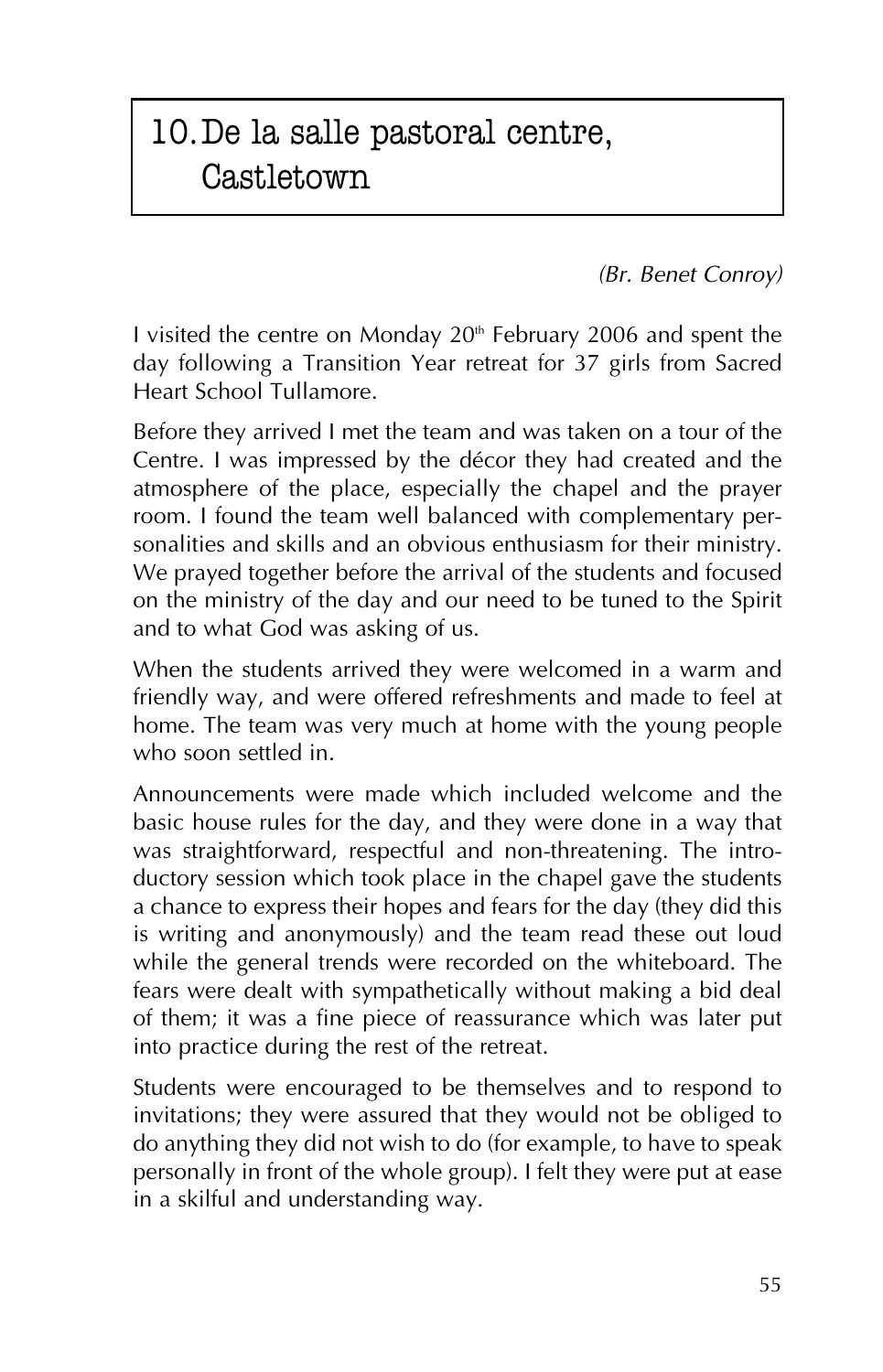From what I heard in groups and speaking to students individually, many of them were not church-goers and formal religion did not feature high on their agenda or that of their families. However, the team took this on board and found ways of making it normal to think and speak of God, spirituality, what they believed and what they were exploring. Some of the small group work, and the meditation I experienced, gently encouraged them to believe that God loved them unconditionally and that if they only looked they would find God already within them.

A very practical and tangible experience of social (in)justice was offered in a role play offered to the whole group. Each one was asked to take on a particular role of a person described on a small card they were given. By a series of instructions and directions the group soon demonstrated the gulf that exists in our society between the rich and the poor, the privileged and the ignored, the influential and those with no power to effect change. The physical "mapping" of these divisions emphasised their reality; each was then invited to consider what response to make to these injustices and to share their suggestions.

The students were divided into three groups to prepare the final para-liturgy and the work was done in such a way that each group's contribution was a surprise for the others. Students were actively involved in singing, dance, drama, sharing, laughter, the exchange of friendship bracelets (which one group had made during their preparation). It was a very tangible expression of the day and their increased friendship together. The chapel was attractively arranged with a central motif, candles and dimmed lighting.

Before they departed, the students were asked to fill out a detailed retreat evaluation form, which the team assured them would be used to help improve and develop the retreat programme.

The emphasis of the day was on the quality of relationships in our lives, and the team tried to model the nature of these relationships. I felt they were very much at home with the students and the students with them. The group was "top drawer" as far as their behaviour and response were concerned, but this hid a real need for the spiritual in their lives to become overt; many were spiritual but didn't know it, and the way the team presented this to them was readily accepted. The other half of the year group from Sacred Heart will be coming on Monday 27th. The school is for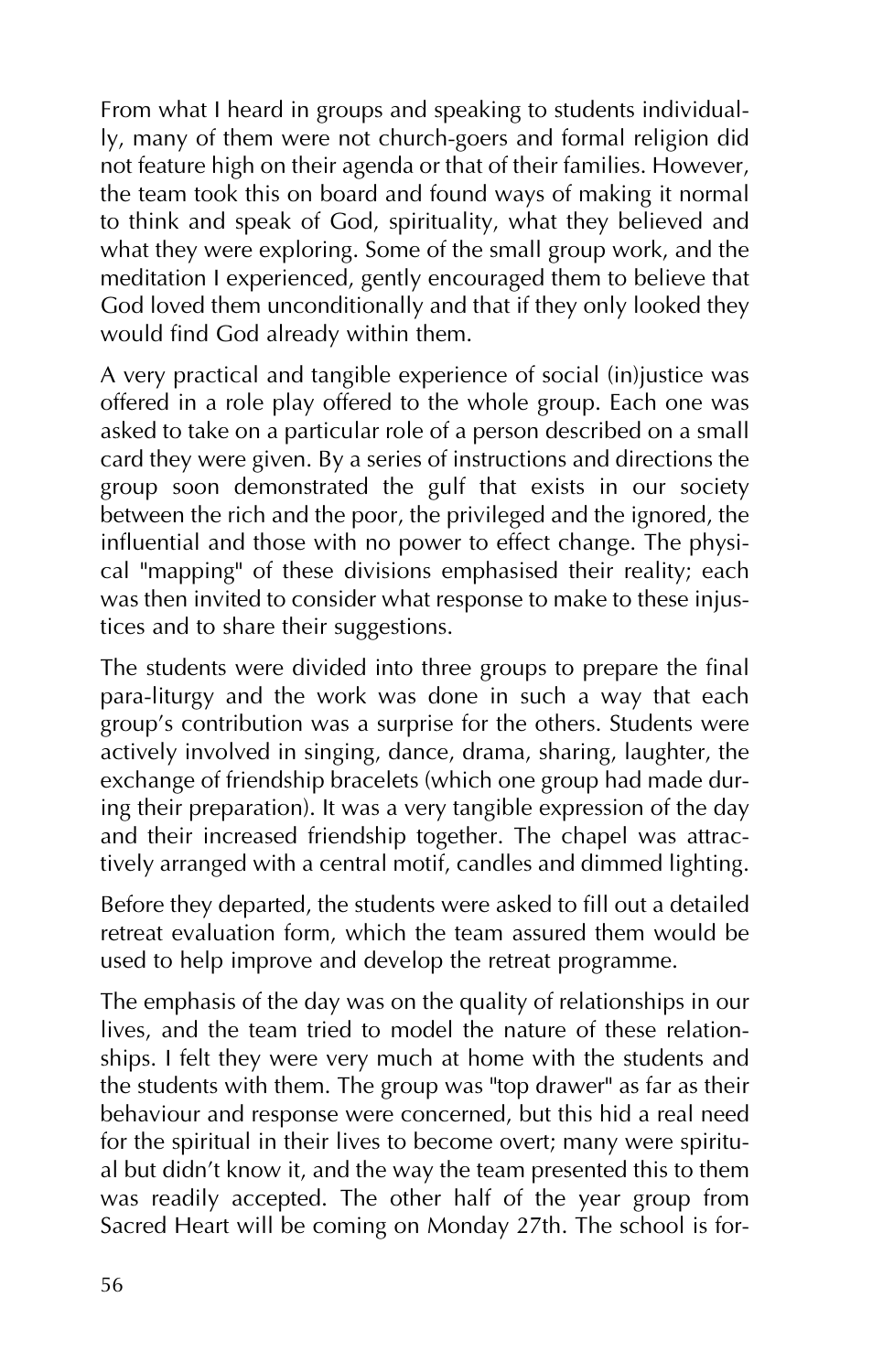tunate to be able to have the chance to provide such a coherent experience for all their Transition Year students.

This last aspect highlighted a key response to another of the Trustees' criteria, namely that there is a need among young people for the Centre. Without the Centre the students would miss out on key spiritual experiences which school does not (and, I feel, cannot) offer them. They are being offered something invaluable for themselves and for their future children. (Many of them have no experience of formal religion e.g. Mass, from their parents, and by implication little informal either except for weddings, funerals and Christmas - on their own admission). The centre offered them a chance to see where God figured in their lives (and what kind of God), how they related to God, to other people and to our world.

The team ended with an evaluation meeting themselves, to consider the day and their response to it. I found them honest and open to suggestions with a clear enthusiasm to provide a quality programme and experience for the young people. They affirmed the support they received from the Brothers' community which was expressed by encouragement, practical accommodation, help with maintenance and general good will.

I would like to affirm the Trustees' choice of the team. Derek is an enabling leader, Edel and Marie bring the virtues, insight and sensitivity of the feminine and their being such different persons, John has a prodigious talent for music and for making the spiritual normal, and Michael by his very presence offers affirmation, support and enthusiasm for the project. They are a fine complementary crew.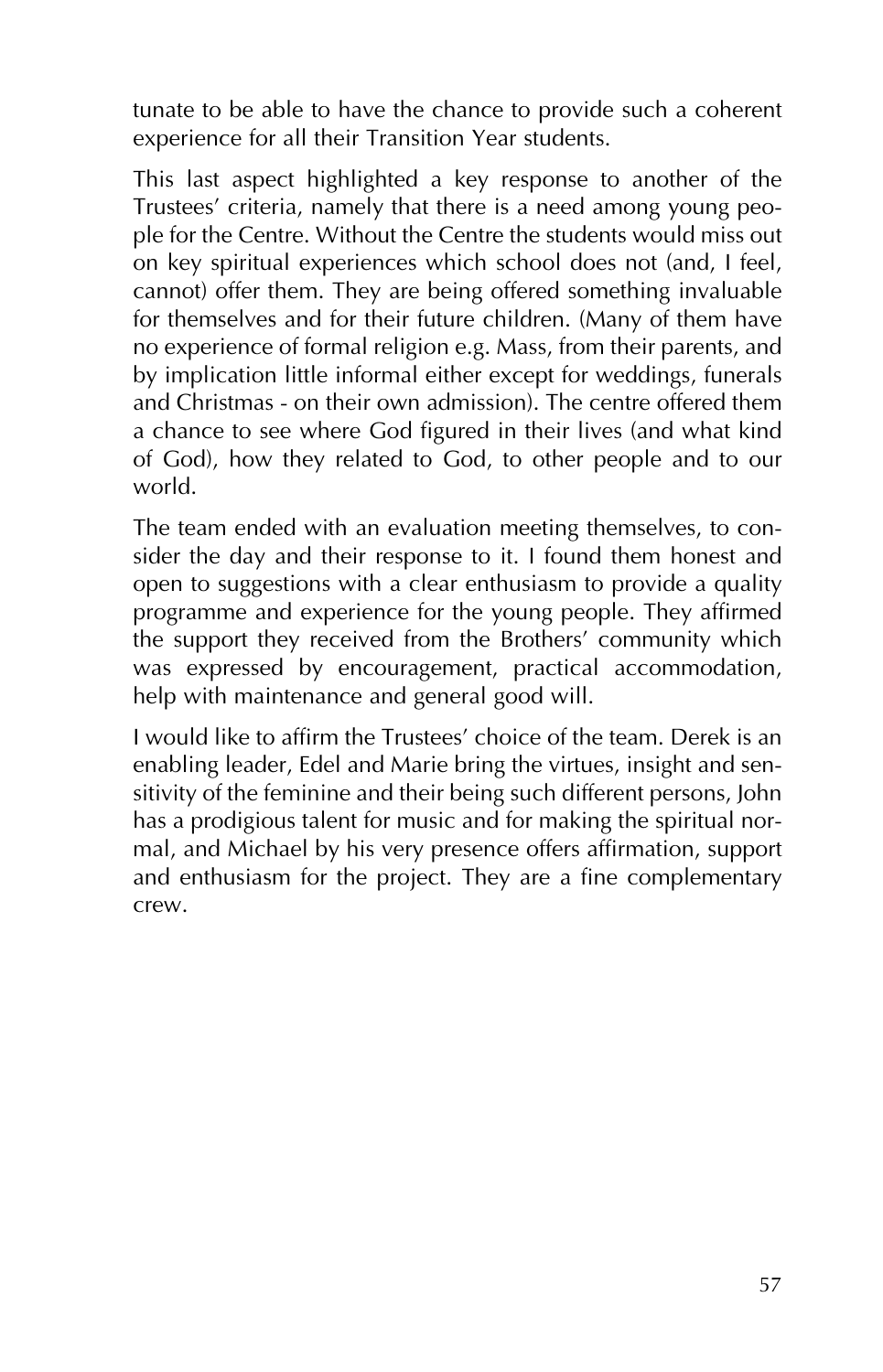# 11.Benildus Pastoral Centre, Kilmacud, Dublin

*(Br. Benet Conroy)*

I spent Tuesday February 21<sup>st</sup> at Benildus Pastoral Centre following a retreat offered to a group of 27 students from St Benildus College, Transition Year. Before they arrived the Team spent a period of quiet prayer and reflection in the Oratory.

The retreat was a contrasting experience from Castletown since St Benildus is an all boys school. It was the second visit of this Transition class group, their having come in September at the beginning of their special year.

However, there were a few newcomers to the group and this naturally changed the comfort dynamic in the class, so the team went out of their way to make everyone feel welcome and at home. Each person was acknowledged. Announcements were made gently and clearly and the focus of the day touched upon. Since this was their second visit, the theme was "values" and how these affect our relationships, sense of self and how we live our lives. A gentle brainstorming produced a good handful of ideas: the scene was set. In order to relax them further Ruth and Ciarán organised two active and lively ice-breakers. After these the students were ready to take on whatever was on offer.

Small groups followed; the basis was an opportunity to share, using debating titles as starting points. These covered a range of spiritual, moral and social topics and they elicited thoughtful responses. The students were willing to share personally. I was in the group led by Ruth and she conducted them with an expert touch. She also knew just when to introduce (or invite comment on) things overtly spiritual and God-related. Towards the end of the session they were invited to write a key value in their lives and they responded to this with a will, frequently decorating the statement. I was impressed by their sense of individuality and their freedom and willingness to be so. The morning had been lived in an atmosphere of quiet reflection. I doubt anyone knew they were in the house. Lunch followed.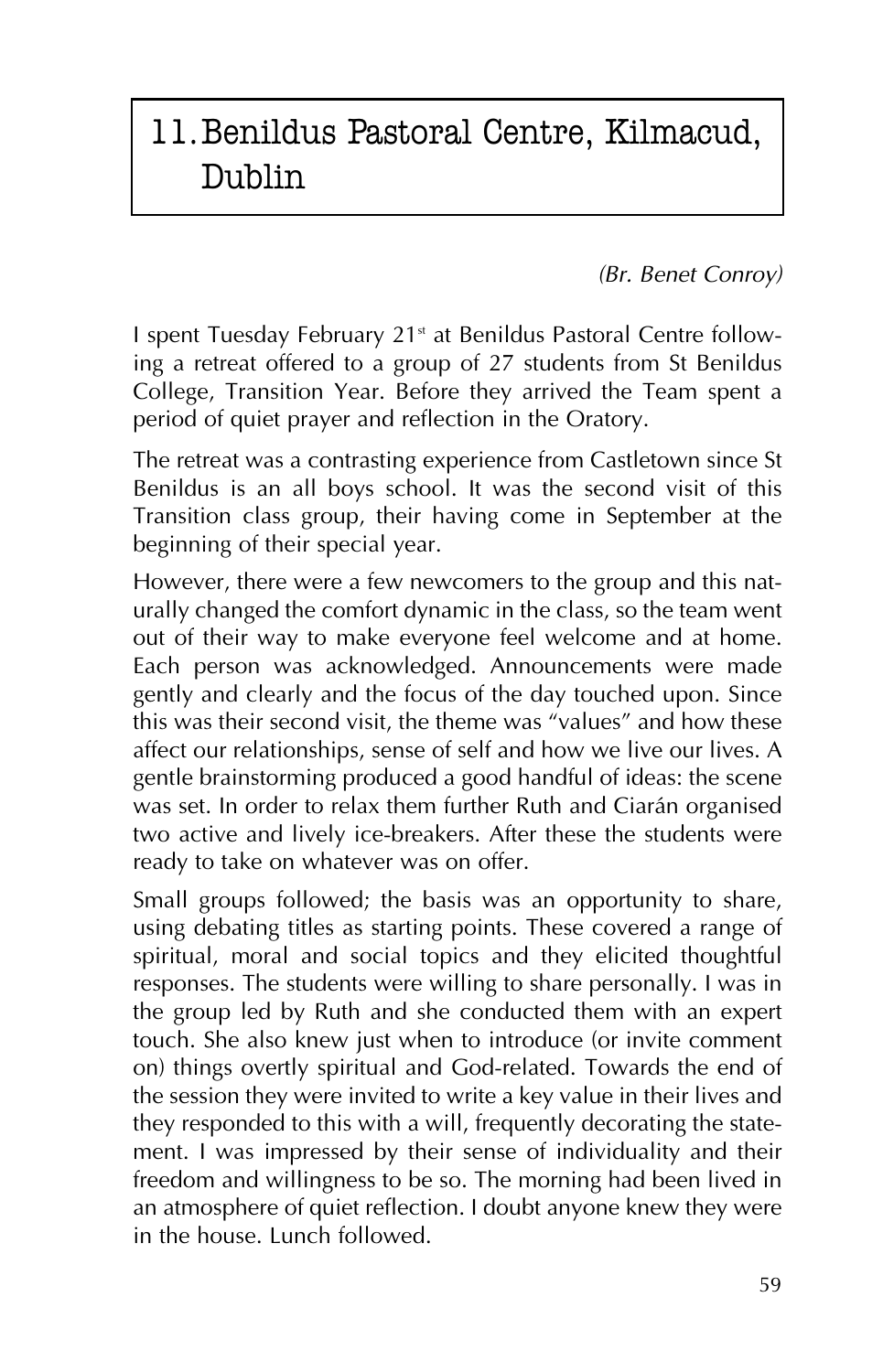The afternoon began with a meditation, each led by the team members in their small group room. On this occasion I joined Michèle. The group room was a shade small for the sheer physical bulk of 9 sizeable young men, but Michèle handled them very well, gently quietening them and relaxing them into the guided journey. At one point a few of them got the giggles and were clearly distracting the rest. Michèle dealt with it using gentleness, patience and polite insistence, and quiet and recollection were restored. It was beautifully done. Following the meditation which helped them develop and refine their sense of self, they were asked to create a mandala that expressed this, keeping also the theme of values. Some fine expressions resulted.

The mandalas and their value statements were brought together attractively in a mandala-like arrangement in the Oratory during the final prayer and reflection. During the service each one was invited to say something about their value insights during the day. To their credit, each student shared with the whole group. I think this reflected very well the climate the team had created during the day and the manner in which they had gained the students' confidence. Each team member contributed to the final service through readings, reflection and music. It was a nicely balanced approach. I found this characteristic of the whole day when roles were shared. It was clear also that plenty of thought and planning had gone into the programme.

Before departing, the students were asked to fill in an evaluation form which they did with relish. One asked (out loud) if the group was scheduled to come back again before the end of their Transition Year.

A meeting then followed with the Team (Michèle, Ruth and Brother Ciarán), Margaret (a Manager), Brother Albert O'Driscoll, Brother Francis (Auxiliary Visitor) and Brother Benet.

I found the team lived their ministry in that Lasallian spirit informed what they did, and especially in the way they related to the students and to each other. They showed great care, respect and appreciation. They were aware of the attitude and response of young people to formal religion today and therefore took them "were they are". The students were gently led to encounter God, themselves and others (particularly friends and family). The theme of the day kept them focused on values and how these translated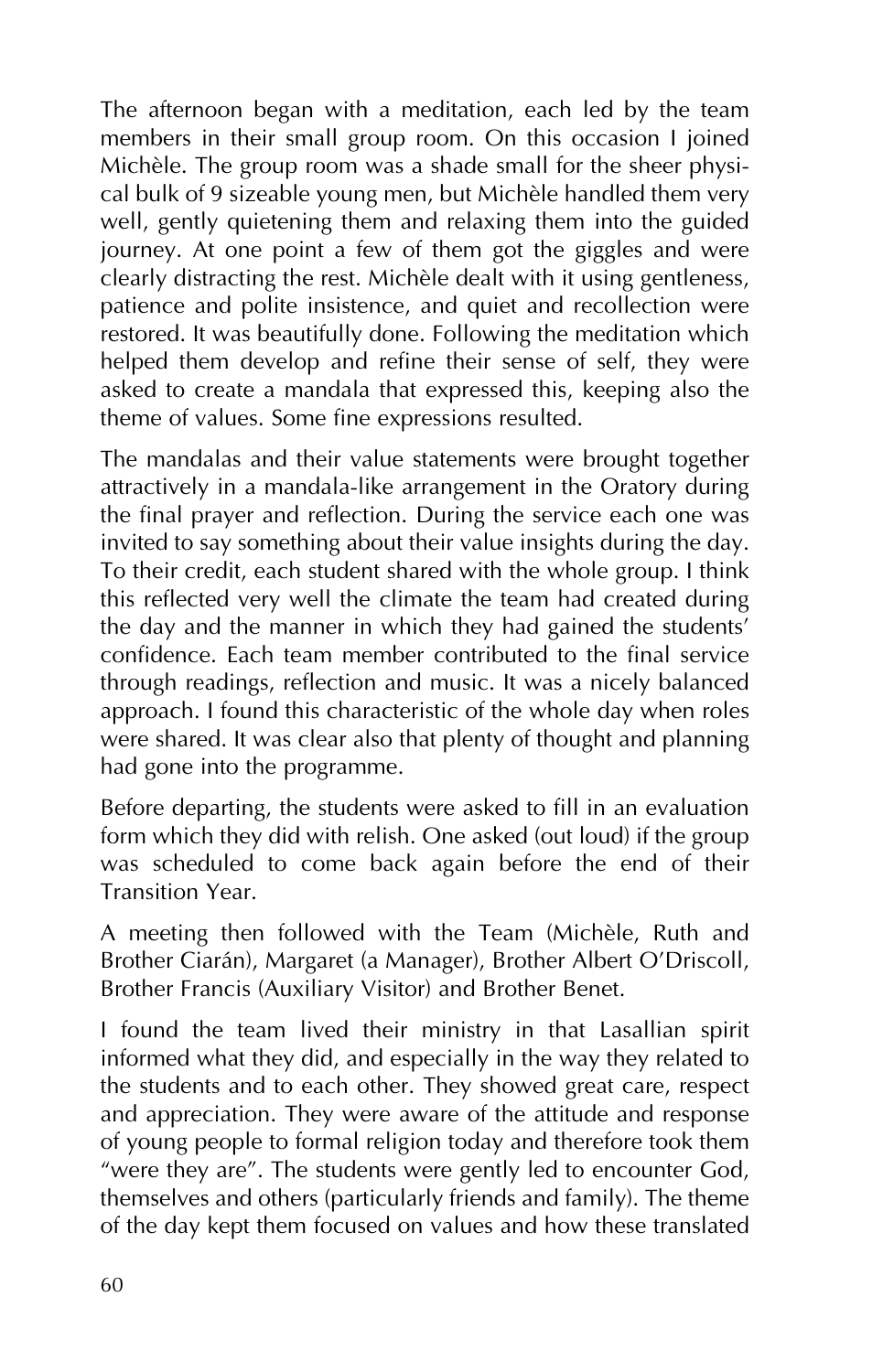into life. It encouraged them to explore their relationship with God and the Church, as well as with themselves and their families and friends. It was done creatively and through sharing in small groups. The Team kept them gently on task by relating well to the students, and being politely insistent when necessary. They reaped the rewards of consistent and willing participation - verbal, written and creative. The mandalas and the written value statements clearly expressed the students' individuality and they were willing to share these in the Oratory with everyone. They expressed their thanks enthusiastically, and wanted to return.

Is there a need? The Centre has a waiting list. This speaks volumes. At the same time, I am convinced that the same applies here as at Castletown, namely no school would be able to offer students this quality of spiritual experience or the quality time to reflect and share. They have neither the time, the skills nor the resources within a tight syllabus and curriculum. I believe the kind of experience offered by the Centres should be readily available as a normal part of the curriculum (school mission statements at least imply it and claim a basis on the Gospel) every bit as much as Geography or Drama or History, for example, which take it for granted that experience is part of the education offered.

The Team has many skills and they work well together, sharing responsibilities and ideas. I affirm Michèle's leadership and the contribution of Ruth and Ciarán. I found they related well together, showed a sense of unity and were well tuned to each other.

They are economical in their use of resources and still brought out the creativity of the students and provided attractive décor. They recycle where possible.

The facilities are adequate but not as spacious or numerous as at Castletown. This does limit the numbers that can come to the retreats. It also means that on occasions the group rooms are a shade small. The gathering room is multi-purpose since it functions as the welcome and presentation area, the social room where they take breaks and eat their lunch, and as a group room. This means the décor of the gathering room is probably not as the Team would like it; it has to be able to swap functions quickly. It is also here that the students eat their lunch, and if it is wet where they socialise. This means that the room cannot be set up in advance of the afternoon session which is usually a meditation,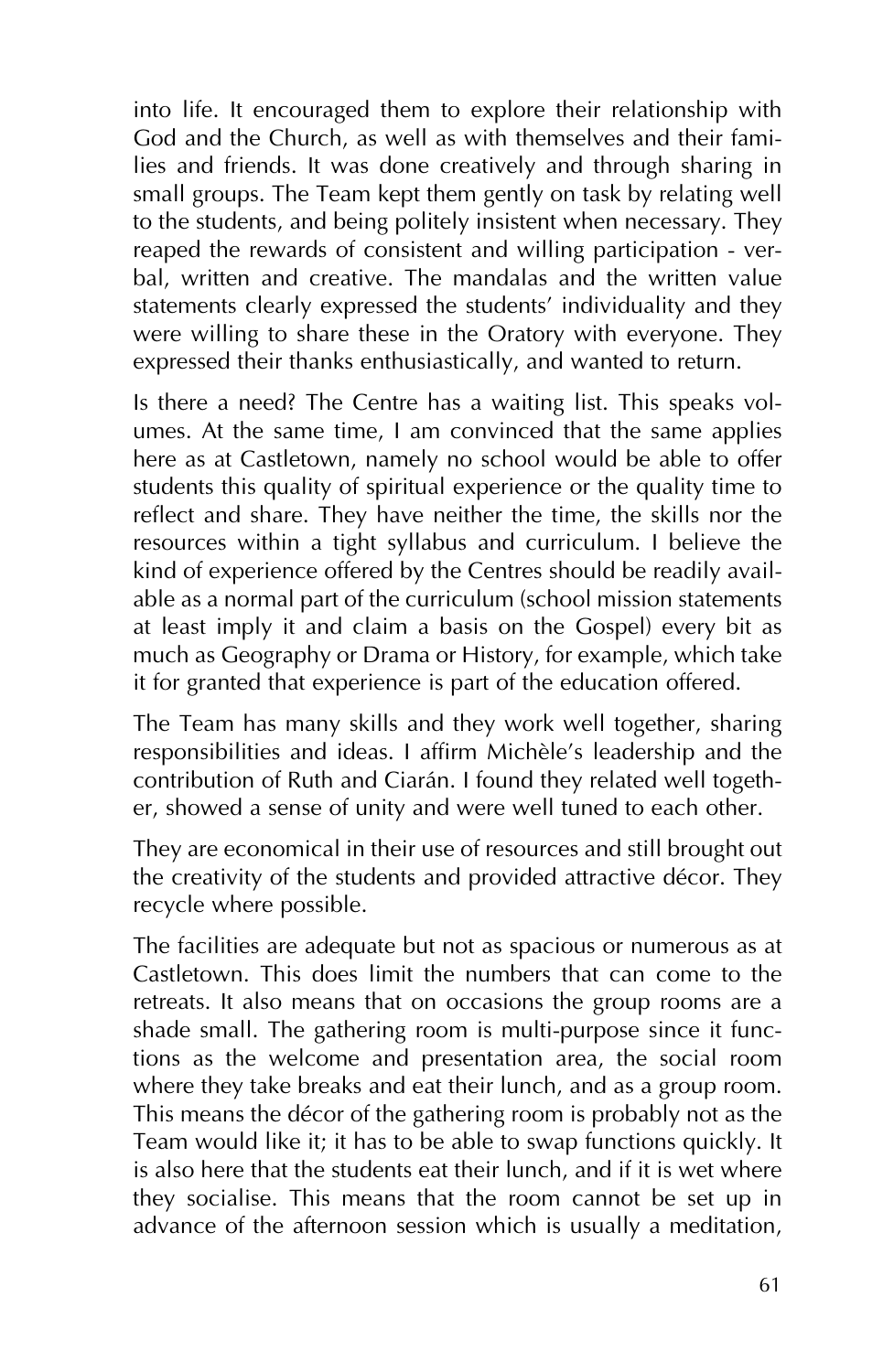and whoever is using it after lunch has to do a quick sweep to tidy the place.

If it were possible, another largish room which could be used for social time and lunch break would be helpful. It would enable the environment for group work and meditation to be set up in advance, as well as removing food smells and debris from a room used for quiet and recollection.

I thoroughly enjoyed my visits to the Centres, and especially being able to meet the Teams and participate in two quite different retreats. I commend the District for making these places available to young people and for appointing staff who relate warmly and creatively to young people, offering them respect and encouragement. The local communities offer their support, moral and actual, as well as sharing their premises with staff and with students.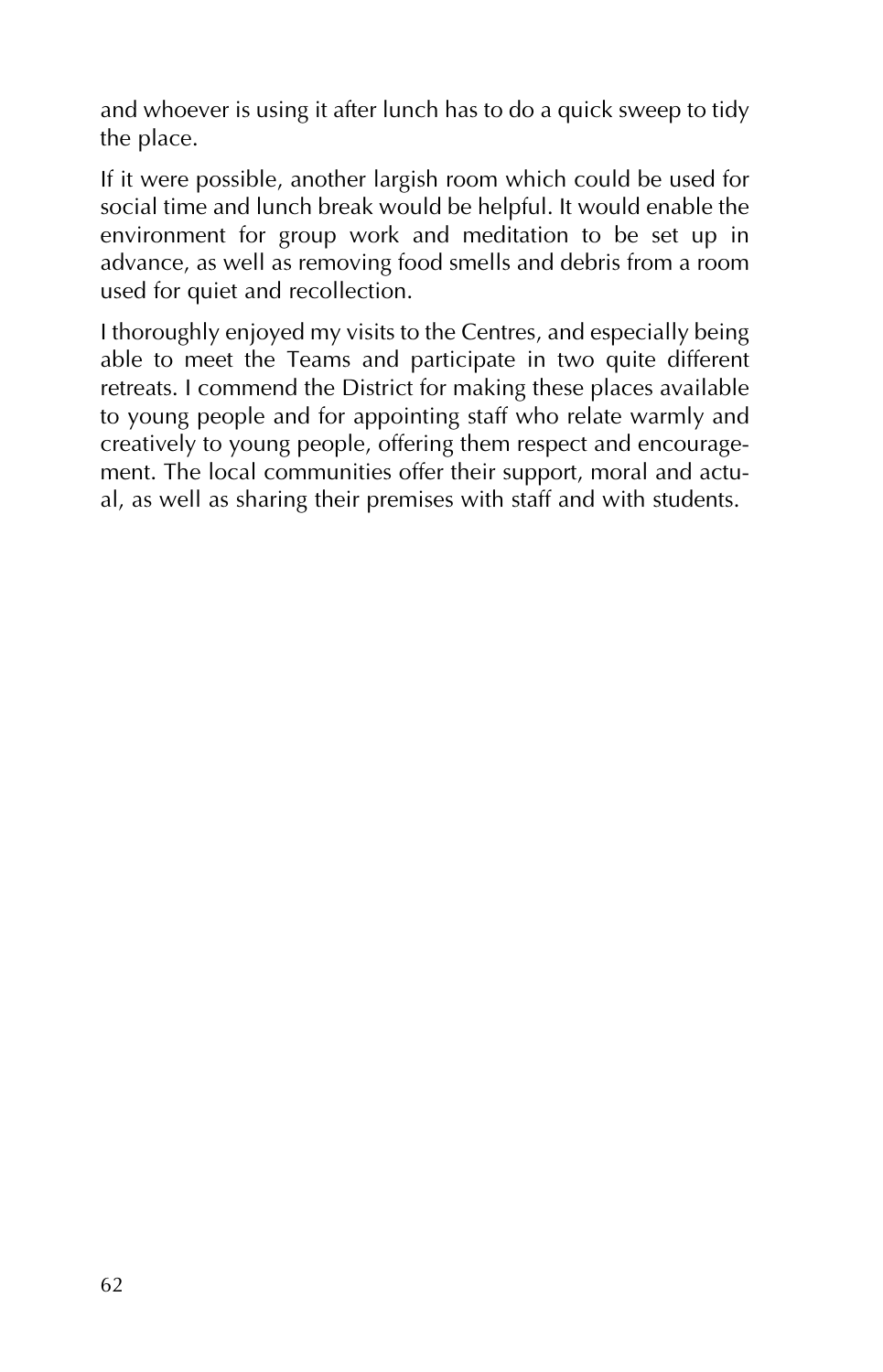# 12.Young Lasallians on the move: the italian experience

*(Claudio Mennini)*

The year 2000, the Jubilee year, saw the decisive affirmation of the "morning watchmen", the young, the main protagonists of the life of the Church in recent years.

We are convinced that it will not be merely a big caravan of colours, songs, slogans, creativity and everything which fits in with youthful enthusiasm; we are convinced that the young Church does not stop at big events. We believe that in "the people of the beatitudes" the Church wishes to reflect its more human, more sympathetic, more missionary face.

The Young Lasallians live their own vocations searching for the face of God among the wounds of the deprived. The defense of the *Rights of the Child* is the mystique which makes the Lasallian mission prophetic: giving back dignity to whoever has had it taken from him or her, by means of the Word, the identity, the face. As Christians we believe that God became man, with a face that we still contemplate today and for this reason we cannot accept that this face should be deprived of its beauty and its dignity among the youngest of our brothers.

The necessity of forming ourselves into a Movement was born from the experience of community, a genuine rediscovery of Christian sharing and the vital sap for the Lasallian charism. In 2002 the Young Lasallian Movement was born without official ceremonies. Some friends, accompanied by two Brothers, decided to unite their own time and their own duties according to **service**, to live their own mission in the company of men, above all the deprived; in **fraternity**, in order to share their own path in communion with the Brothers and with the faith and to discover the face of Christ in that of their youngest brothers.

Every big road begins with small but decisive steps. We can recount this journey through the fundamental themes around which, year by year, the Movement has built its own axis.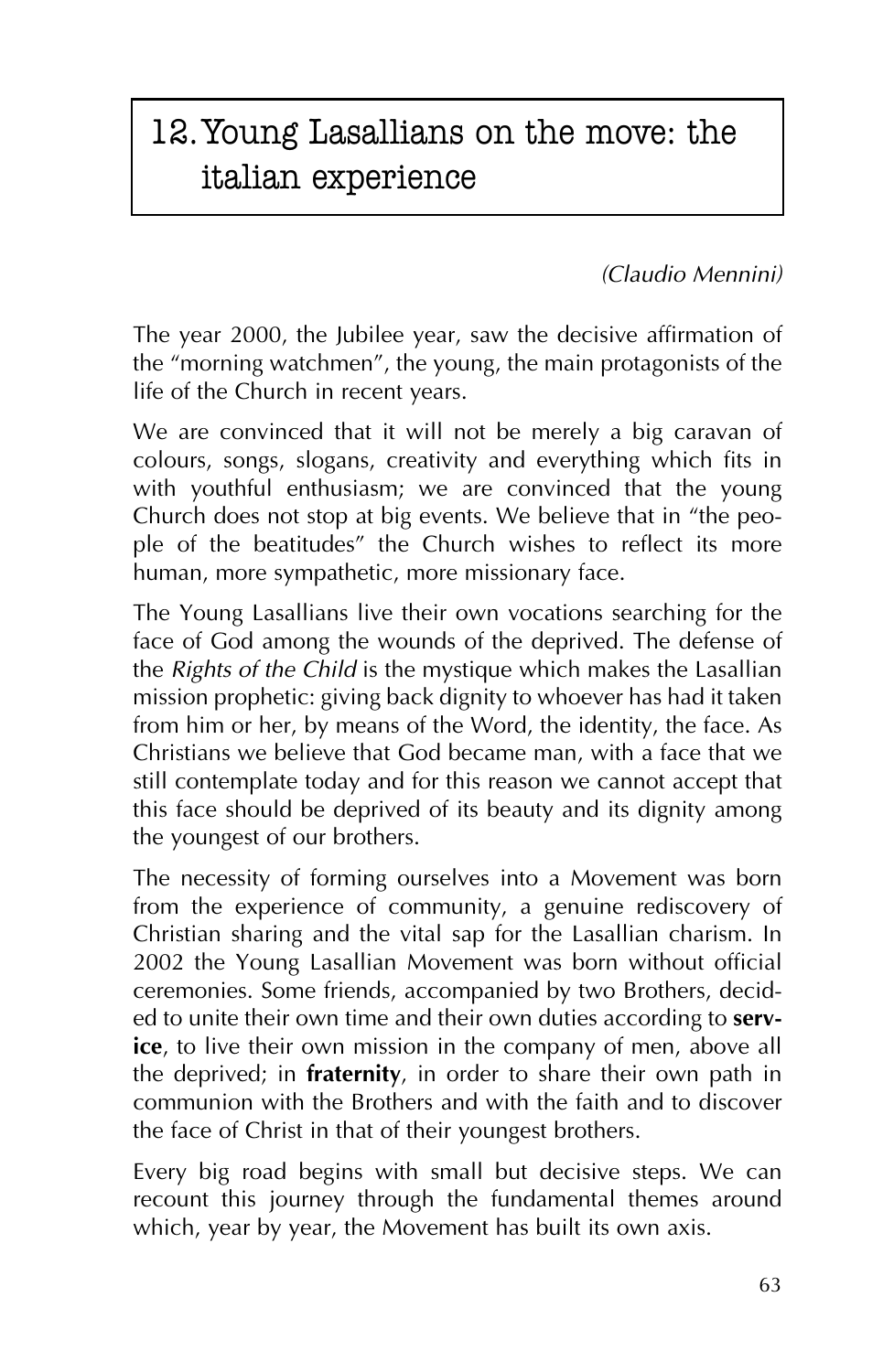The first national congress took place in Rome at the Mother House of the Brothers, where the following three also took place. The youngest especially were invited to participate, the highest percentage being aimed at students in the first years of senior school. The audience did not let itself be scared by the title of the meeting: *The Gospel and Globalization*. Each young Lasallian was helped to re-read the present-day world by means of the light of the Gospel and at the same time to discover the presence of God in the 'wounded' of the world. This was an unusual beginning which, more than giving an identity, seemed to pick out points of reference. In reality, each young person was pushed towards a maturing of a common awareness of a radical and conscious belonging to the world, by forcing himself beyond his own private world to become passionate about the shared history of humanity.

We can say that, from the beginning, the Italian young Lasallian experience has been a continuous attempt to "pass beyond", an overcoming of the oneness of one's own anthropological perspective, in the discovery of the existence of otherness and therefore of the Other. Becoming passionate about the idea that God takes refuge in places which are uncommon, marginalized, on the periphery, "outside the walls of the city".

The second and third National Congresses were definitely an attempt at feedback, at an introspective look, even if still unilateral, at the Movement itself. In 2003 it reflected on the theme *Inside a story*: the wish of young Lasallians to feel themselves as part of a common story, which already someone had begun to call by its name: "charism". The Lasallian awareness presents itself as a vocation towards putting oneself "in situations" in regard to things which seem not to concern us because they are found outside 'our house'. In 2004 there was a more "technical' flavour with the title: *Under Construction*. After having thrown more light on our own discernment as young people, but above all as Lasallians, we were laying the foundations for the concrete construction of the Movement, with the signing of the Constitution Document, the founding document, for now, of the Movement. The Document reached this Congress after a long period of work, drawn up in the first place by the young persons themselves. We were trying to express briefly not identity but the principles which held united together all the persons who would add their signatures to this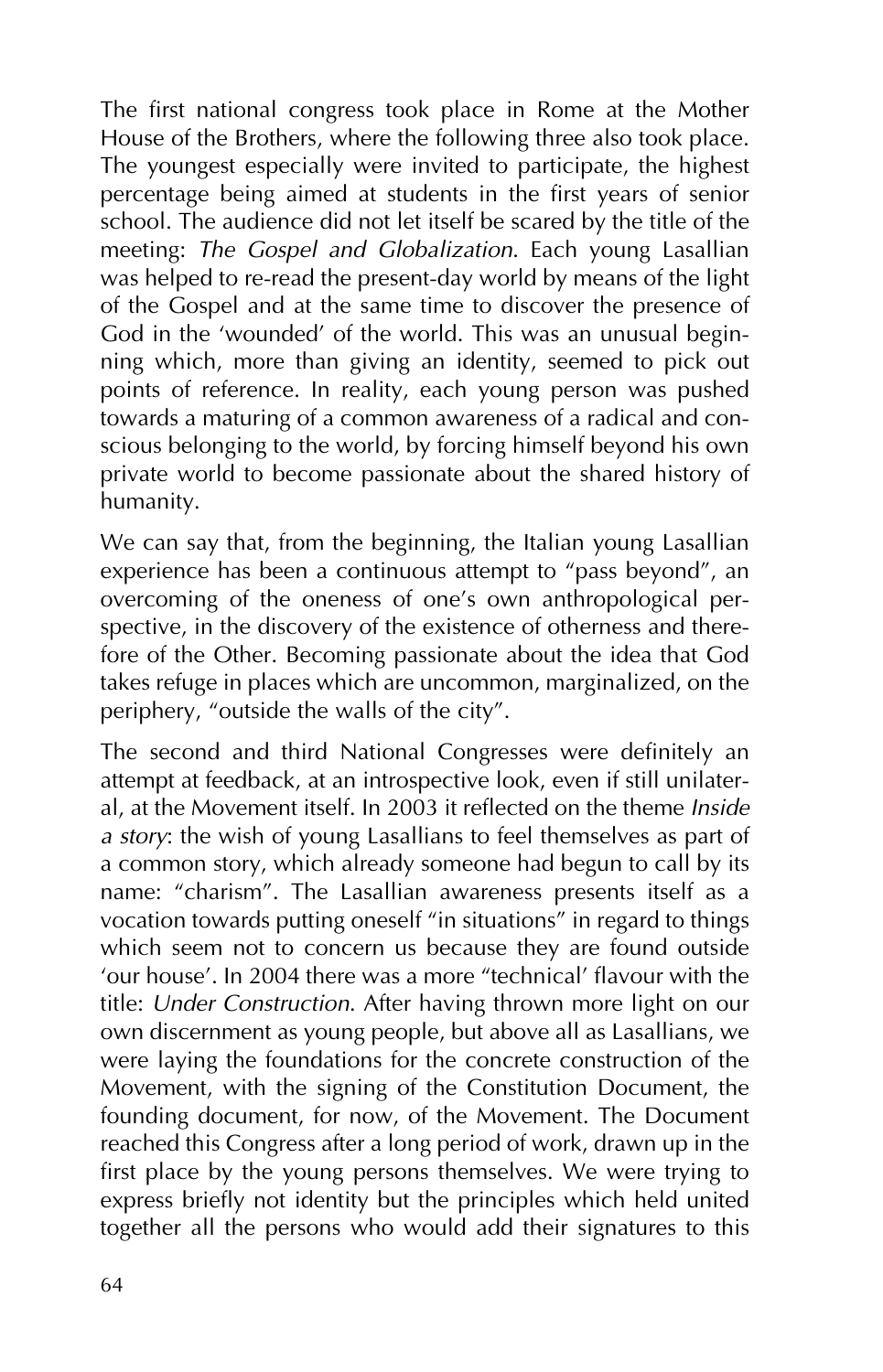document. This Congress was also the occasion of the formation of the first National Council of the Young Lasallian Movement, with a mandate of two years and made up of representatives of the Italian groups which were beginning to dream up for the Movement a future with great prospects.

2005 was the year of the World Youth Days in Cologne, in which the Church had invited the young people to follow in the footsteps of the Magi, the searchers for and adorers of the one God. For this reason the 3rd National Convention was entitled *Stars like You* where the metaphor of the star accompanied the Italian Young Lasallians in greatly deepening their own duty on the *Rights of the Child*. Already in the message to the Young Lasallians of Europe, in Poland, the Superior General had underlined the trust which the Lasallian world was nourishing in them through their duty in the defense of the rights of the child; a phrase used by Br. Álvaro has remained since then indelibly marked in the hearts of all Lasallians: *children are our founders*, a few words which unsettle by their simplicity and at the same time by their revolutionary force.

For that reason 2005 was the year in which the Movement made a start on the project "**Children and r!ghts**" an interactive journey which illustrates the matrix of the commitment of the Young Lasallians: the defense of the rights of the child through education. The exhibition first appeared at the National Eucharistic Congress at Bari and for a year and a half has been moving through the length and breadth of Italy in the Brothers' communities. 2005 was also the year of the beginning of the youth experience of **Neighbourhood 'Afterschools'**, the concrete answer which the Italian Young Lasallian Movement wished to give to the problems of child poverty in the big cities. After the example of Milan and Turin where these 'afterschools' have existed for over 25 years, Naples, Catania and Rome, where three have been started, have undertaken this adventure in the search for the face of Christ on the fringes of the urban sitting-rooms.

The 2006 Convention was born, therefore, in an atmosphere which was certainly different from that of the preceding years. Contact with real poverty, the radical choices of many young people of dedicating their own time to the marginalized, the confrontation with the Gospel as the fundamental pre-requisite for the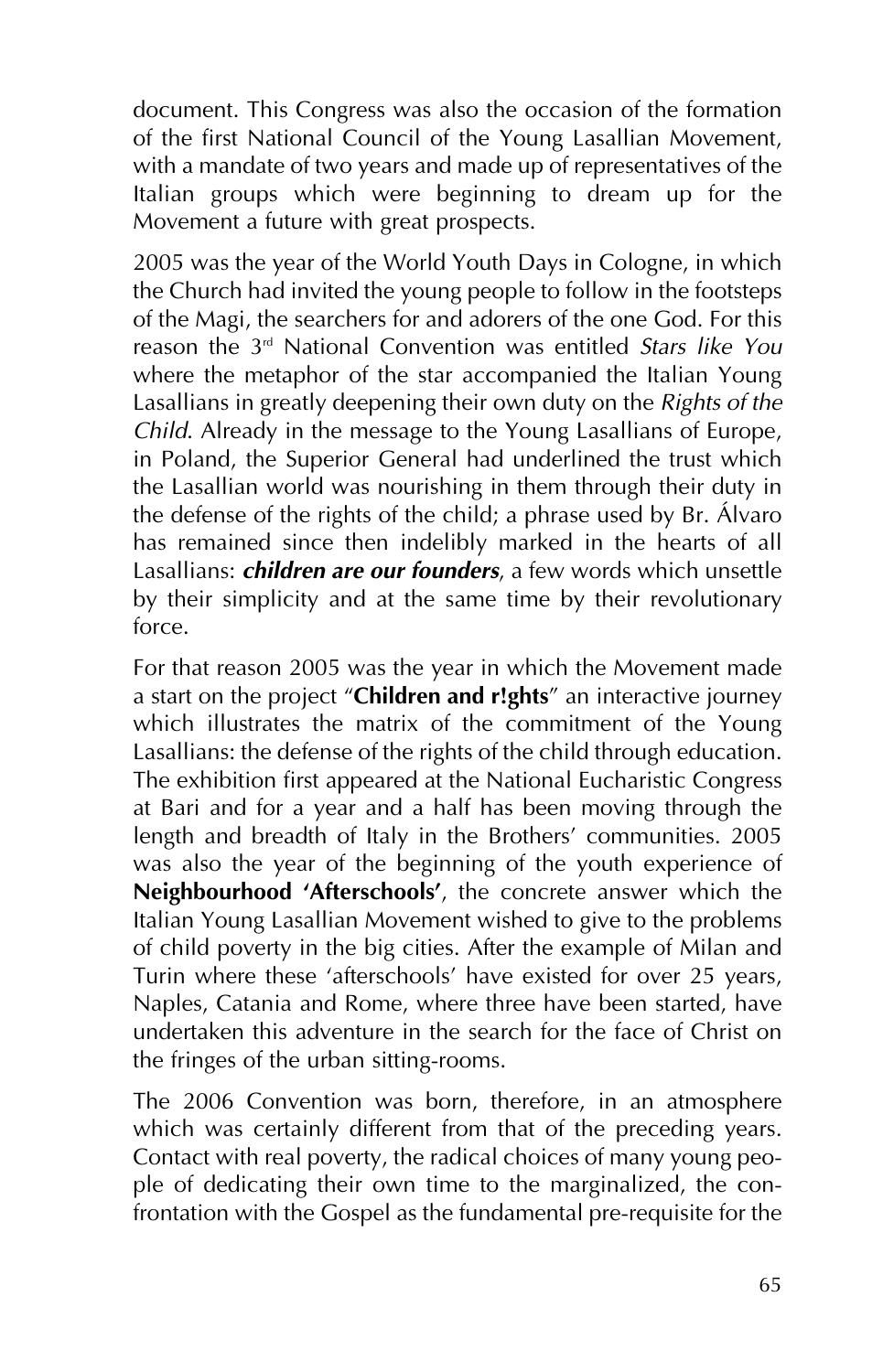journey, have brought to light a sharing which is more open and attentive to a more coherent updating of the charism of the Founder. All this against a background of reflection on the demands of "fare casa" (making a home) today. For the future, the Movement entrusts itself to the Word of God. A group of Italian Young Lasallians has decided to outline the prospects for the future in a text which, perhaps, speaks in a clearer manner to the sensitivity of each Lasallian educator: *the healing of the deaf-mute* (Mk.7, 31-37). At the end of the cycle of Lectio meetings, we will 'write the icon' which represents the Movement's path for 2007.

Like Jesus, who put himself on the fringes of the city, far from everyone, to give back the Word to those from whom it had been taken, each Young Lasallian in this mission finds his own call to give back dignity to humans, to give back a face to the invisible God, to raise his eyes to heaven and discover his own openness to the action of the Spirit, but above all, to carry out each day the infinite gesture of Creation, to make everything *beautiful*, so that Christianity may be truly a salvational experience of beauty.

Live Jesus in our hearts. For ever.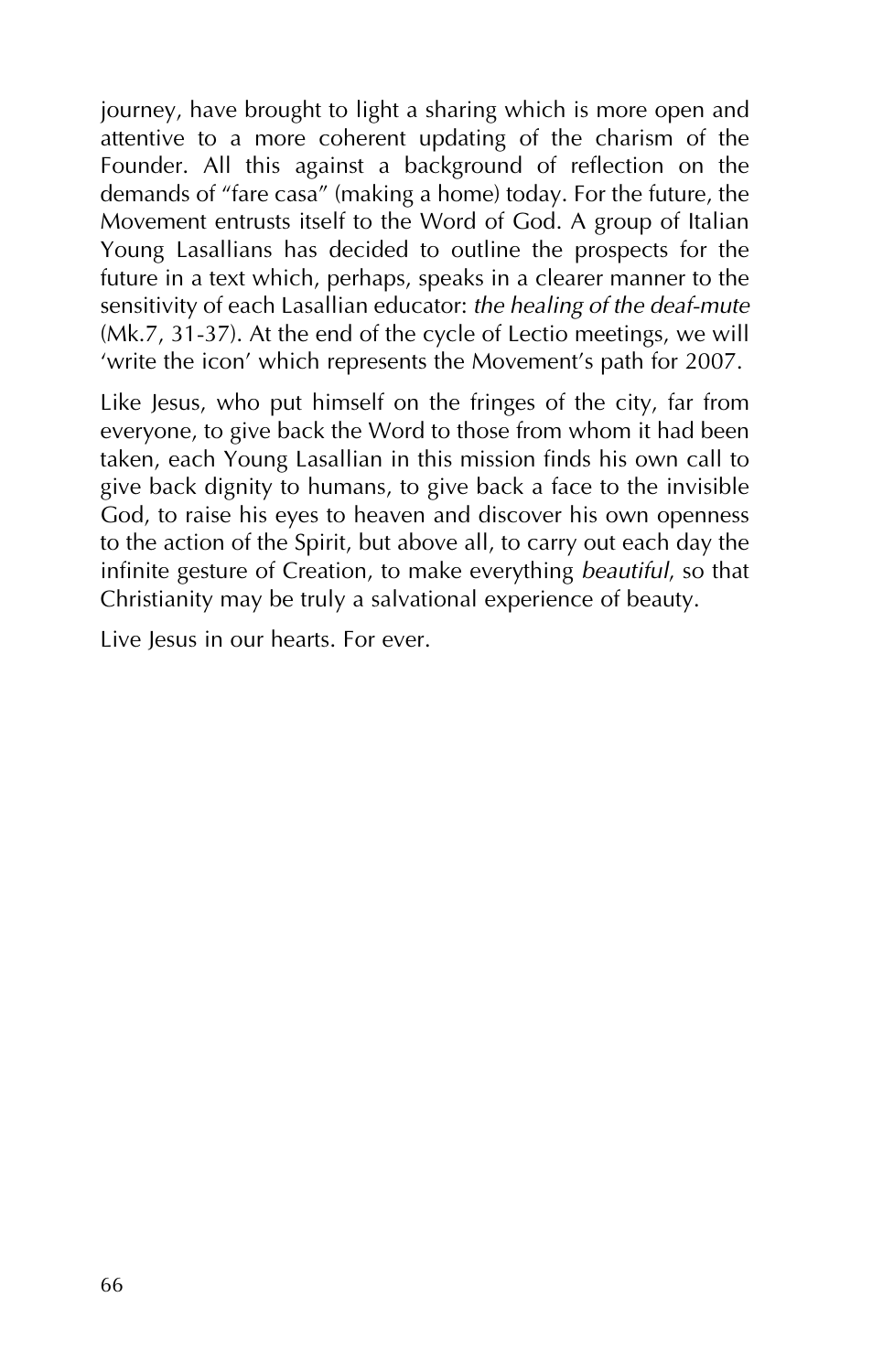# 13.The pastoral ministry of lasallian students (Portoalegre)

*(Br. Mauricio Perondi)*

One of the privileged means of working with adolescents and young people in our schools is by means of **youth groups**. They are spaces for growing and maturing in a personal and community perspective.

The principal **objective** of the youth groups is to **awaken and form** leaders starting from the following perspectives: growing in faith, community living, educational activities with the poor, the role of young people, and drawing up a life program.

In our Province the **name** of this youth organization is the Pastoral Ministry of Lasallian Students. This is the name we give it because of the participation that we have in terms of the organization of the overall Pastoral Ministry outreach of the Church in Brazil, which is called the Pastoral Ministry of Brazilian youth.<sup>9</sup> One of the pastoral ministry activities is that of the Pastoral Ministry of Student Youth and we are part of that activity.

The **methodology and pedagogy** used by the Pastoral Ministry of Brazilian Youth, along with Lasallian practices frame the way we work. The method used is that of Seeing — Acting — Reviewing — Celebrating. This methodology provides for the maturity and the role of persons involved starting from a liberating process, one that helps to overcome the fragmentation

<sup>9</sup> The PJB (Pastoral Ministry of Brazilian Youth) involves activities organized for young people in the Church, along with their pastors and communities, to take an in-depth look at living their faith and evangelizing other young people, for the purpose of transforming them into "new" men and women and agents in building a New Society, guided by Gospel criteria. These are global activities, coordinated by the Church in the midst of the young, animated by General Directives of the Evangelizing Activities of the Church in Brazil. It is made up of Youth Pastoral Ministry (PJ), the Pastoral Ministry of Student Youth (PJE), the Pastoral Ministry of Popular Media (PJM), and the Pastoral Ministry of Rural Youth (PJR). The PJB is an integral and official activity of the Church in Brazil as represented on the National Bishops' Conference of Brazil (CNBB).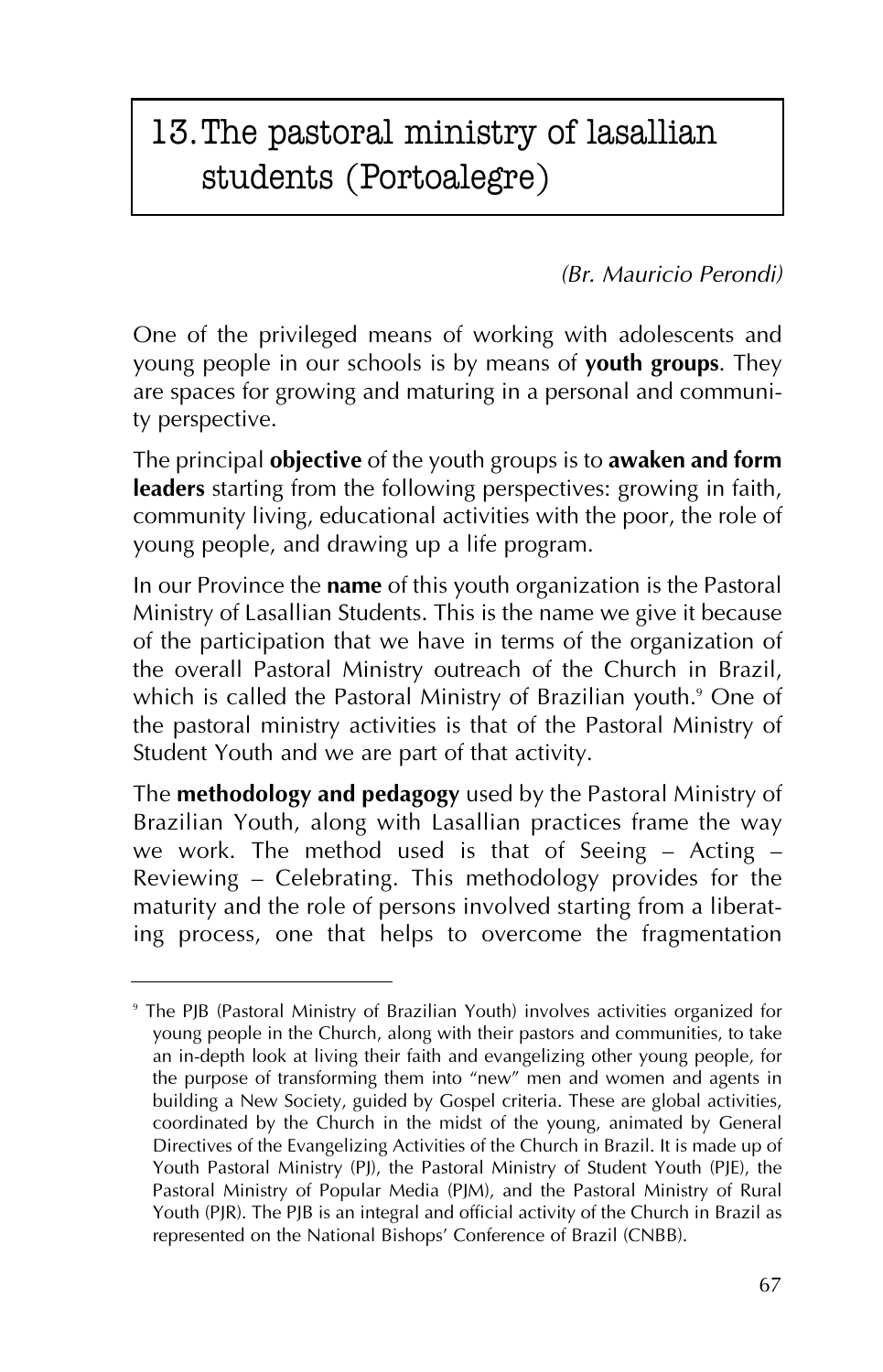between faith and life. It is believed that this method is not just a practical instrument, but that it constitutes a lifestyle and a way of acting in the world.

All of this helps us to promote a process of **integrated formation** that attends to all of life's dimensions for the young student: personalization, integration, sexuality, critical and political awareness, spirituality, technical ability, and the issue of vocation. This process favors student awareness as regards his or her potential in transforming the reality in which they live; a strengthening of friendships and deepening of relationships; helping the young draw up their own life plan.<sup>10</sup>

One of the principal dynamics in the PJEL process is the Provincial Youth Team, which we will now describe.

# The Provincial youth team

To articulate and energize the process of the Lasallian youth groups a formation and articulation section was established so that the group leaders could collect their projects, desires, and dreams. It is this articulation and formation section that we call the Provincial Youth Team (EPJ) and it plays a fundamental role in the entire PJEL process.

## **3.1 A short history.**

The Provincial Youth Team emerged in the Province in view of some needs in the 1990s. Among these needs was that of systematic accompaniment, on the part of advisors, for the process of education in the faith for groups of Lasallian youth, starting from the exercise of the roles of students in Lasallian educational communities.

What we had on the provincial level were meetings with leaders, retreats and meetings with youth group coordinators and formation for Pastoral ministry personnel. The creation of a regular space for the organization of youth groups where the young student could play a leadership role was the challenge to be embraced and built upon.

<sup>&</sup>lt;sup>10</sup> Based on the Handbook of the Pastoral Ministry of Young Students, page 3.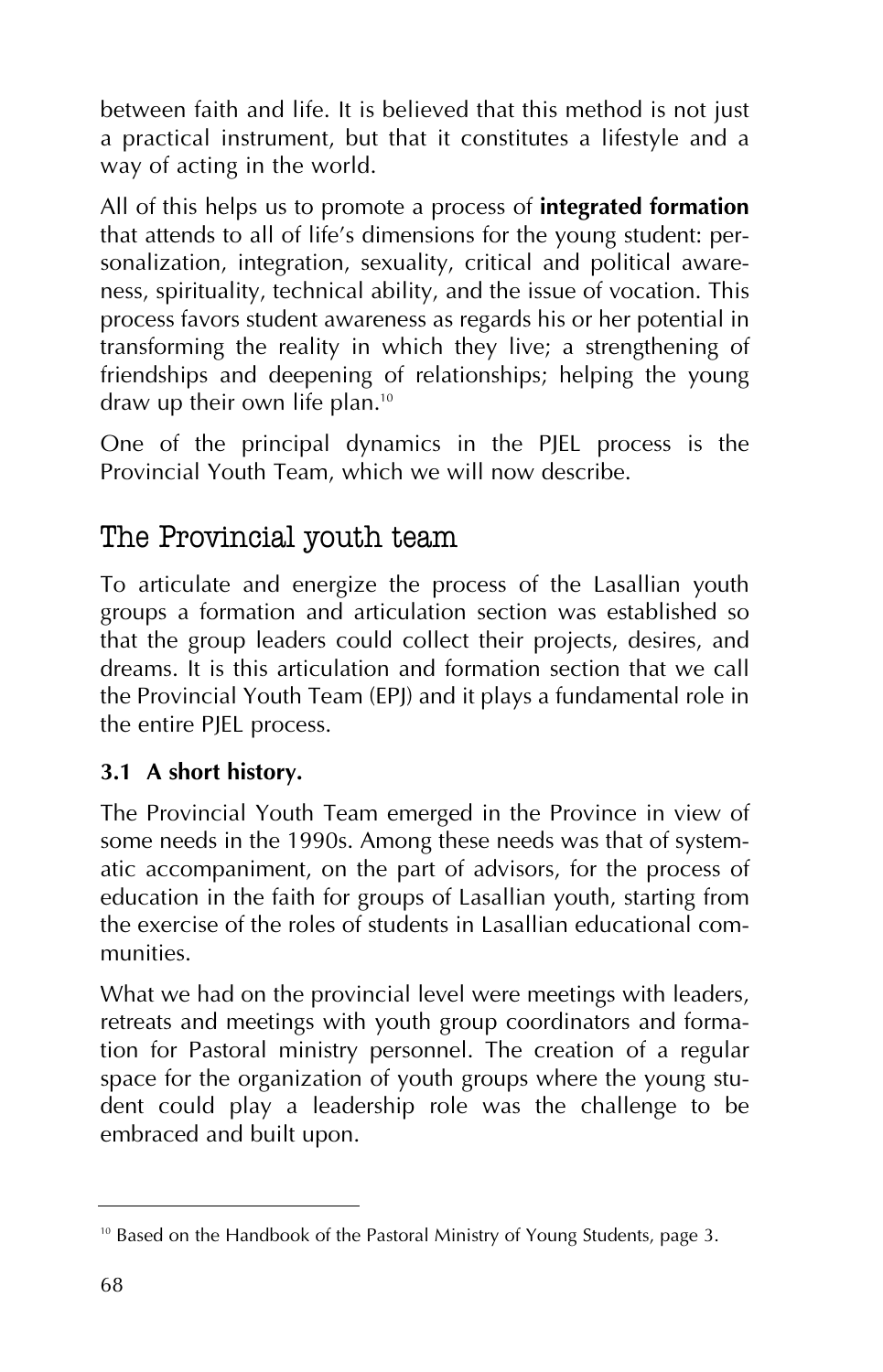# **3.2 Objectives.**

The objectives were written jointly by youth representatives and advisors of the Lasallian educational communities. They are:

- *1. To share and exchange experiences between Lasallian youth groups, starting from community experience.*
- *2. To strengthen integral and continuing formation of leaders, especially among the poor, seeking their active participation in society.*
- *3. To articulate and energize the Pastoral Ministry of Lasallian Student Youth, with each young representative as the link between educational communities and the Lasallian Province of Porto Alegre.*
- *4. To cultivate Lasallian Spirituality as appropriate for the young.*

# **3.3 Representation.**

The election of representatives who participate in the Provincial Youth Team is done by a selection process in the group itself, where criteria have been set up among students themselves. Those criteria are set up based on the attributes set up by the EPJ. The young person selected is not always the group coordinator as we work under the assumption that we need to involve a good number of leaders in formation.

The young representative is on the Provincial Youth Team for a period of two years and he or she can continue for one more year to work in formation for leadership ministry in his or her own group. This continuance is done by dialoguing with the person, the advisors in charge of the EPJ, along with the group advisor of the young person's group of origin. Kept in mind during this process is the track record of the young person over the course of his or her two years on the EPJ.

# **3.4 Content — The Idea of Processes.**

Some of the content that we sense is important to be worked on among the representatives and which have generated processes are: The dynamics of insertion of new participants in the EPJ process; sharing and reality of the youth groups; identity and mission of the EPJ; Lasallian identity and Lasallian presence in the world; RODA: reflection, prayer, play, action; the memory of the Pastoral Ministry of Lasallian Students and their activities in the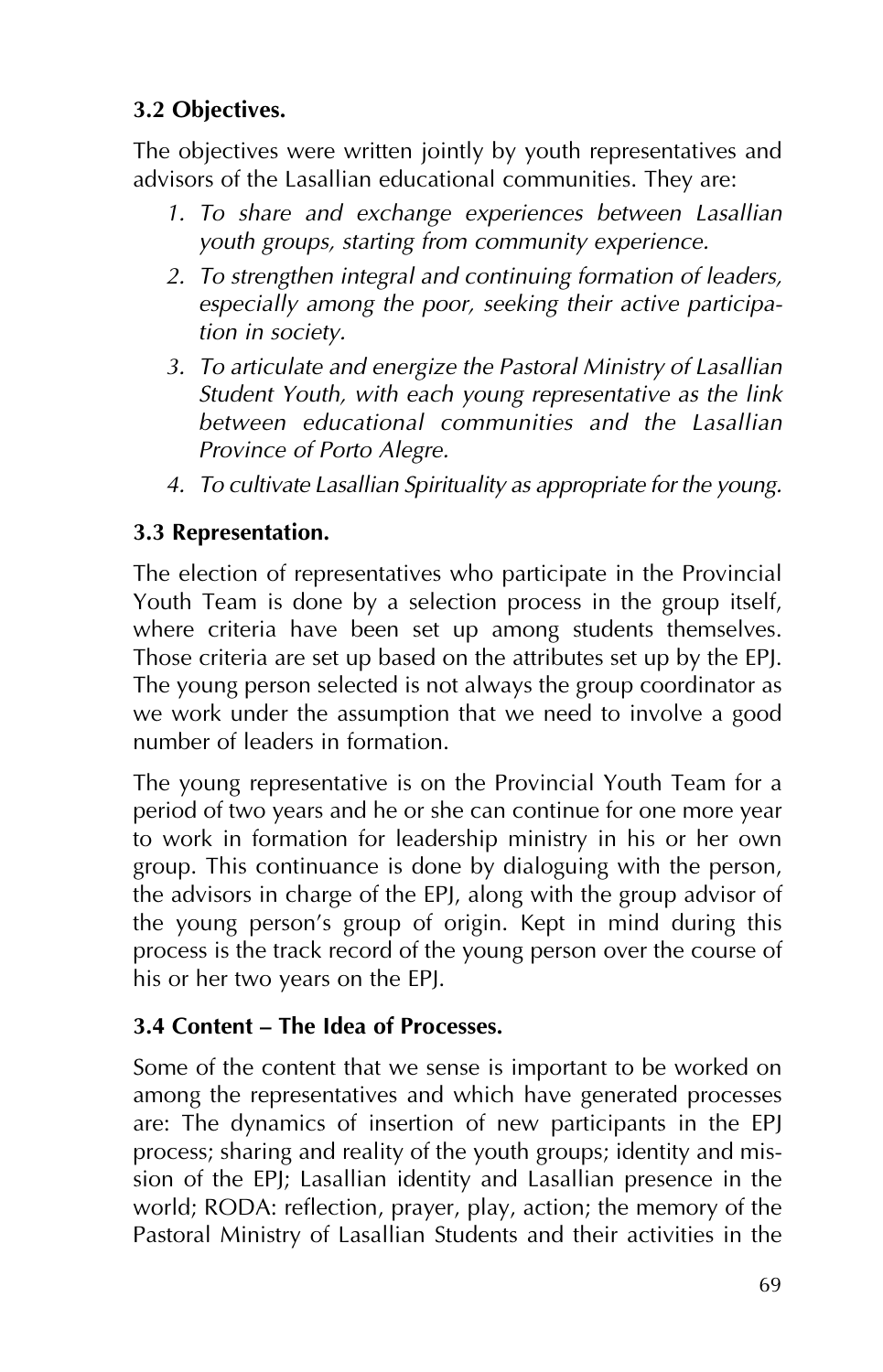overall pastoral ministry program of the CNBB; systemization of the processes of faith education in view of building a formative life journey for the PJEL; a study of the processes of integral formation; self-awareness; personal and family history; ecclesiology; a prayerful reading of the Bible; building a life program; guidelines for action; a laboratory of youth group meetings; a week on citizenship; work methodologies with adolescents; a study on the reality of adolescents and young people to be done in the youth groups; a study on the culture of communication means and young people; the rights of children and adolescents; human rights; politics; social inclusion; education; a presentation and discussion on the research of the citizenship Institute: Brazilian, the week of the student; Lasallian youth: faith, fraternity, and service.

### **3.5 Outcomes achieved.**

- a) Living together and what it means to be a Lasallian youth and the experience of what it means to be and to form a community.
- b) Greater articulation between youth groups and the Province, participation in overall Pastoral Ministry groups, how to energize Pastoral Ministry.
- c) Analysis of the reality of the groups in order to unleash a formative process, on the group level and on the level of representatives among Lasallian leaders.
- d) Representative adolescents and young people in the schools, developing many youth groups, greater quality in action planning, along with advisors, especially as regards formation processes.
- e) Systemization and study on educational teaching practices for faith education, as lived out by groups of young people, starting from the socialization of reality of representative leaders of each Lasallian educational community.
- f) Propagation of and understanding the scope of the Lasallian mission in Brazil and in the world.
- g) The content studied is brought to the groups in schools, which makes them even more broad.
- h) Drawing up an outline of the life program, with the leaders.
- I) Mobilizing students in the school with a view to greater clarity about what integral formation is and thereby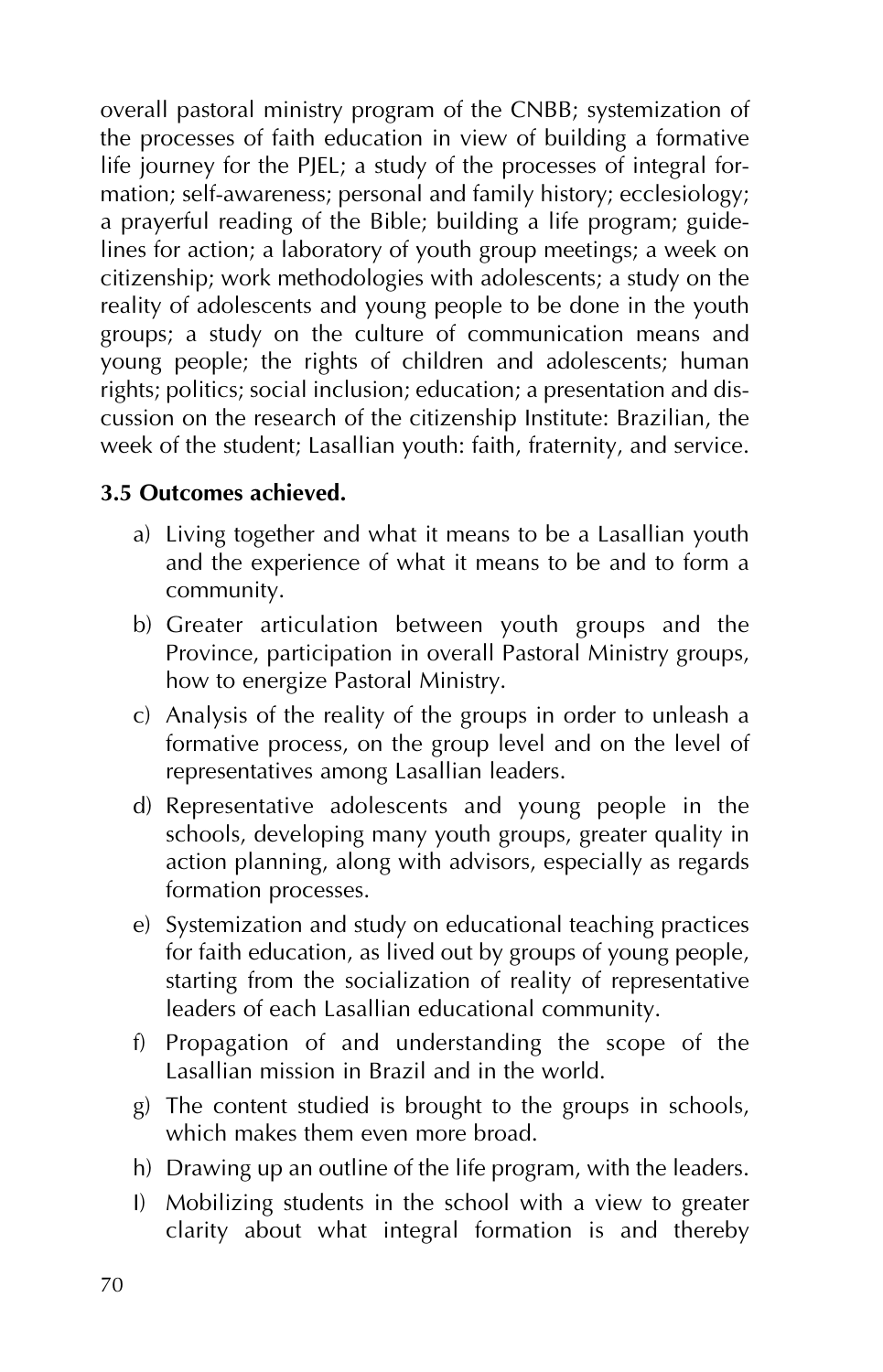demanding greater quality of action, as well as those who accompany them.

- j) Having a week for citizenship and a week of the student and a national youth day in different Lasallian schools, taking up the proposal of the Pastoral Ministry programs of the youth of Brazil (PJB).
- k) Coordination of the Encounter Process of Lasallian Youth (annual meeting of all the groups of young people and financing preparation work, extraordinary meetings of planning and execution).
- l) Drawing up, planning and coordinating the Youth Mission, to be carried out as a constituent part of the formation process of this group of leaders.

### **3.6 Advisors.**

The Provincial Youth Team is accompanied by a team of advisors. The main objective is to develop accompaniment for the group process, as well as personalized formation of each one of the young people in the group.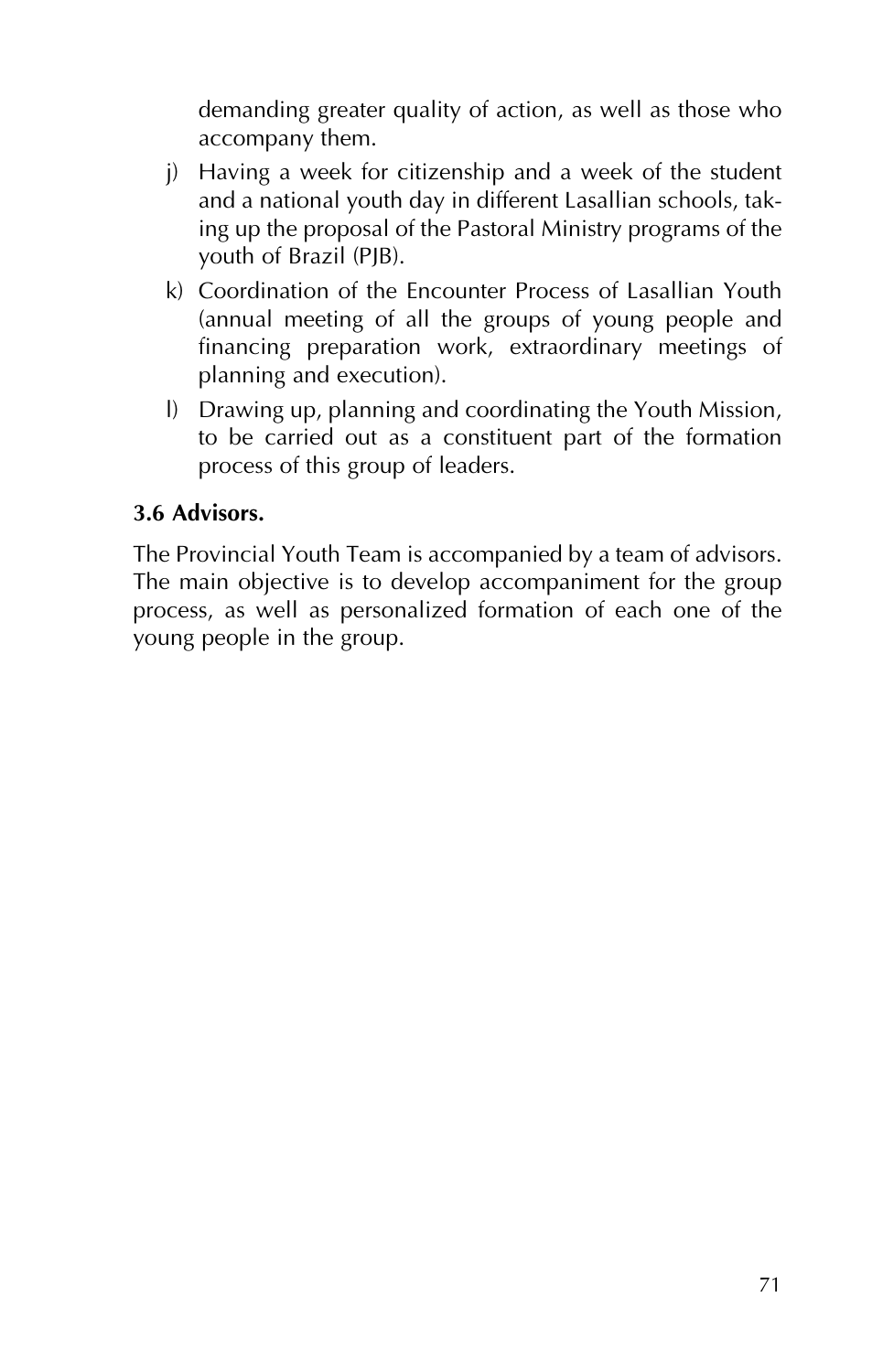# 14.Pastoral care of Lasallian youth. Youth in quest of transcendence (Lasallian province of Sao Paulo, Brazil)

*(Br. Roque Amorim)*

### **Introduction.**

In all the Educational Communities in the Lasallian Province of Sao Paulo, there exists what we call "Youth Groups" which form part of the Pastoral Care of Lasallian Youth (PAJULA). Each group meets every week for times of human and Christian education and to prepare apostolic activities. These training meetings are prepared and directed by the young Lasallians themselves, with the help of those walking with them and offering assistance, who are called Assessors

Groups of 15 to 25, sometimes even 50 members, are made up of adolescent students, from the age of 13-14, and also of young former students who have already been members of PAJULA and who subsequently take on the functions of Junior Assessors; likewise there are some young Brothers and a few teachers of Religion or some other speciality.

Periodically, the Province provides for the Assessors, Senior and Junior, a "training course for PAJULA Assessors", and even offers the possibility of participating in a "Lasallian Formation Course", organised in three stages, and which is open to Brothers, teachers, persons in positions of responsibility, volunteers and the *animators* of the Province.

The Province has a reference document, the "Plan for Juvenile Pastoral Care and the Pastoral Care of Vocations", which is the foundation for PAJULA and puts forward practical directions for its organisation and its functioning

### **Provincial PAJULA meeting.**

Every year, the Provincial PAJULA Meeting takes place. It gathers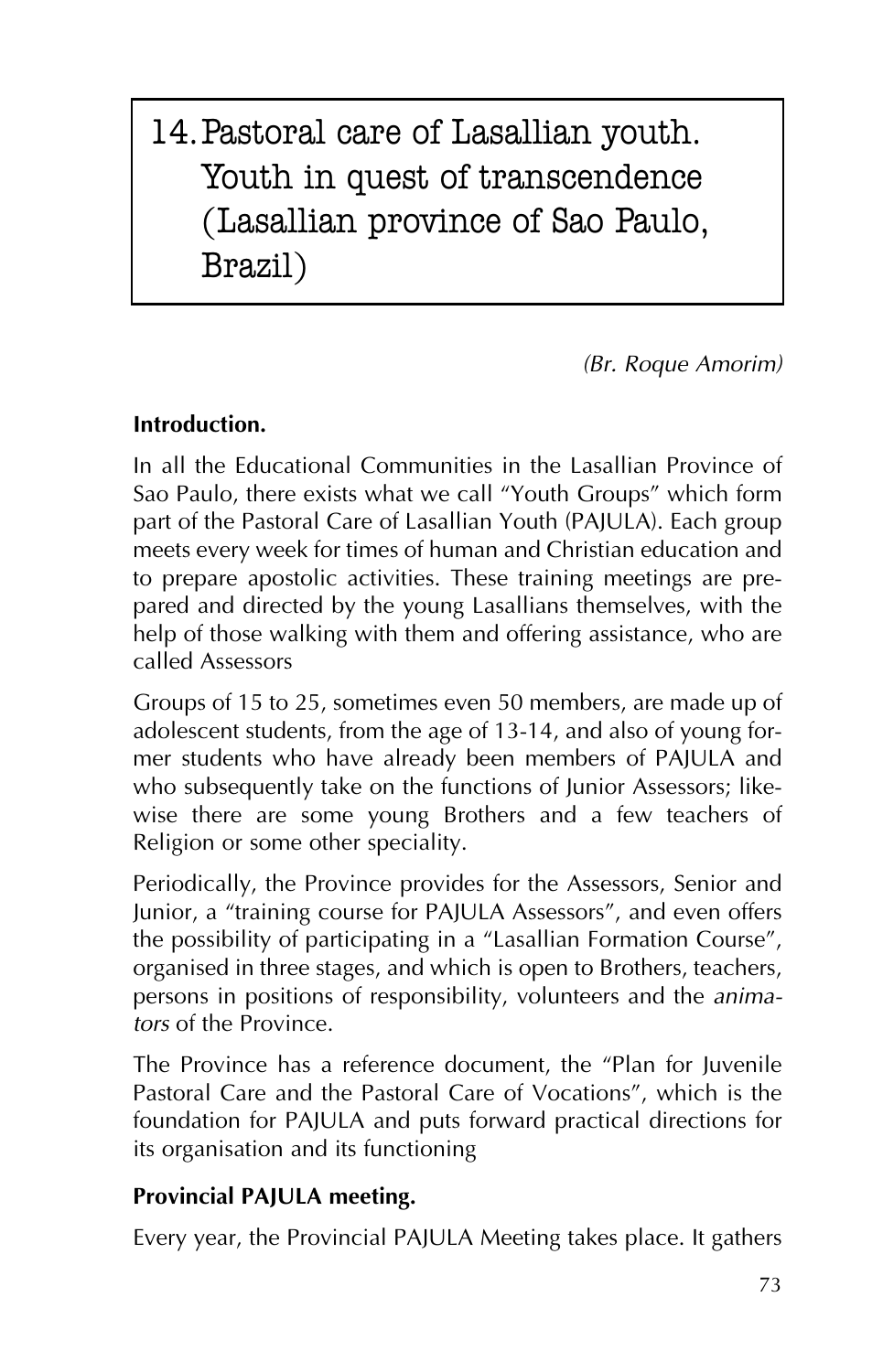together representatives from all the Educational communities in the Province and a few persons, invitees, from the Province of Porto Alegre, making up a group of nearly 150 young people.

This Provincial Meeting is prepared by the Pastoral Sector of the Province (SEP), which is composed of former students, teachers and Brothers. The general objective of this meeting is, besides strengthening the bonds of fraternity, to promote, in a more or less intense manner, the integral formation of the young Lasallian. The themes for reflection and the workshops include content ranging from the ethics of human relationships to the spirituality of the young Lasallian even to the political and vocational commitment of the young. For 2006, the theme chosen by SEP revolves around affectivity and sexuality in building up the personality and the plan of life and mission of the young person. The themes will be focussed by PAJULA Assessors and invited experts.

Over the last three years, the "Common Project" has been introduced into the PAJULA dynamic; and, as a consequence, into the Juvenile Groups. This project constitutes, in reality, an activity for the educational service of the poor. During the Annual Meeting, the young people have a segment during which they decide what kind of service they will give to those most in need, and to which social group.

The Annual PAJULA Assembly unfolds in three steps:

In the first, information is presented on the work done since the previous Assembly.

Then, there is discussion on the exposition, and especially, on new involvements or the continuation of some actions which seem worth the trouble of maintaining.

Finally, the young people decide, by vote, on the "Common Project" for everybody, until the following Assembly.

Since the beginning of the "Common Project", they have worked with numerous needy children in different situations each year. Thus, for example, in 2005, the young people worked with children in after-school child-minding facilities or in refuges. In 2006, they gave their attention to children in after-school facilities or in schools for the needy. This attention includes food support, recreational activities (games, theatre, story-telling…), teaching reading, etc… Each group enjoys the benefit of direction by some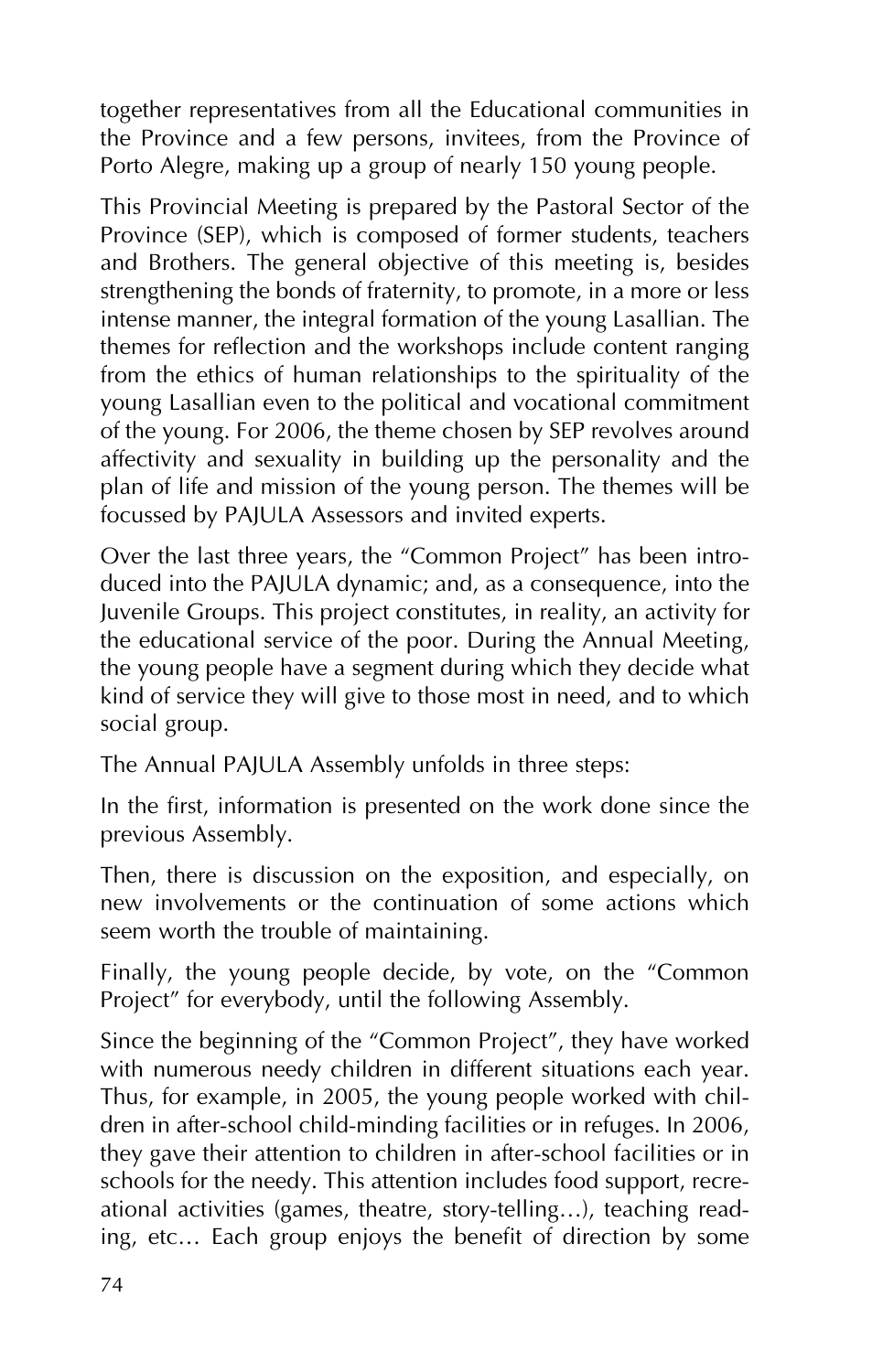School professional in preparing the activities they are to carry out with the children. All PAJULA groups perform the same service, weekly or each fortnight, according to the circumstances they are dealing with.

### **Lasallian Youth Mission.**

Another formative activity and a service of great importance, carried out by the PAJULA youths and assessors is the "Lasallian Youth Mission". It is carried out each year during the holidays and volunteer youths, teachers and young Brothers take part. These activities develop in the very poor regions in the north-east of Brazil. Each year one or two representatives of each PAJULA group take part and, as far as possible, they cover their own expenses. Certain journeys to the site of the Mission take from thirty to fifty hours of bus travel or some two hours by aircraft plus a long bus ride to the interior.

This Mission is prepared for throughout a whole semester and is part of the training process of the young leader. To accomplish this, use is made of participative and creative group teaching, supported by meetings or they have to be present at other virtual meetings, reading documents, pooling suggestions, working out plans to be carried out with the children, youths and adults… through celebrations, visits to needy families, radio programmes and various training and recreational activities, with the children, adolescents and youths. The length of the Youth Mission is generally between a week and ten days.

Those taking part in the Mission are chosen from among those who volunteer, and they are counselled and accompanied by the assessors of their own Group.

## **PAJULA in the overall School group.**

These formation activities, although carried out exclusively outside the school atmosphere and the training provided by the subjects taught, have helped the youths in PAJULA to be transforming agents in the Educational Community itself. And they are so, not only because they are close to the genuine purpose of the Lasallian school, but, above all, because they succeed in irradiating others with a fresh vision of the reality and the social involvement they are living. This witness of the young missionaries arous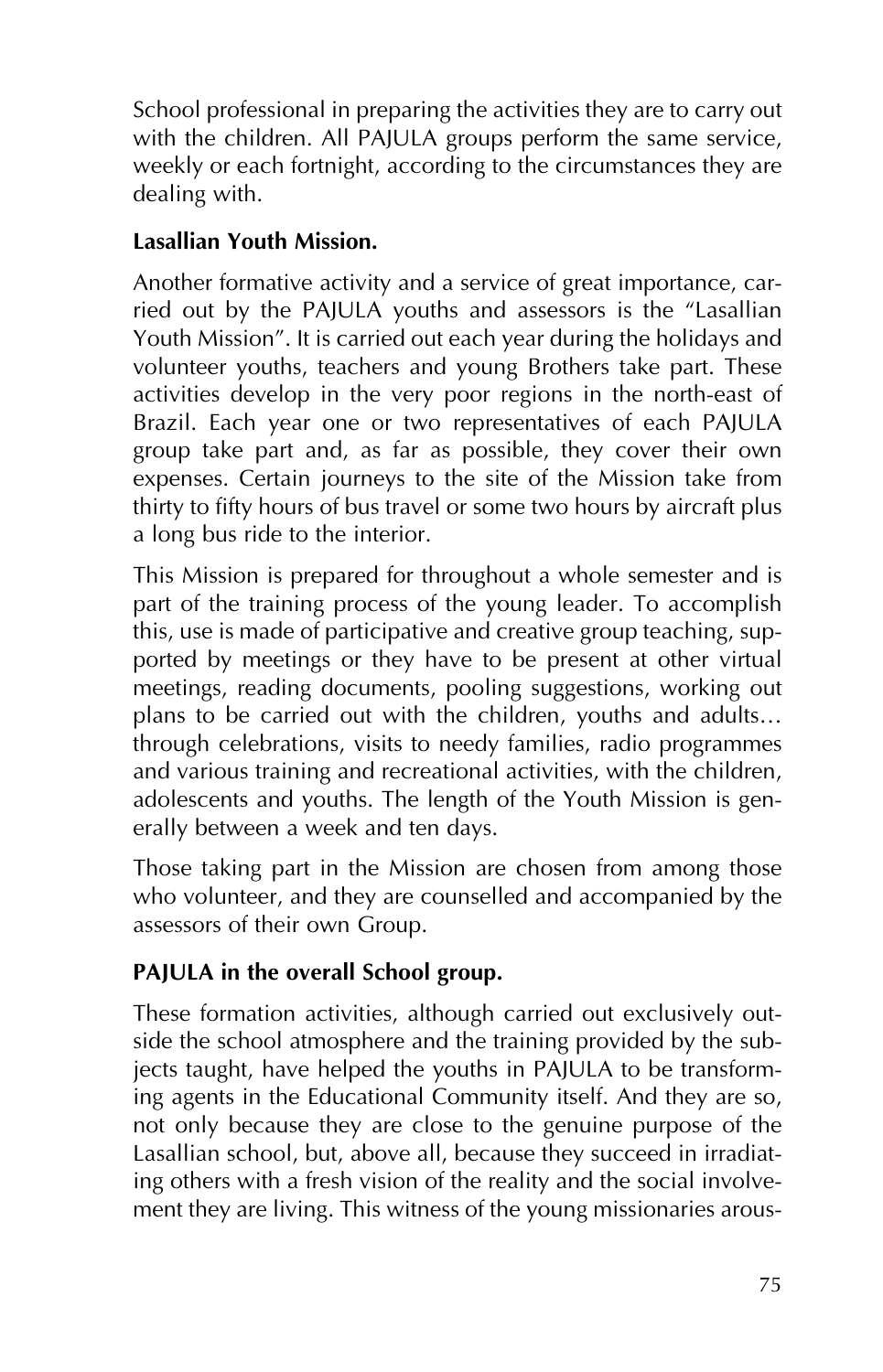es lively interest among the colleagues and teachers, and these manage to discover in it the very clear characteristics of the Lasallian Charism and of youth involved in building a different and possible world.

It is noticed, in general, that PAJULA youths are likewise among the most loyal to the student movement in their school and are bridges for dialogue between the administration group of the college and the other students.

In each school, those who take part in PAJULA have a notice board to advertise their activities and also to display their reflections. Thus, each month, besides photos of what they have done, the educational community is enriched by short articles on some topic connected with the life of the school, the town or even the country. This wall-mounted board is called their "Communication Centre" and, in each group, two youths are directly responsible for this task. It is also youths who take on the implementation, design and updating of the PAJULA website: *www.pajula.com.br*

The PAJULA experience has shown that youths, when they are inspired and supported in their search for an ideal transcending the self and when they put into practice what they have reflected on, are susceptible to human and Christian values and to the suggestion to follow Jesus Christ. Within the Educational Community, they are the first ones, and spontaneously, to become interested in formative activities and the welfare work flowing from them. And the interest is still greater when they can become involved in the process and feel duly supported by the witness and action of adults involved in building the Civilisation of Love.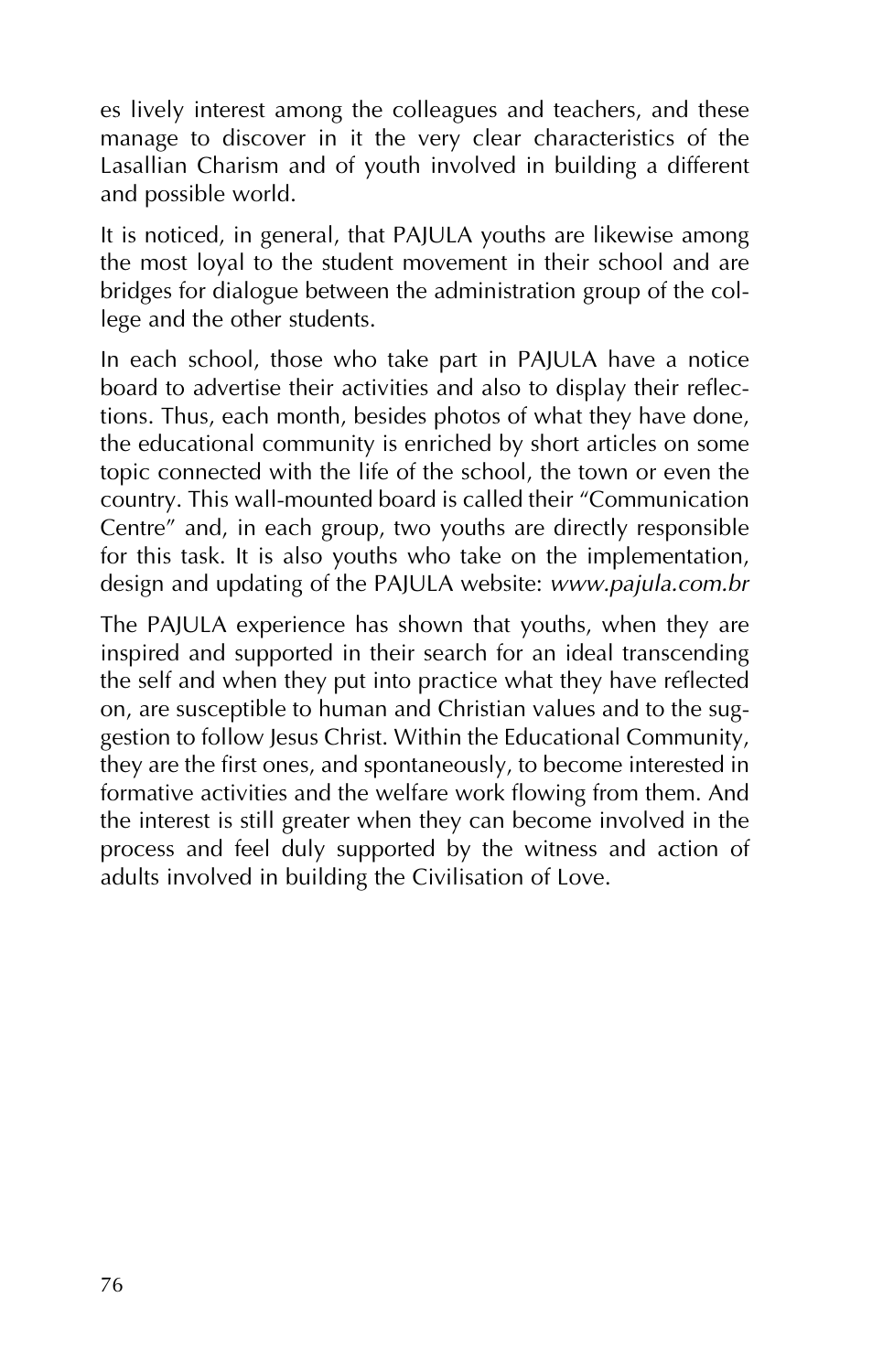# 15.Inter-religious dialogue - integral to our pastoral programme?

## *(Br. John D'Cruz)*

Increasingly, it is becoming clear that both in our formal school programmes and in our non-formal educational set-ups all over the world, we are getting more and more multi-racial and multireligious students. And in giving a holistic education we have to create pastoral programmes that help our students to consider spiritual development as an essential element in their lives. In this short article, I would like to share some ways of making inter-religious dialogue possible within our pastoral programmes especially in an Asian context in general, and Malaysia in particular.

Vatican II offered us Catholics in Asia, and particularly, members of religious congregations, a wonderful way forward in terms of integration with people of other religions. Most of us active Religious work in environments in which Christianity is a very small minority. Many of us, in fact, feel very uncomfortable trying to evangelise non-Christians who seem to live meaningful, devout and exemplary lives.

The Declaration on Non-Christian Religions made it quite clear that all people comprise a single common unity fully engaged in various ways to find answers to the profound riddles of human existence. Further, in order to understand even the context of the basic responses of religions to these questions, we are encouraged to expose ourselves to each religion as a whole, and understand that each religion is an expression of a collective response to the total human situation.

However, the Church also points out that such an understanding cannot be based solely on a comparison of ideas, by detaching theories or doctrines of thought and action from the living experience that has given rise to them. We are urged to move away from a mere comparison of theoretical matters and move forward to new forms of dialogue that allow us to really encounter those of other religions and live and learn from each other.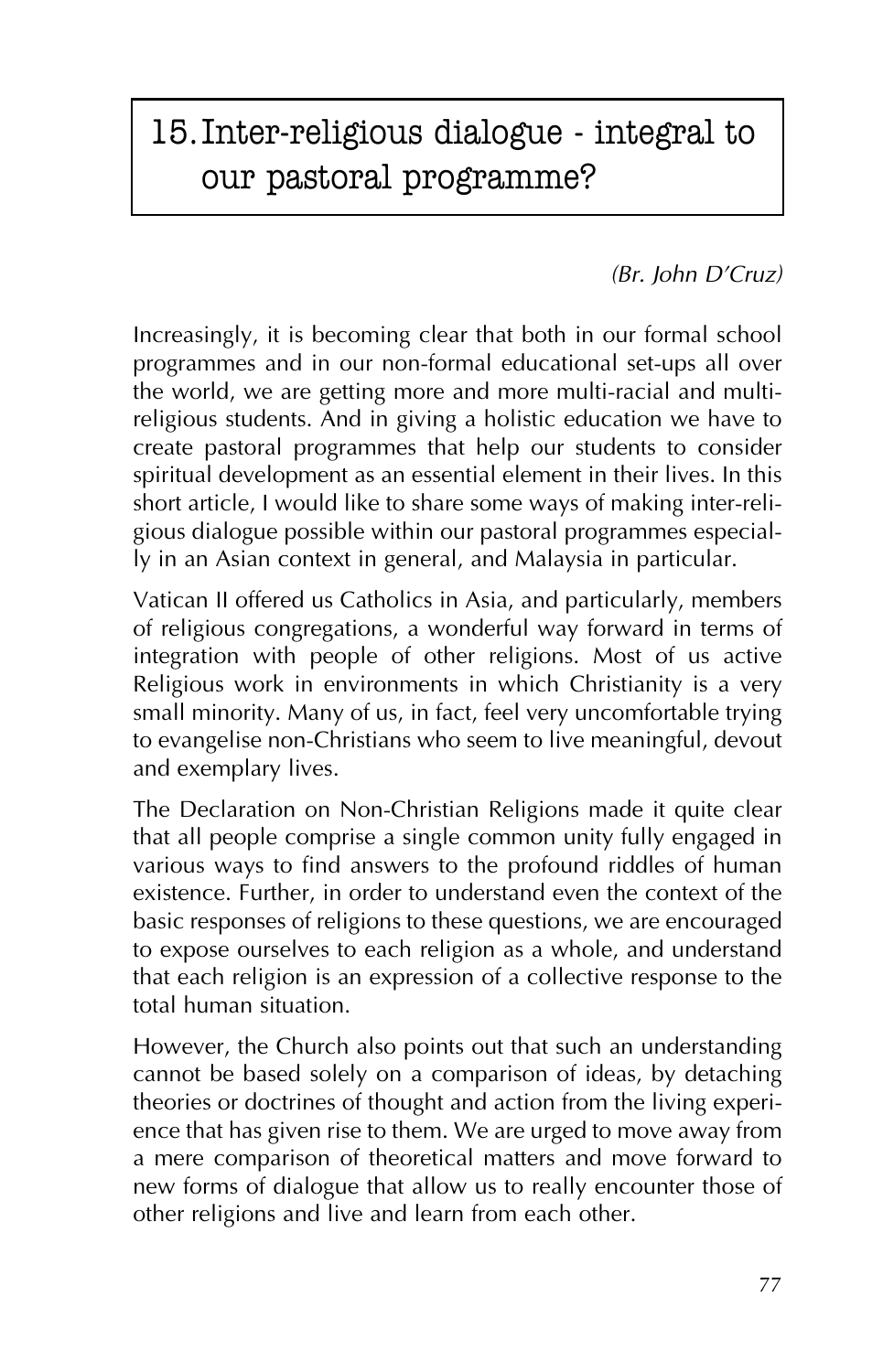The Asian Bishops studied this question more thoroughly, and claimed that the Church is not only:

- a. In serious **theological dialogue** with other religions, but also:
- b. in a constant **dialogue of life** with them, since we often live next to each other and meet each other in various daily circumstances that help us observe and learn from, and accept each other;
- c. in working together **dialogue of deeds** on various projects organized by one group or another or by an Non-Government Organization that has no real religious affiliation;
- d. through the coming together of individuals from both sides in a spirit of friendship and mutual learning through a **dialogue of sharing spiritual life and practices**.

This ongoing process is given great importance by the Bishops when they suggest that Christian existence is constitutively dialogical, and they go even further to state that the Church is called to be a community of dialogue and that this dialogical model is in fact, a new way of being Church. It would seem, then, that ongoing dialogue between members of the Church and those of other religions in the four different ways enunciated above, can be an integral part of our pastoral programmes as a meaningful extension of the Church's move towards greater inter-religious dialogue.

Against the background of my experience of pastoral work in Asia in general, and in Malaysia in particular, let me share a few ways in which 'inter-religious dialogue' as explained by the Asian Bishops can take place.

# **General Openness in Admissions.**

In general, we have been very open to all children in our schools. From very early, the Government realized that we were intent on giving good education with an emphasis on character-formation rather than on evangelization and conversions. This has been true not only in the recruitment of teachers, but also in accepting the non-Christian teachers sent to our schools by the Government. Also, more recently, it has been the practice of the Government to send so-called 'weak or troublesome teachers' to our schools. Even though we have grumbled, especially when teachers trained in the Lasallian spirit have been transferred away from our schools, we have always been open to teachers sent to us.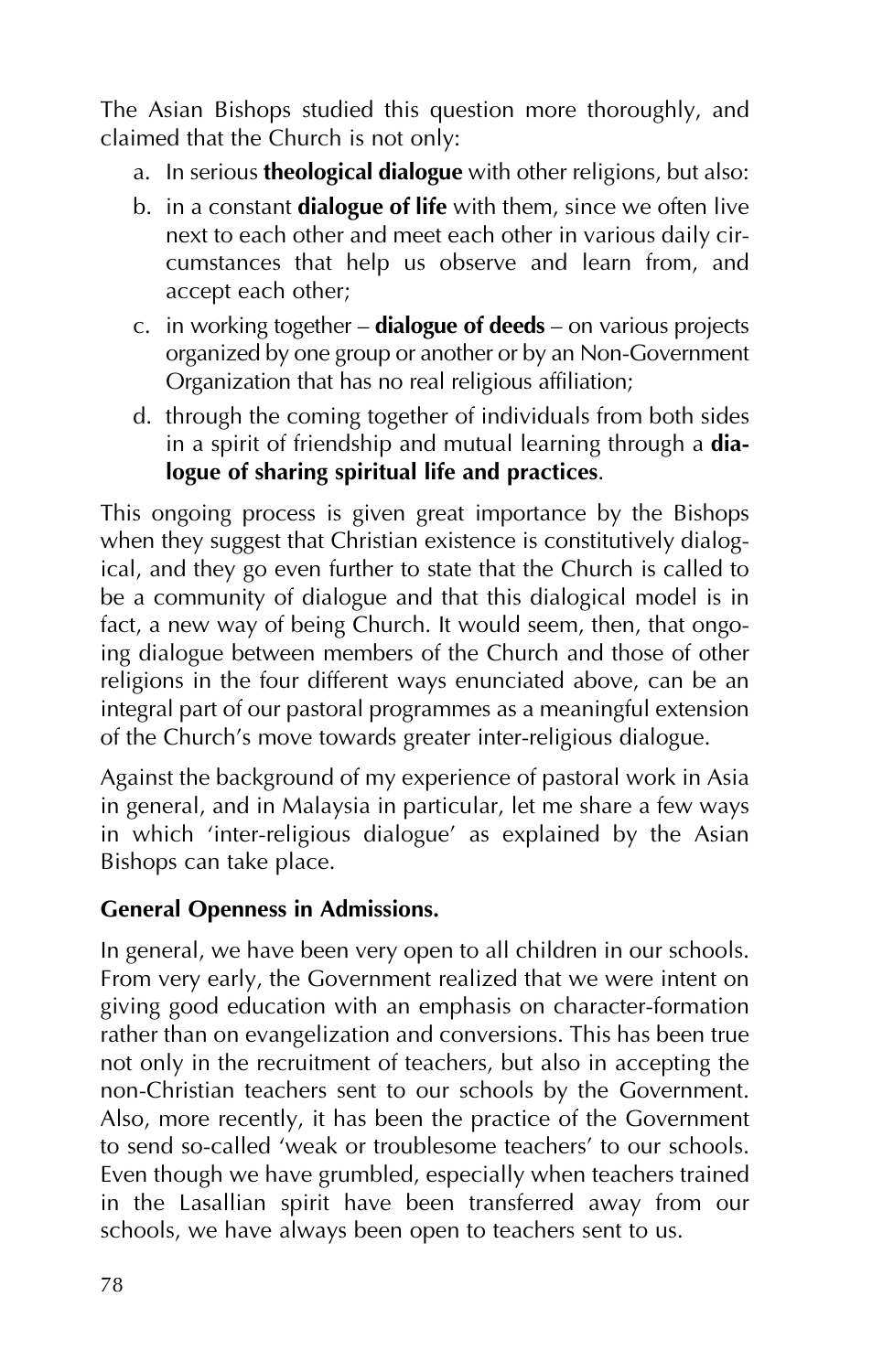### **Openness to Government Policy.**

In particular, we have taught our own religion "outside school hours" (at great inconvenience to our non-Muslim students), we have allowed the building of a 'surau' (prayer-room) within the school premises, allowed Muslim teachers and students to go for prayer at the exact times (even if they coincided with regular lessons), not to put examinations during their regular prayer hours, not to invite Muslims to Christian open sessions. It would seem that contrary to the time when we enjoyed great freedom in our schools under the British, we begin to see things "from the other side" and at least to appreciate how the Muslims felt when being in the majority, they were ruled by a minority Christian group.

### **Respect for the Dignity of Persons as Persons.**

This was emphasized in our Lasallian practices from the very beginning, that we respect the dignity of all persons in our schools even if we did not believe in their religions or that we considered our religion to be superior to that of all others. I remember the great feeling of surprise and to a small measure, of shock when it was announced in 1960 in our oldest school, St. Xavier's Institution, Penang, that the Head Prefect of the school would be a Muslim. And I remember well, his tribute to the work of the Brothers on the feast day of St. La Salle. While those of other faiths might have had some problems accepting "Saint Francis Xavier" or "Saint La Salle", they had great admiration for Lasallians as 'good educators' and as 'persons of integrity'.

### **Celebration of Religious Feast days.**

All important religious feast days are recognized by the Government, and it has always been customary to celebrate these days with some inter-cultural event within the school, and visits to each other's houses for 'open day' feasting. I remember, in particular, on one occasion, visiting a Chinese teacher on Chinese New Year day, and finding that while I was with him, his wife and children at the table, we were served by none other than his second wife, a Muslim, and her children who also lived in the same house. It was a true example of typical Malaysian celebration of a feast day.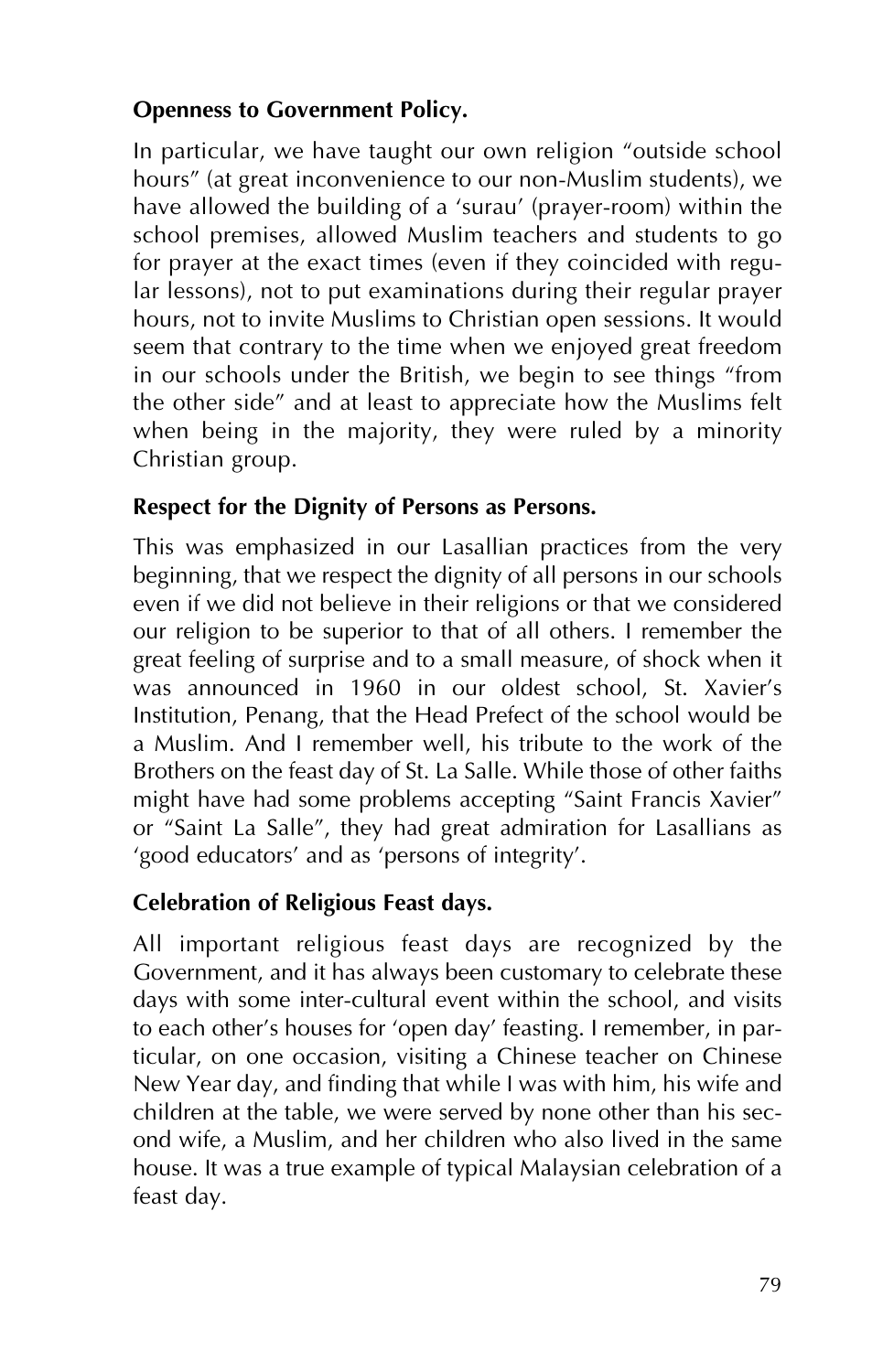### **Moral Education in a wider sense.**

Even though we are not allowed to teach Religion as such, we have had Scripture as an exam subject and Moral Education as a regular feature in the timetable. And the latter includes such topics as: making good choices, appreciating common values, sharing of spiritual experiences, development of conscience, and in some cases, a study of the main religions. In connection with these, there is the sharing of stories and legends from the various religious traditions in the same vein as Anthony de Mello's collection of stories in "The Song of the Bird" and "The Prayer of the Frog". Thus, all students get a feel of the essences and essentials of all religions and cultures which are their response to the problems and difficulties of the world.

### **Staff Development Programmes.**

Many attempts have been made to foster a community spirit among the members of the staff, both teaching and non-teaching, and among our Headmasters who are not all Christians. Staff development programmes are directed towards the building up of a 'learning community' among the teachers, parents, past pupils and students irrespective of race, religion or culture. Often, these are centred on studying together the values that we want to promote in our students, values that are common to all religions and cultures. I have personally conducted sessions where there were serious attempts to discover through sharing, certain values that we could agree upon as the basis of our educational programme. Definitely, this is one area of ongoing dialogue regarding our historical, cultural and religious roots. Moreover, this is also a way of building up a truly civic-minded society capable of meaningful participative democracy in spite of differences in race and religion and a Government dominated by one religion.

#### **Projects based on Common Values.**

This is one area where the Church's Social Teachings are accepted, and we are developing a pastorally-inclined methodology among the students and teachers: SEE-JUDGE-ACT. Often, students on leadership courses are encouraged to 'see' for themselves a social problematic situation (e.g. exposure to the situation of poverty among the different races) through exposure-immersion for a few days. Then, they are helped to analyse the situation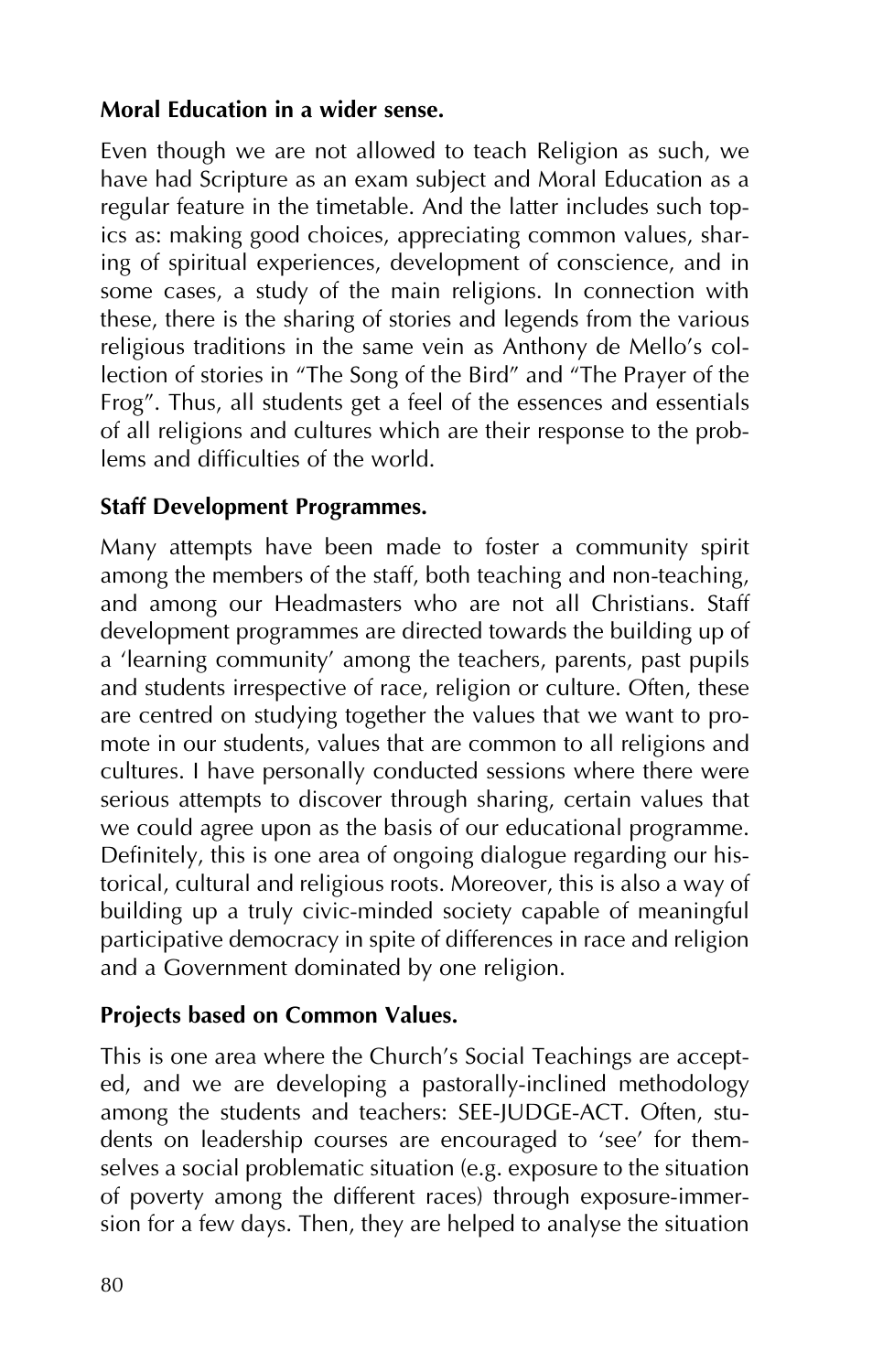with the help of suitable tools, and to discover the root causes of the problem. Then, with the help of input from the various religious traditions the participants are helped to see the values emphasized in these religions. Invariably, the participants begin to understand the call for justice, peace and love among all people and with these common values, it is wonderful to see the different religions planning and working together in the 'dialogue of deeds'.

### **New Initiatives in Education.**

It is also meaningful to see Lasallian Educational Communities being built around Educational projects in favour of the poor other than our schools. Again, like the schools, we are building these new ventures around the Lasallian core of Brothers, teachers, past pupils and parents from all religions and cultures, and helping the Malaysian public realize that creative forms of development and education are within their hands if only they will work from within a common spirituality based on educational service of the poor and done in "association" with those who are sustained by a spirit of faith in God and in human beings.

### **Negotiation with the Government.**

One form of inter-cultural and inter-religious movement that is taking place in more recent times is that all Catholic educational institutions are coming together to negotiate as a common body of Catholic citizens for the good of education in this country and for the rights of all to a spiritual education. And further, all Christian bodies are coming together in another single group to talk with the mainly Islamic-government and ask for support and cooperation for the betterment of education. It would seem that we, Christians and Malaysian citizens need to take the initiative to dialogue with the essentially Muslim Government and help them see the reality of occasional religious intolerance and ask for a greater openness to the spiritual needs of others.

### **Formation for Spirituality rather than Religion.**

In our formation programmes both for teachers and students, there seems to be a slow but definite movement towards encouraging the growth of a deep spiritual life rather than on a very authoritycentred, institutionalized practice of religion. In particular, there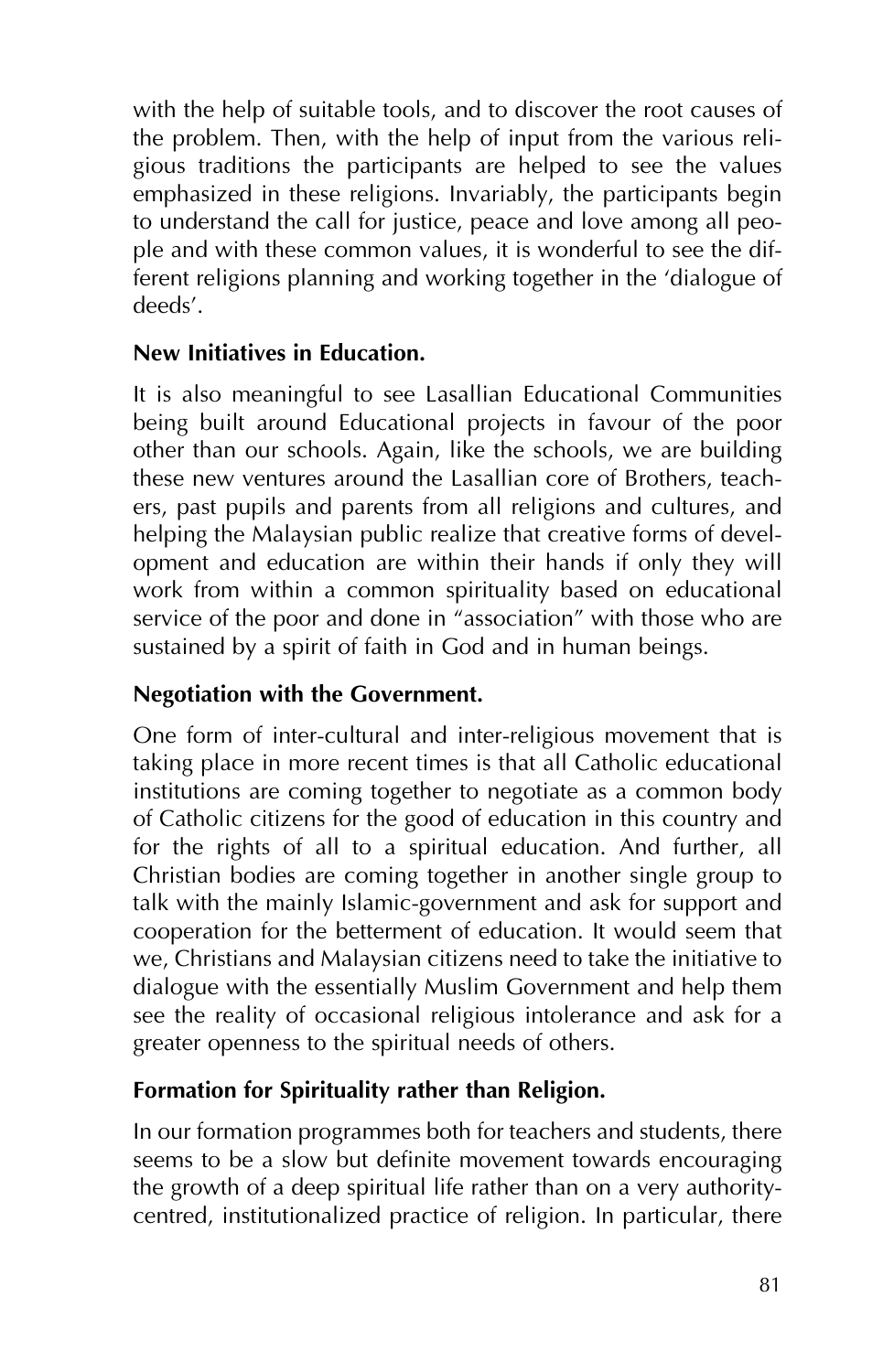is a stress on the need for interiority in their lives, especially through:

- the need for solitude, silence and reflection on a personal level: this includes the practice of silence and meditation (even by leaders of other religions) to help students become familiar with the spiritual world which is beyond the manmade material world, beyond the world of Nature, beyond the world of relationships between people, to a world where basic human values form the basis of all life and activity;
- the power of prayer: sometimes, a Day of Prayer is encouraged (especially at the beginning of the school year, or before the exams, or at some important event) during which leaders of the various religions are invited to the school to hold prayer sessions at various locations in the school, before coming together to pray for various intentions.

#### **The witness of a true Lasallian educator.**

It seems to me that it is here that there is a need to move away from the traditional understanding of a Lasallian educator as one of "a Christian missionary, a scholar, an educator" to that of one who is truly involved in the "human and spiritual education of youth, especially the poor". In this inter-religious world, we are called to be witnesses to the Spirit of the Founder:

- a spirit of Faith that believes in the building of God's Kingdom of justice, peace and love, and in the basic dignity of all people as people who are all endowed with the power to have "life, and have it to the full".
- a spirit of Community that works in "association" with people of all cultures and religions for the common good of all people, a true unity in diversity through meaningful dialogue at all levels;
- a spirit of Service that encourages all people who work with us to bring life to all through educational service, especially to the poor and marginalized of society rather than focus on academic studies and preparation for only an economically viable career.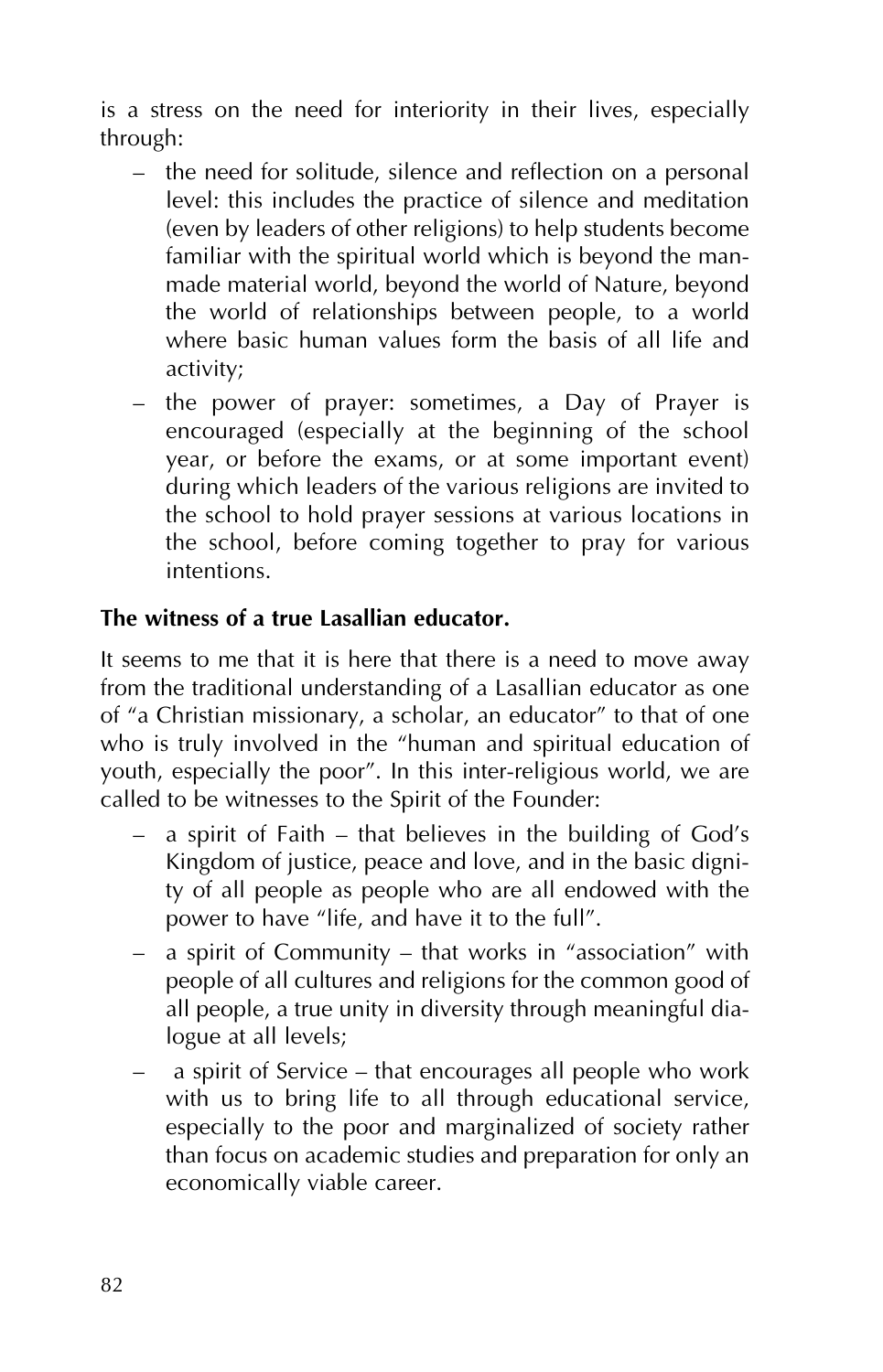### **Sharing personal experiences.**

In a particular way, I have come to see that in running pastoral programmes, especially for teachers, if we respond concretely to their 'expectations' and maintain a good **relationship** with the participants, sooner or later, they will feel free enough to move to a more personal level and ask you **questions** regarding the values you profess. It is at this juncture, pastoral programmes tend towards the more serious topics of one's inner life. And if one shares one's spiritual/faith experiences and life-values, there will occur moments of silence. And allowing the **silence** to 'reign' tends to encourage people of different faiths to share a bit more comfortably what they believe, and be open enough to listen to what others share about their inner life.

### **Conclusion.**

The best of what it means to be a full human being is discovered not in confrontation and opposition but in a spirit of listening, of comfortableness and of harmony. It is in such an atmosphere that we can also share the Gospel. Indeed, there is much time, space and opportunity for us to live Lasallian life to the full in our mission of 'human and spiritual education' through meaningful pastoral programmes.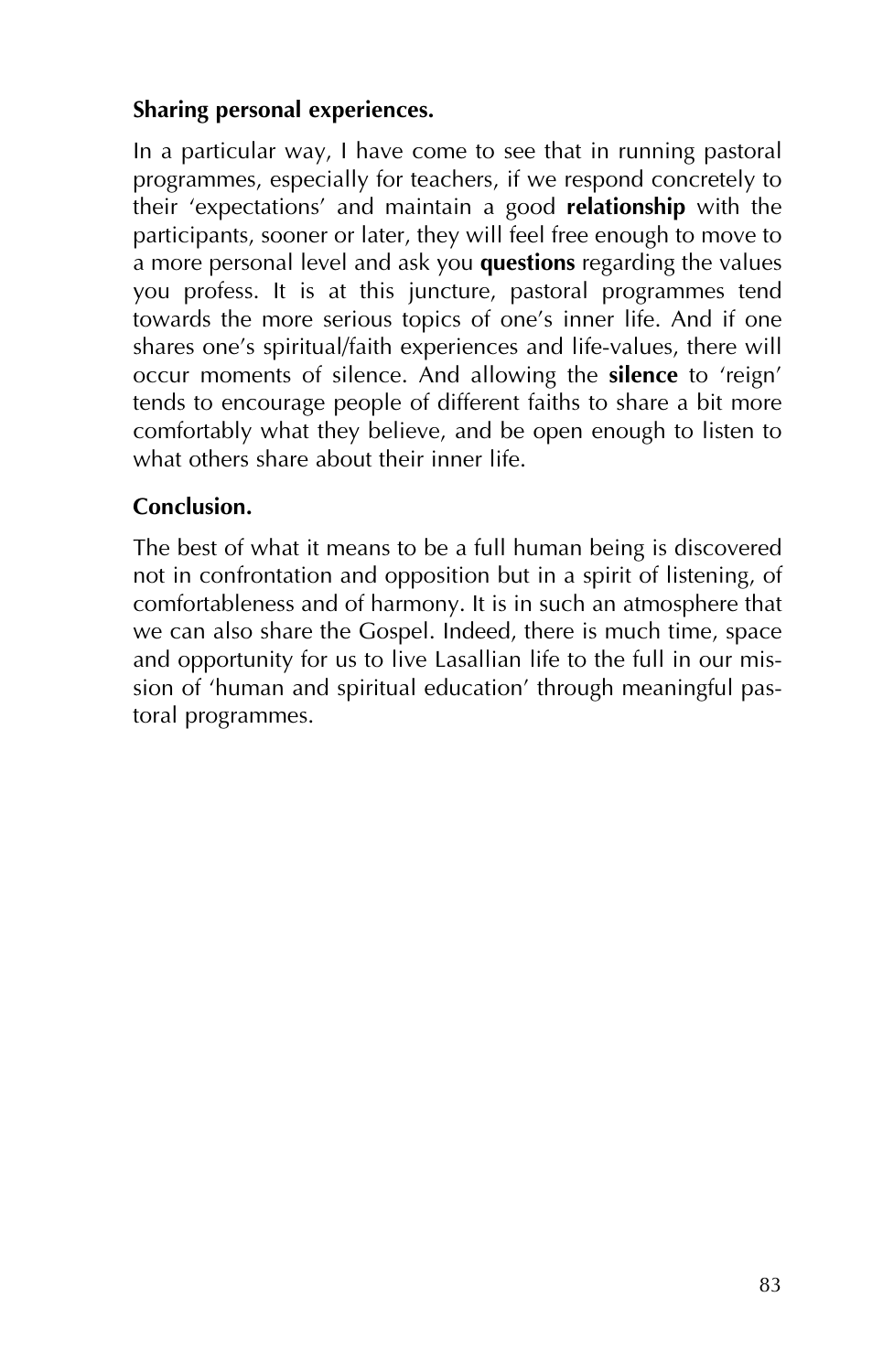# 16.Everyday Friendship

*(Br. Jean-Claude Hérault)*

In Middle-East society, the presence of a multitude of minorities can be looked upon as an opportunity for mutual enrichment, but also as a source of constant conflicts. And undoubtedly, the latter situation is attempting to dominate at the present time. For their voice to be heard, to exist, it seems to some that the most effective way is opposition, exclusion, ignorance, excessive strengthening of distinctive identities and finally violence in all its forms. In such a context, Lasallian works, established in the region for decades, offer a quite different way, more difficult for sure, but more reliable in the long run. They have great usefulness by reason of the space for openness, dialogue and calm they offer to young people and adults. By tireless, daily practice, they sow in the hearts of people the seeds essential for setting up a society which is tolerant and open to others.

The Lasallian presence appeared in the middle of the  $19<sup>th</sup>$  century, first of all in Turkey then in Egypt before expanding into other neighbouring countries: Palestine, Israel, Jordan and Lebanon. Vocations, plentiful in those days, favoured the creation and growth of institutions, some small, others more imposing, but always careful to serve the young without any discrimination. Right from their origins up to the present time, they have always cultivated the practice of dialogue and respect, without discrimination against any community. They have tried to be welcoming to all whatever their religious or social adherence and offer each one the respect that is his due as well as the possibility of being involved in listening to, discovering and serving others. All the educational and pedagogical initiatives presented accommodated this point of view.

One characteristic of Lasallian establishments in the Near-East is the co-existence of all religions and all rites: Christians (Catholic, Orthodox and Protestant), Muslims (Sunni, Shiite and Druze) and Jews (devout or from the diaspora). All these young people, left in our care by parents who recognise the quality of the education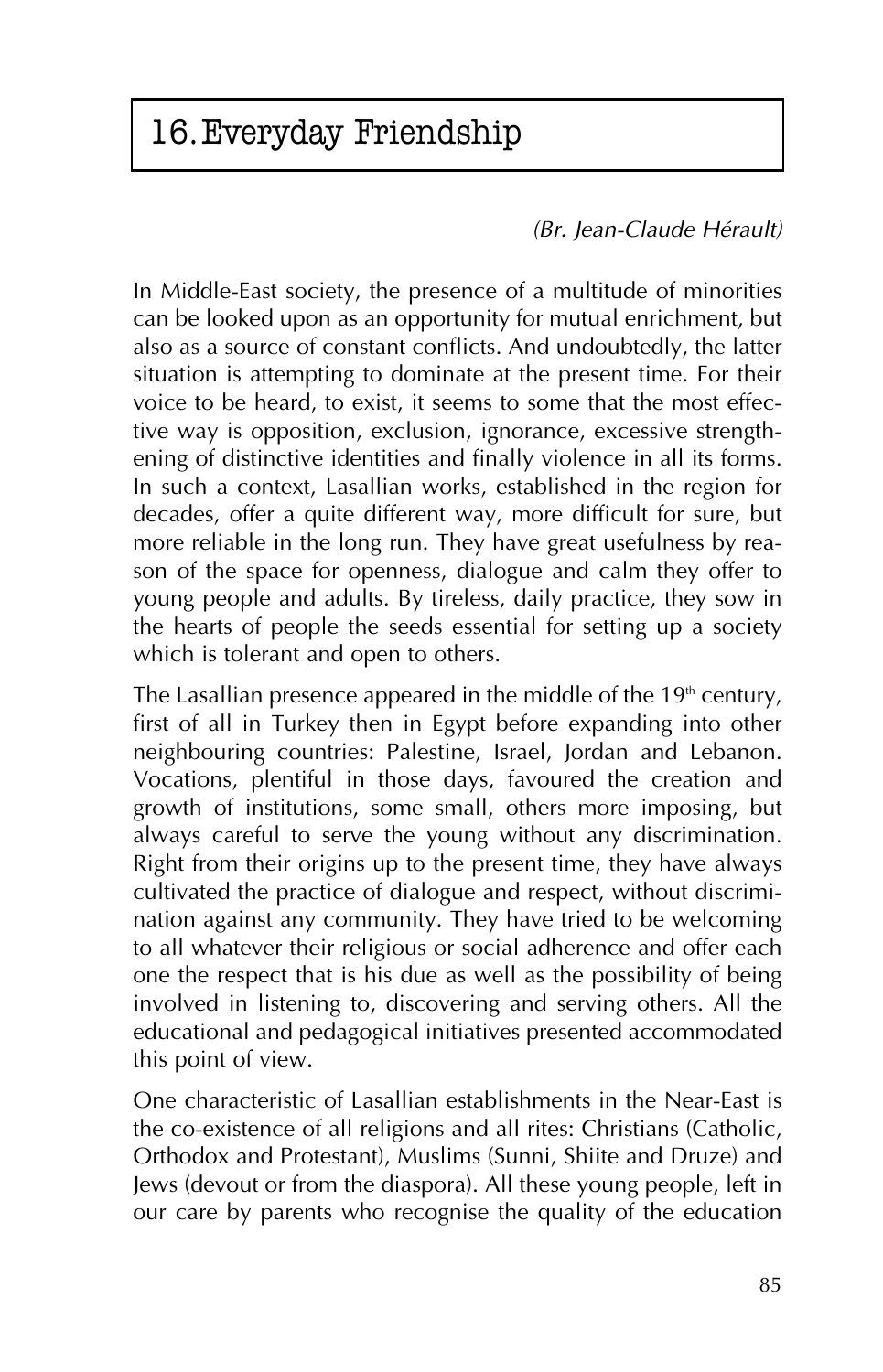provided, grow up together throughout their school course spanning several years. During this period, everything is done to enable brotherhood to develop.

In Turkey, a general mobilisation of teachers, students and parents enabled a primary school to be built in a village devastated by the 1999 earthquake. Bonds were forged on that occasion and still persist beyond the event. A hunger for solidarity and awareness of others, whoever they are, has been evident since then, leading to other initiatives, more modest it is true, but indicative of the spirit of openness and tolerance instilled from that time: sponsorship of classes, making places available for street kids and programmes for technical education for girls excluded from the ordinary school system.

In Lebanon, the month of Ramadan is the occasion for teachers and students to have inter-community meetings, within the school or with young people from Islamic establishments. Sharing food and joy gives birth to acts of friendship. As for the mums, Christian or Muslim, they meet each other again to exchange news and then discover that the preoccupations of the ones are also those of the others. From this flows the possibility of reciprocal visits in this country bloodied by 15 years of civil war, during which closed communities were set up. These mutual visits enable reluctance and fears to be overcome and bring about the discovery of the vitality of the institutions, Muslim or Christian, in which the mums can be involved.

In the Holy Land, the Jaffa establishment brings hope of a fraternal society. Firstly, through the school population in which several races and numerous nationalities mingle. Then, through the varied membership of different religions which each one respects and discovers by means of a religious culture programme offered to all: learning about and discovering the other in his way of invoking God dispels and replaces a kind of ignorance always keen to nourish fears. It is a way of enlightening minds and fighting against stereotypes and discriminatory talk. With regard to the teaching body, it also reflects this mosaic of beliefs. Working together for the same mission takes them beyond political divides and religious affiliations. All the religious feasts proper to each community are respected and often marked with a holiday or a friendly gesture.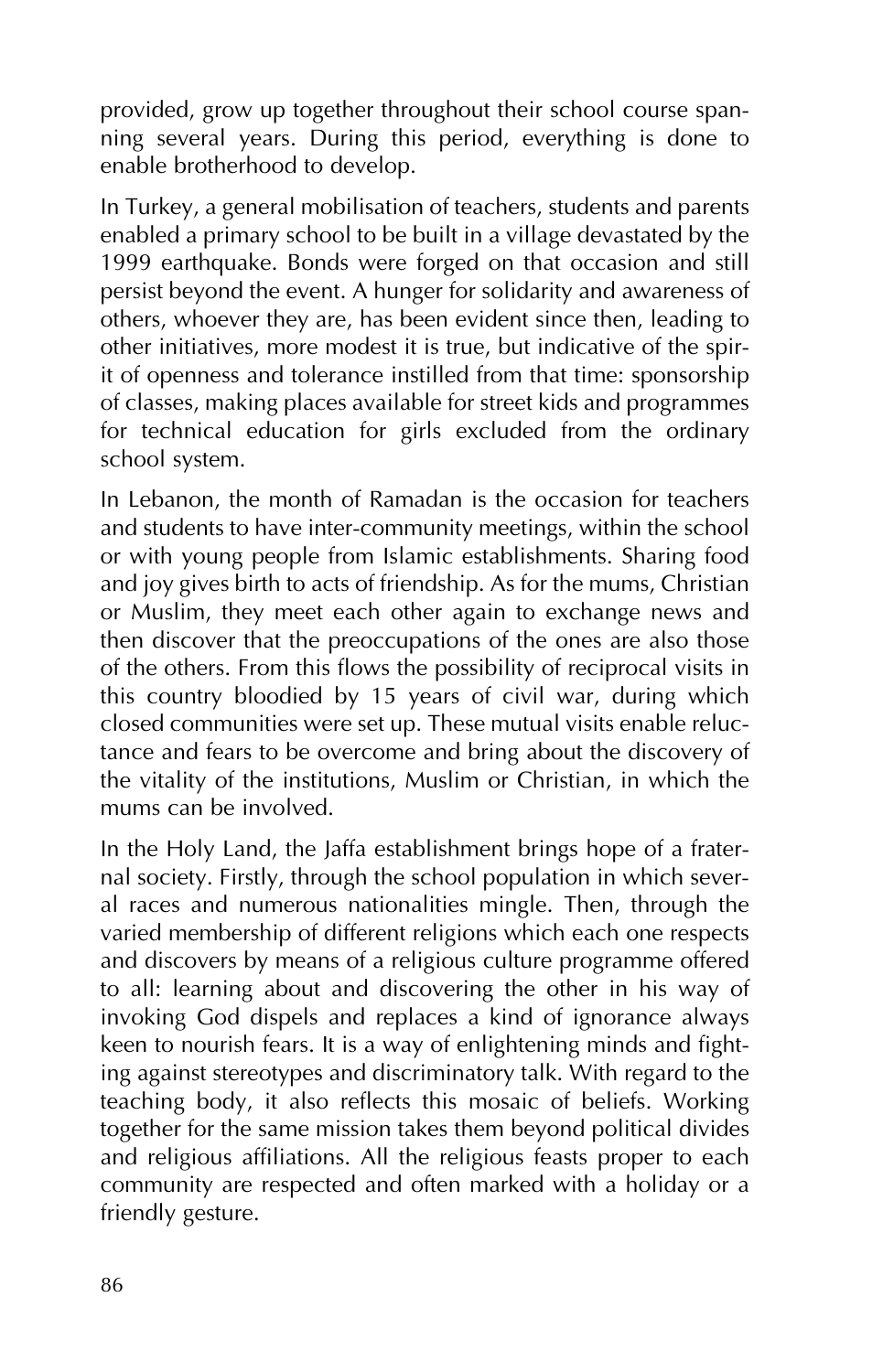In Egypt, the establishments are likewise open to dialogue and the development of dialogue. Besides the inter-community activities favoured during the month of Ramadan, lectures with several speakers (Christian and Muslim) on social topics or everyday life are presented to the students. A prayer centre for Muslim students, exclusively for use within the establishment, is provided. Visits on the occasion of a marriage or death are encouraged. A planned opportunity for openness and social involvement is presented to the students and the teachers. Living together a commitment to serving others, whoever they are, develops solidarity and civic sense and gives rise to strong friendships.

The parents, Christian and non-Christian, recognise the pursuit of excellence in teaching and education that our Christian establishments present. They also recognise that they are places which support human values which they want to inculcate in their children. Thus, all those who spend time in Lasallian establishments receive the foundation on which they will be able to build a pluralist society and in which the other person will not be looked upon as an enemy but as a potential friend opening a treasure which he is sharing.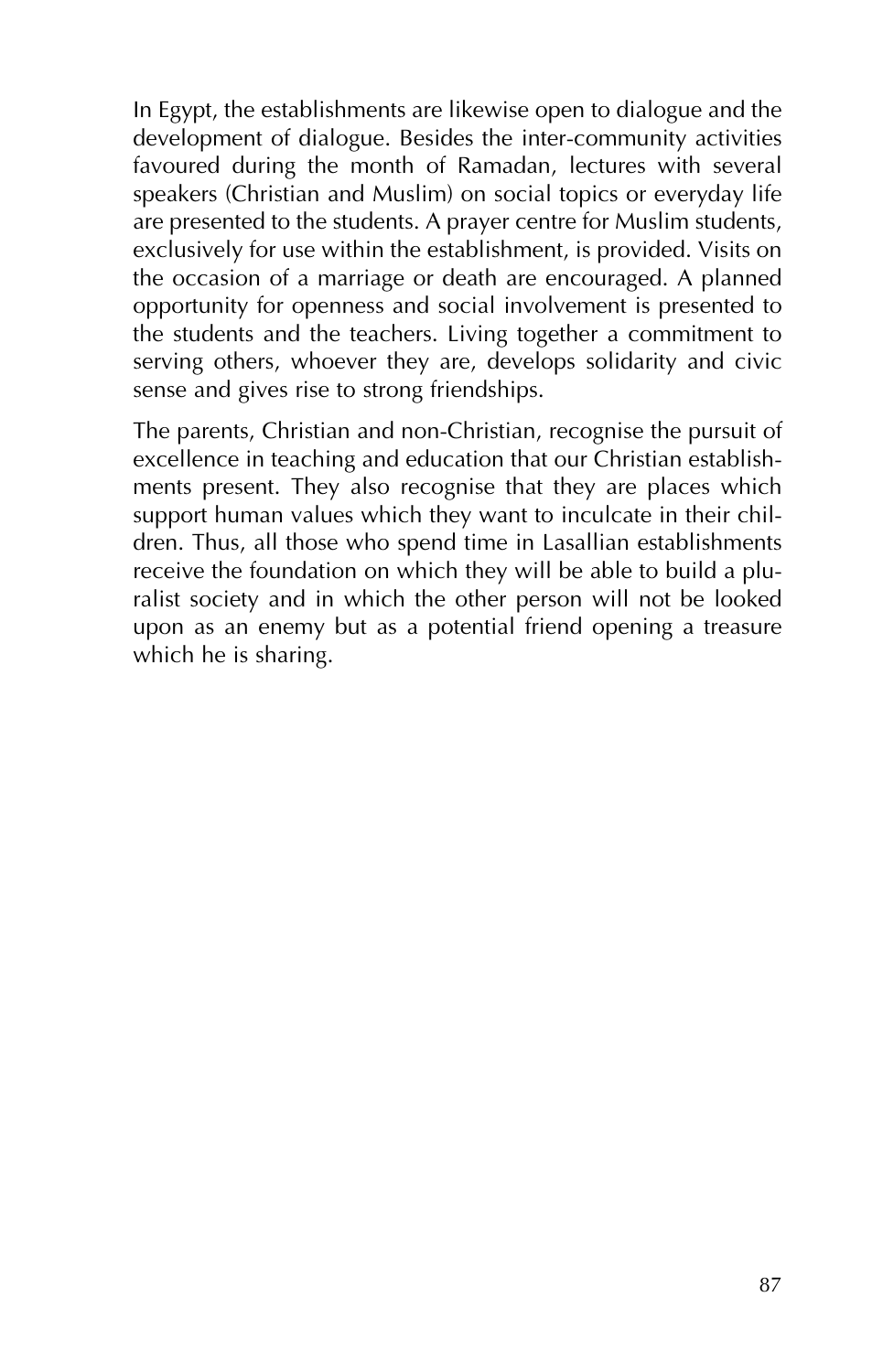# 17.Praying with young people

*(Christina Hu is a Lasallian Volunteer working in her 2nd year at the San Miguel School in Providence, Rhode Island)*

A visitor may assume that the pale green concrete walls of our assembly room are much like any other. They might assume that the art projects hanging askew and the bulletin boards touting perfect attendance sum up the purpose of those four walls. But our walls at San Miguel School in Providence have been witness to many miracles. The words of prayer may not always be perfected, but the feelings that come from them are unquestionable. Those four pale green walls create a home for prayer in our tiny school in Providence.

San Miguel School in Providence is home to 64 young men in the  $5<sup>th</sup>$  through  $8<sup>th</sup>$  grade. All come from challenging circumstances and all are searching for a way to belong. Each young man struggles to find his identity when he is being pulled in so many different directions. Family, school, friends, and society seem to demand different senses of self. San Miguel, for over 13 years, has consistently tried to foster a sense of purpose in all who walk through its doors. For our students, that sense begins with remembering that we are in the holy presence of God.

Our students understand that giving to others is a good deed. However, it is that feeling that others are totally unlike that can sometimes be an obstacle. Where does giving really start? And how can I relay that message to our students? San Miguel has been connected with Rongai Agricultural and Technical School in Kenya for much of our history. During Lent, our students collect coins to raise money for their fellow Lasallian students at Rongai. In the week leading up to Lent, I tried to create a thought process for our boys that began with taking a look at ourselves and recognizing the goodness of God is there. The week would lead them from a deeper awareness of self to awareness of those around them. The spiritual epiphany would come if I could only get them to see themselves in those around them and know that both are embraced by God's love.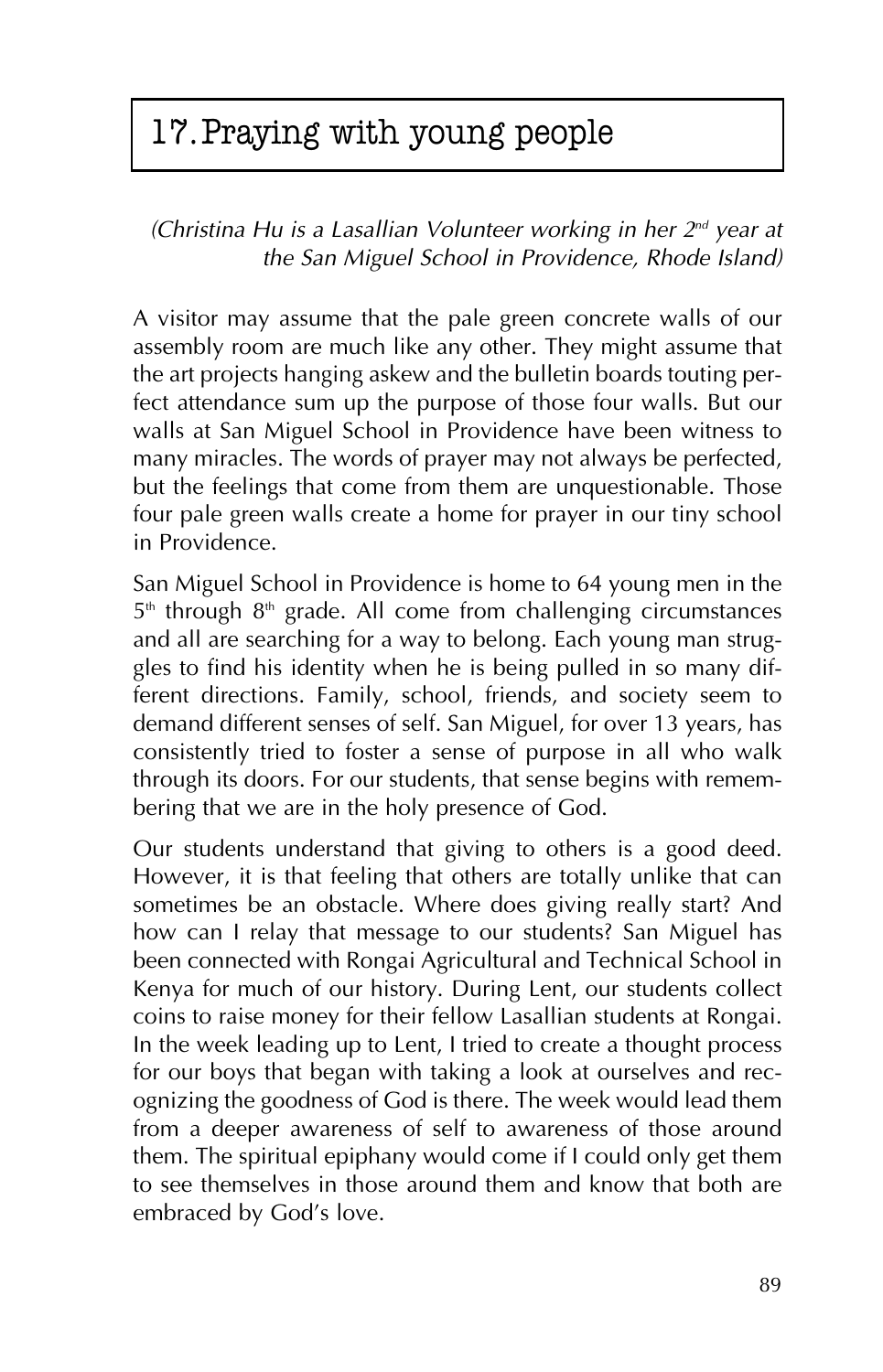I believe that the success of San Miguel, Providence is rooted in the unfailing affirmations given by the faculty and staff on a daily basis. But those affirmations can only spark change when the boys begin to believe them and see themselves as good and loved: I began the week by sharing with them a quote often attributed to Nelson Mandela, prefaced by the sense of self he held on to throughout his 28 years in prison. Nelson Mandela's belief in justice and his willingness to take action is an example to all who are searching for goodness in themselves:

"Our deepest fear is not that we are inadequate. Our deepest fear is that we are powerful beyond measure. It is our light, not our darkness that most frightens us. We ask ourselves, Who am I to be brilliant, gorgeous, talented, fabulous? Actually, who are you not to be? You are a child of God. Your playing small does not serve the world."

Our boys were left with those words as they went through their day.

On Ash Wednesday, I opened prayer by asking if any of the young men had ever done something wrong in their lives. All hands went up, including those of the adults. I continued by asking if any of them had done something wrong and didn't feel like anyone could ever understand. Once again, all hands went up. I told everyone to look around and see the faces of their peers and teachers. Were we really all so different? The truth is, we would all like to believe that we are so different from each other because it is easier than recognizing ourselves in those around us. I explained to them that in the Christian tradition it is okay to ask for forgiveness. Forgiveness is a sign of God's love and a gift we can offer to the world. They continued their day with the knowledge that through forgiveness, they could become stepping-stones to others and God.

We spend most of our lives highlighting our differences when we could be rejoicing in our likeness. Our actions take a toll on all those around us. But even if we can see that the people around us are not so different, how do we reach out to them? On Friday, I left them with the words of a Hopi Elder taken from a Lasallian prayer book,

"This could be a good time! Push off into the middle of the river,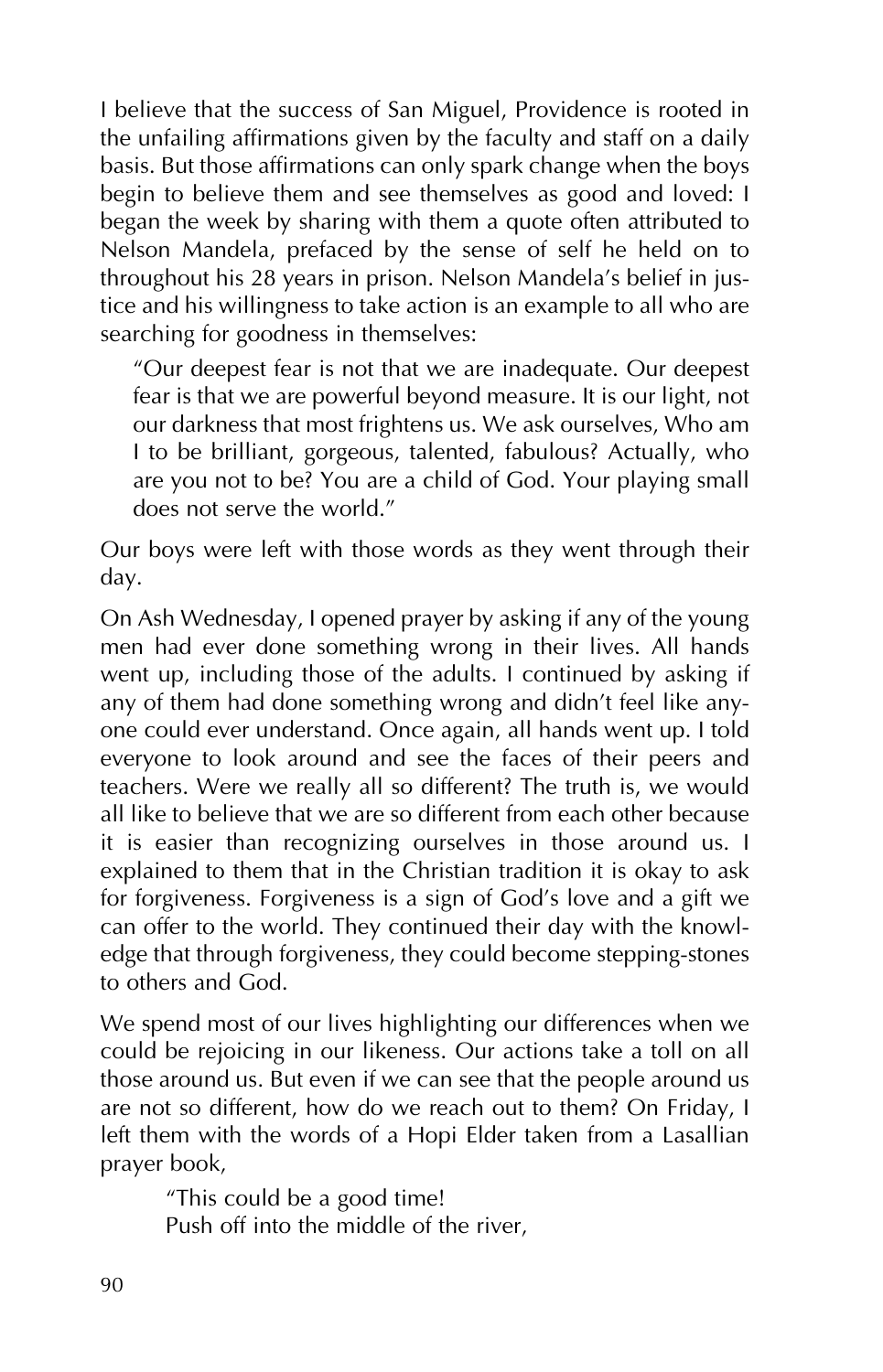Keep our eyes open, and our heads above water. And I say see who is in there with you and celebrate. At this time in history, we are to take nothing personally, Least of all ourselves. For the moment we do, Our spiritual journey comes to a halt. The time of the lone wolf is over. Gather yourselves! All that we do now must be done in a sacred manner and in celebration. We are the ones we have been waiting for."

I tried to convey to them the idea that even if we recognize that those around us are more similar than we once thought, the idea means nothing if we do not use the awareness of our togetherness properly. We are so quick to judge, compete, even hate. All of our energy can be used in a positive way. Why not celebrate our togetherness? After all, Jesus lives in our hearts and his love unites us all–that is the reason to celebrate. Our students left morning prayer with the thought that it just might be easier to love than to hate.

As a Lasallian educator, I have the privilege to show our students that their world can be broadened if they are willing to look in the right places. As an adult, I know that self-examination is difficult but necessary. The reality is that young people have not necessarily developed the long view. For prayer that week, the long view became the responsibility we had to ourselves to help fellow Lasallians at Rongai. Our prayers didn't center around the dropping of coins into jars, but the meaning behind that action. We received a deeper understanding of who we are and the meaning of love as we gave to Lasallians at Rongai. I tried to create a process where our students could understand that life is a celebration. It begins in our own hearts when we recognize our goodness, but it should not stop there. We give of ourselves because life should be a celebration for all. This Lent, San Miguel School in Providence will celebrate the goodness in all those who come within our four green walls and the goodness of the students at Rongai Agricultural and Technical School. That is our commitment to our Lasallian brothers and sisters, to our human family, and to ourselves.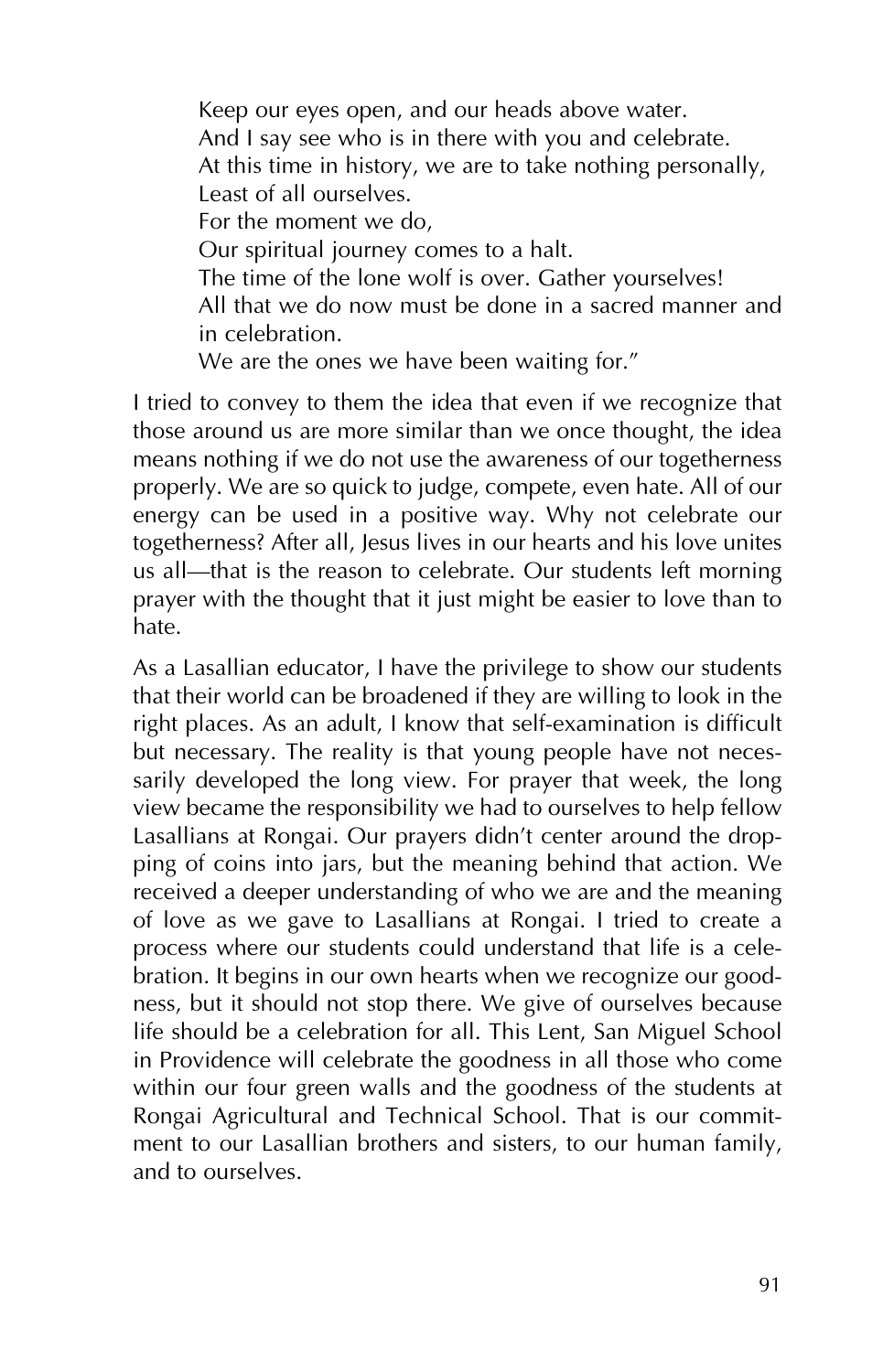# 18.Pastoral vision as a collaborating priest

### *(José Miguel de Zavala)*

I am a priest (a Religious of the Sacred Hearts) who is collaborating with the Brothers of the Christian Schools in the District of Madrid in Spain. I will try to reply, hopefully with brevity, to a request to write something about My Pastoral Vision with the De La Salle Brothers. You, the readers, will be interested in knowing that I am collaborating with Them, being someone from outside La Salle, but I believe I am sufficiently integrated into their pastoral work.

Personally I have to say that in the years that I have spent collaborating in this work, I have felt myself welcomed and loved and this has helped me to live my Sense of Faith and Commitment, while at the same time it serves me as a break from the work I do as chaplain to a hospital. Of course there are moments of tension, but I believe that they are being solved.

I believe that my work should have Three Fundamental Objectives: 1) Collaboration between different Congregations; 2) Collaboration in the development of respect for all types of persons (at personal, social and religious levels….); 3) Collaboration in transmitting the Christian sense of the Lasallian Centres, helping in the better understanding of the Significance of Religious Celebrations, trying to make them part of the Daily life of persons and showing that they carry with them a Commitment.

In relation to these Objectives I believe that the work of the priest in a La Salle Centre or District, assuming that one is not involved directly in material questions of organization, is to create an environment which makes it possible for those who are involved in these material questions to see that these types of collaboration indicated, are possible.

There are many positive elements in my work: availability, understanding, affection, collaboration, making programs, spontaneity, communication….. Key elements in carrying out my work have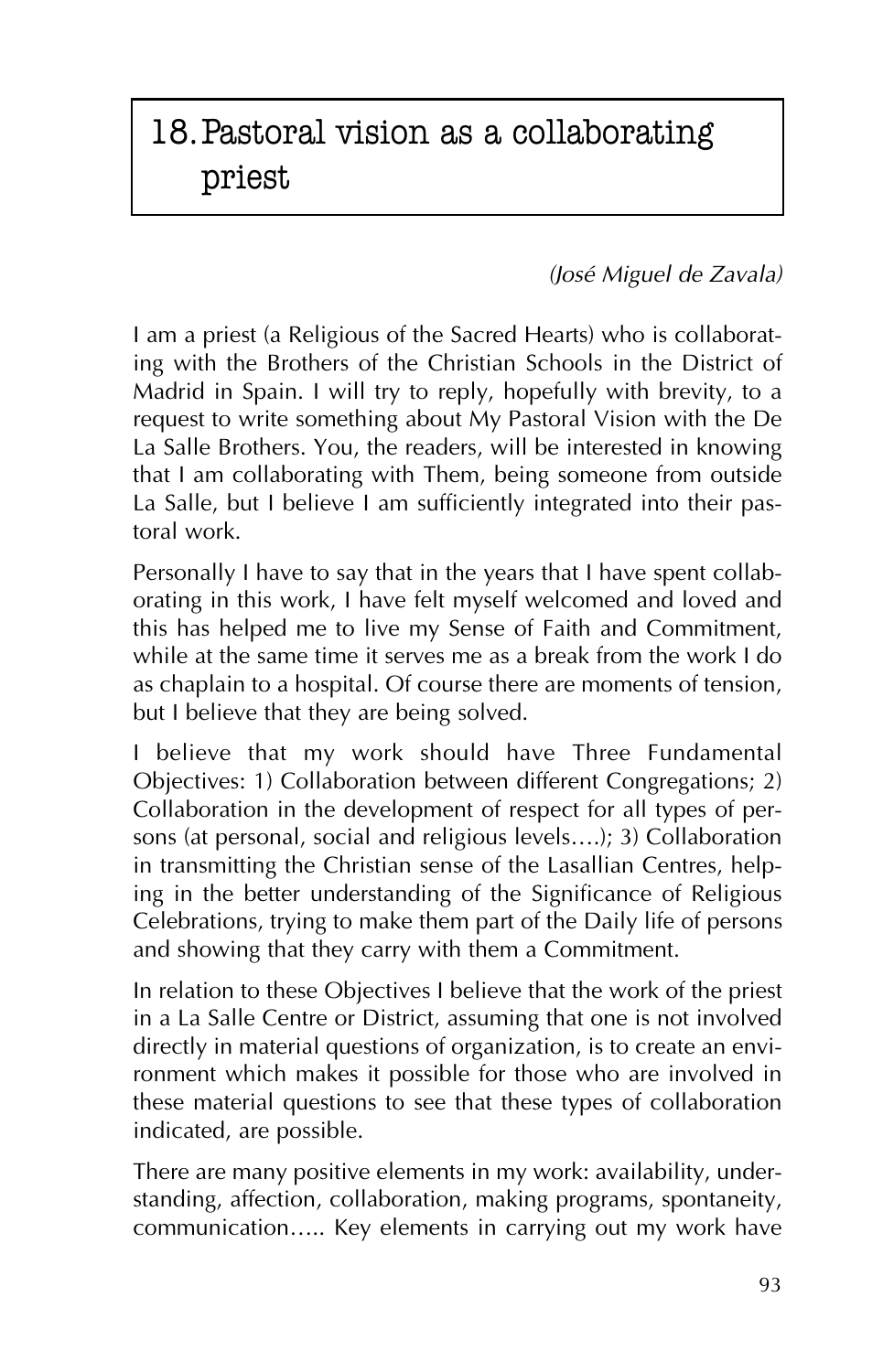been feeling myself accepted and loved by the Brothers, parents, pupils and those working in pastoral ministry. I am convinced that my work is very well regarded by all these persons. There also exist at times certain negative elements, which I feel sure are being resolved. Those which most affect me personally are lack of communication, lack of programming at concrete times and seeing times of disagreement between those working in pastoral ministry. I believe these are elements that we should be very careful about.

Looking towards the future and taking into account that from my point of view in our society we are becoming very materialistic and we frequently put to one side human and religious aspects, we ought, between us all (the work of the priest can have a lot of influence) to encourage human values between pupils, families, teachers and pastoral workers….I sincerely believe that the Religious element will be valued in the measure that we give meaning to human relations between persons.

What will be fundamental for me will be encouraging every type of activity which helps with human relations. I think the key element in Our Society is to arrive at real communication between persons. In a world in which the means of communication are increasing, I believe that there is a lack of interpersonal communication. I dream of a world in which we persons can communicate to get to really know each other. One serious problem in our society is that we do not know the persons with whom we live and we have no idea of the hopes and problems of the persons who live with us. This happens in families, Congregations, at work and in all types of groups.

Looking towards the future, I would now like to indicate - even if I am repeating some things and if they appear Utopias — some aspects in which, in my opinion, a priest (who is not a member of the De La Salle Order) can collaborate: 1) by giving a vision of a person who is near, cheerful, understanding, available and committed; 2) by encouraging unity between De La Salle Brothers, Pastoral ministers, families and pupils; 3) by helping to make religious celebrations alive with hope, with commitment and with meaning for daily life; 4) by helping the Christians of Our Centres to be capable of accepting persons of other Religions and Cultures.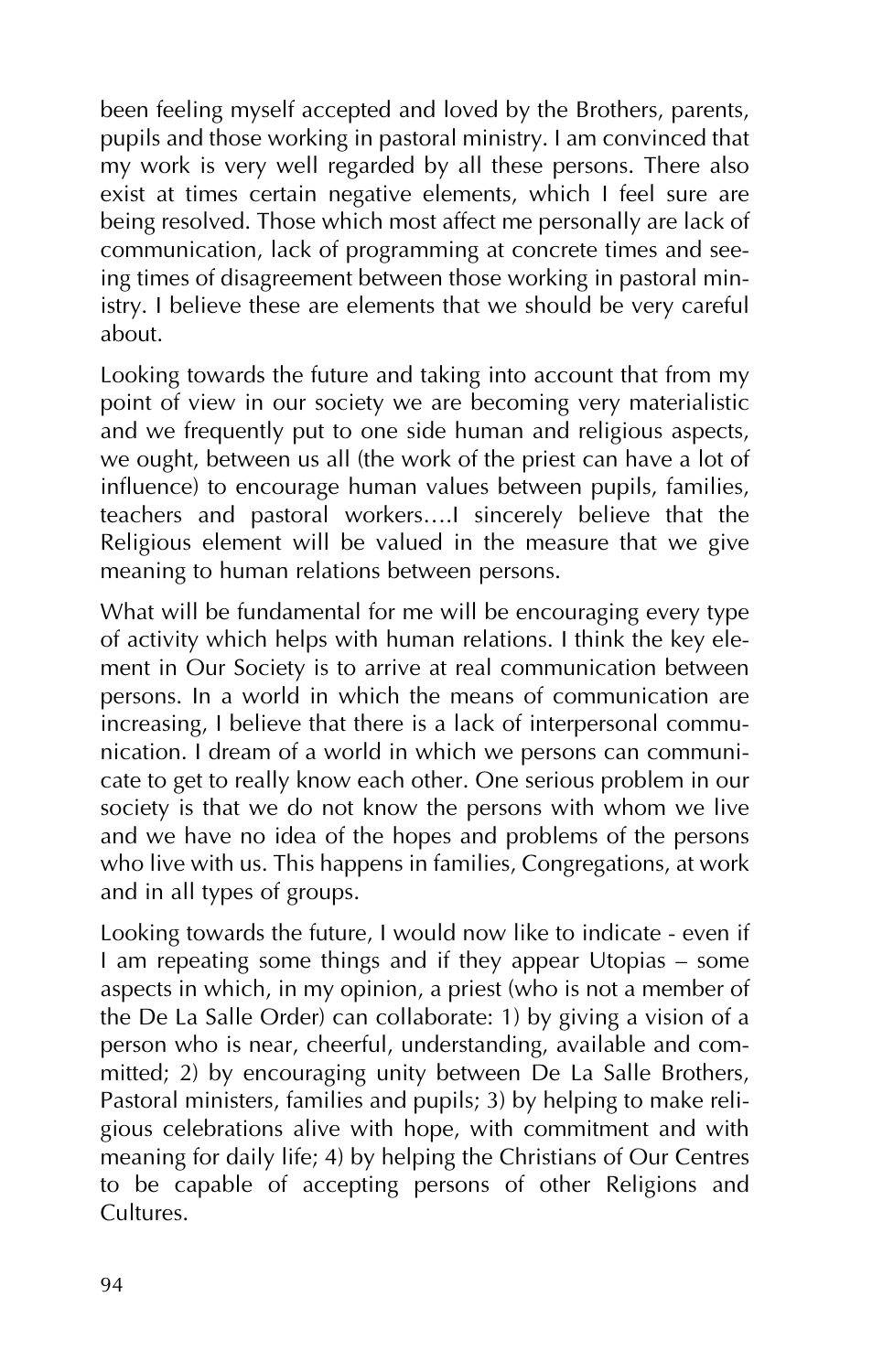On the other hand , as a priest, I would ask from the De La Salle Brothers: 1) *Acceptance, affection and understanding*; 2) *Programming* allowing sufficient time for organizing other activities; 3) *Consultation* in those matters in which I have to participate as a priest.